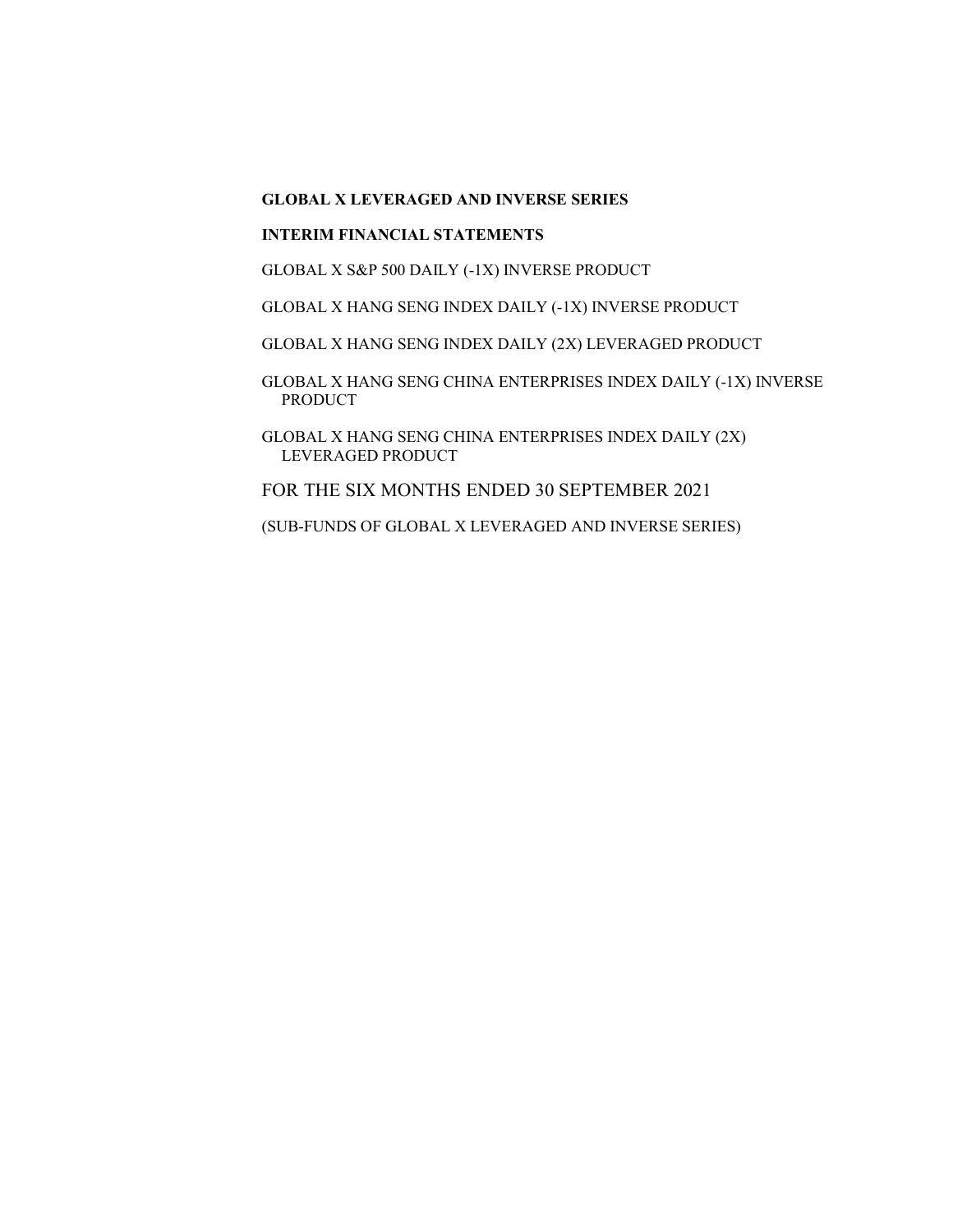Unaudited Condensed Interim Financial Statements

| <b>CONTENTS</b>                                                            | Page      |
|----------------------------------------------------------------------------|-----------|
| Interim financial statements                                               |           |
| Statement of net assets (Unaudited)                                        | $1 - 2$   |
| Statement of profit or loss and other comprehensive income (Unaudited)     | $3 - 4$   |
| Statement of changes in net assets attributable to unitholders (Unaudited) | $5 - 6$   |
| Statement of cash flows (Unaudited)                                        | $7 - 11$  |
| Notes to the financial statements (Unaudited)                              | $12 - 41$ |
| Investment portfolio (Unaudited)                                           | $42 - 43$ |
| Statement of movements in investment portfolio (Unaudited)                 | $44 - 45$ |
| Details in respect of financial derivative instruments (Unaudited)         | 46        |
| Performance record (Unaudited)                                             | $47 - 50$ |
| Management and administration                                              | 51        |

#### IMPORTANT :

Any opinion expressed herein reflects the Manager's view only and is subject to change. For more information about Global X Leveraged and Inverse Series, please refer to the prospectus of Global X Leveraged and Inverse Series which is available at our website: www.globalxetfshk.com.

Investors should not rely on the information contained in this report for their investment decisions.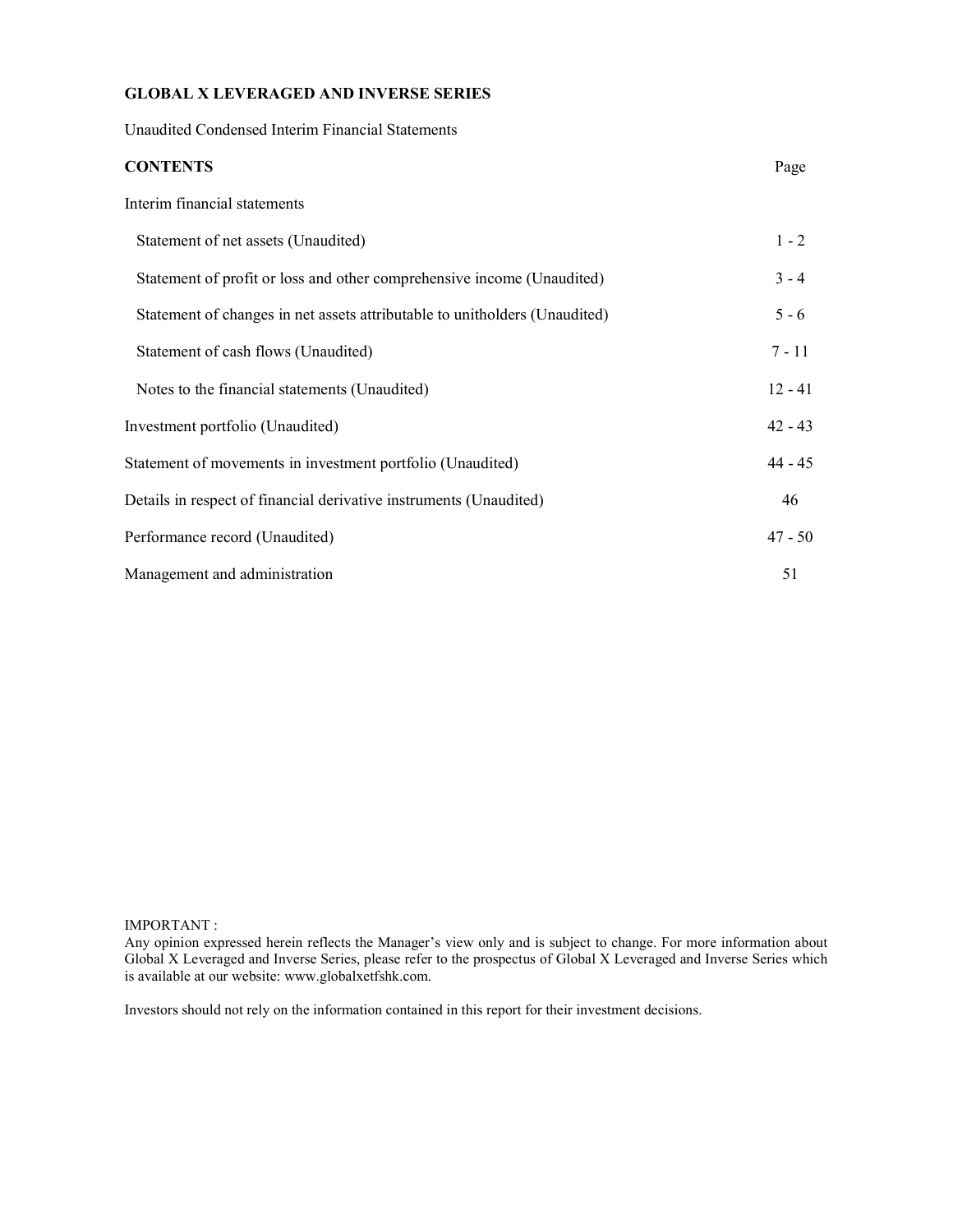## STATEMENT OF NET ASSETS

## As at 30 September 2021 (unaudited)

|                                                            |              | Global X S&P 500 Daily (-1x) Inverse |               | Global X Hang Seng Index Daily (-1x) |                        | Global X Hang Seng Index Daily (2x) |                   |  |
|------------------------------------------------------------|--------------|--------------------------------------|---------------|--------------------------------------|------------------------|-------------------------------------|-------------------|--|
|                                                            |              | Product                              |               |                                      | <b>Inverse Product</b> |                                     | Leveraged Product |  |
|                                                            |              | As at                                | As at         | As at                                | As at                  | As at                               | As at             |  |
|                                                            |              | 30 September 2021                    | 31 March 2021 | 30 September 2021                    | 31 March 2021          | 30 September 2021                   | 31 March 2021     |  |
|                                                            |              | (unaudited)                          | (audited)     | (unaudited)                          | (audited)              | (unaudited)                         | (audited)         |  |
|                                                            | <b>Notes</b> | US\$                                 | US\$          | <b>HKS</b>                           | <b>HKS</b>             | <b>HKS</b>                          | <b>HKS</b>        |  |
| <b>ASSETS</b>                                              |              |                                      |               |                                      |                        |                                     |                   |  |
| Financial assets at fair value through profit or loss      | 13           |                                      |               |                                      |                        | 1,825,450                           | 282,256           |  |
| Amount due from brokers                                    | 6            | 58,703                               |               | 6,520,015                            | 4,775,116              | 19,251,016                          | 25,270,338        |  |
| Amount due from the Manager                                | 5(f)         | 6,665                                | 1,967         | 60,000                               | 1,240                  | 58,980                              | 2,160             |  |
| Interest receivables                                       |              | 422                                  | 627           | 1,228                                | 993                    | 1,118                               | 1.661             |  |
| Time deposits with maturity of more than three             |              |                                      |               |                                      |                        |                                     |                   |  |
| months                                                     | 8            | 1,107,857                            | 1,106,390     | 6,617,657                            | 1,607,144              | 6,558,394                           | 11,583,305        |  |
| Cash and cash equivalents                                  | $5(d)$ , 7   | 4,345,554                            | 5,115,072     | 21,552,620                           | 23,476,526             | 32,599,955                          | 33,379,833        |  |
| <b>TOTAL ASSETS</b>                                        |              | 5,519,201                            | 6,224,056     | 34,751,520                           | 29,861,019             | 60,294,913                          | 70,519,553        |  |
| <b>LIABILITIES</b>                                         |              |                                      |               |                                      |                        |                                     |                   |  |
| Financial liabilities at fair value through profit or loss | 13           |                                      |               | 517,629                              | 57,283                 |                                     |                   |  |
| Amount due to a broker                                     | 6            |                                      | 22,823        |                                      |                        |                                     |                   |  |
| Management fee payable                                     | 5(a)         | 23,243                               | 5,715         | 92,685                               | 15,914                 | 234,044                             | 42,061            |  |
| Trustee fee payable                                        | 5(b)         | 1,500                                | 1,500         | 11,342                               | 12,477                 | 11,342                              | 12,476            |  |
| Formation fee payable                                      | 5(c)(i)      |                                      | 115,252       |                                      |                        |                                     |                   |  |
| Administration fee payable                                 | 5(c)(ii)     | 115,404                              | 101,990       | 241,881                              | 1,068,699              | 373,684                             | 1,100,230         |  |
| Registrar fee payable                                      | 5(b)         |                                      |               |                                      | 2,660                  |                                     |                   |  |
| Other payables and accruals                                |              |                                      |               | 57,717                               | 1,080                  | 58,437                              | 2,160             |  |
| <b>TOTAL LIABILITIES</b>                                   |              | 140,147                              | 247,280       | 921,254                              | 1,158,113              | 677,507                             | 1,156,927         |  |
| <b>EQUITY</b>                                              |              |                                      |               |                                      |                        |                                     |                   |  |
| Net assets attributable to unitholders                     | 3            | 5,379,054                            | 5,976,776     | 33,830,266                           | 28,702,906             | 59,617,406                          | 69,362,626        |  |
| <b>TOTAL LIABILITIES AND EQUITY</b>                        |              | 5,519,201                            | 6,224,056     | 34,751,520                           | 29,861,019             | 60,294,913                          | 70,519,553        |  |
| Number of units in issue                                   | 3            | 6,500,000                            | 6,500,000     | 6,600,000                            | 6,100,000              | 7,600,000                           | 6,700,000         |  |
| Net asset value per unit                                   | 3            | 0.8275                               | 0.9195        | 5.1258                               | 4.7054                 | 7.8444                              | 10.3526           |  |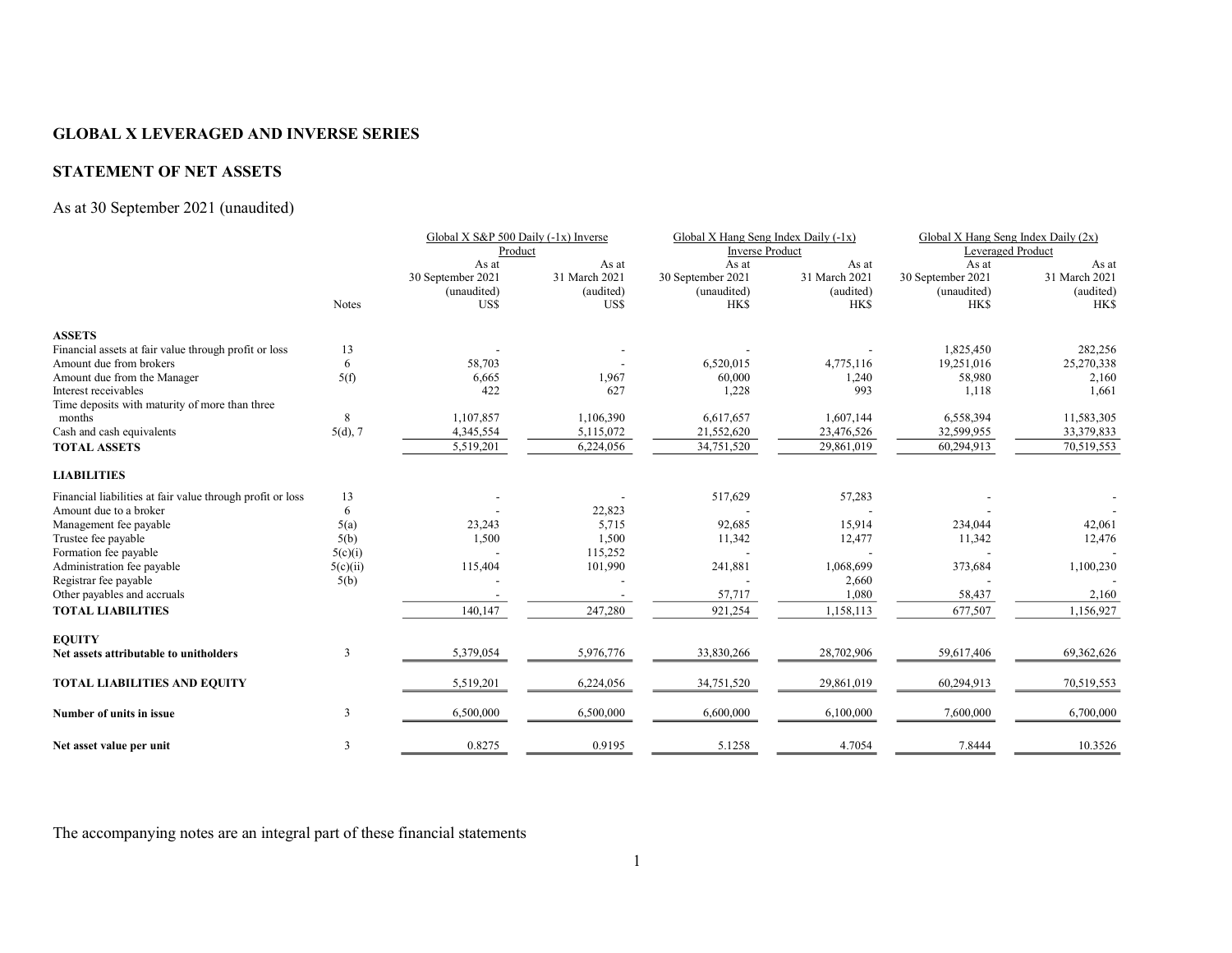## STATEMENT OF NET ASSETS (CONTINUED)

## As at 30 September 2021 (unaudited)

|                                                            |              | Global X Hang Seng China Enterprises |               | Global X Hang Seng China Enterprises |               |
|------------------------------------------------------------|--------------|--------------------------------------|---------------|--------------------------------------|---------------|
|                                                            |              | Index Daily (-1x) Inverse Product    |               | Index Daily (2x) Leveraged Product   |               |
|                                                            |              | As at                                | As at         | As at                                | As at         |
|                                                            |              | 30 September 2021                    | 31 March 2021 | 30 September 2021                    | 31 March 2021 |
|                                                            |              | (unaudited)                          | (audited)     | (unaudited)                          | (audited)     |
|                                                            | <b>Notes</b> | <b>HKS</b>                           | <b>HKS</b>    | <b>HKS</b>                           | <b>HKS</b>    |
| <b>ASSETS</b>                                              |              |                                      |               |                                      |               |
| Financial assets at fair value through profit or loss      | 13           |                                      |               | 475,400                              | 5,336         |
| Amount due from brokers                                    | 6            | 5,399,136                            | 3,996,457     | 4,419,718                            | 7,047,458     |
| Amount due from the Manager                                | 5(f)         | 58,040                               | 2,040         | 81,780                               | 2,000         |
| Interest receivables                                       |              | 728                                  | 867           | 144                                  | 672           |
| Time deposits with maturity of more than three             |              |                                      |               |                                      |               |
| months                                                     | 8            | 4,626,588                            | 4,624,606     | 1,472,433                            | 2,522,206     |
| Cash and cash equivalents                                  | 5(d), 7      | 17,996,572                           | 15,719,578    | 8,064,393                            | 10,657,343    |
| <b>TOTAL ASSETS</b>                                        |              | 28,081,064                           | 24,343,548    | 14,513,868                           | 20,235,015    |
| <b>LIABILITIES</b>                                         |              |                                      |               |                                      |               |
| Financial liabilities at fair value through profit or loss | 13           | 462,627                              | 5,324         |                                      |               |
| Management fee payable                                     | 5(a)         | 80,468                               | 13,466        | 53,386                               | 11,737        |
|                                                            |              | 11,342                               | 12,477        | 10.964                               | 12,476        |
| Trustee fee payable<br>Administration fee payable          | 5(b)         |                                      |               | 141,606                              |               |
|                                                            | 5(c)(ii)     | 191,742                              | 1,068,700     |                                      | 1,068,700     |
| Registrar fee payable                                      | 5(b)         |                                      |               |                                      |               |
| Other payables and accruals                                |              | 58,197                               | 2,040         | 58,317                               | 1,800         |
| <b>TOTAL LIABILITIES</b>                                   |              | 804,376                              | 1,102,007     | 264,273                              | 1,094,713     |
| <b>EOUITY</b>                                              |              |                                      |               |                                      |               |
| Net assets attributable to unitholders                     | 3            | 27,276,688                           | 23,241,541    | 14,249,595                           | 19,140,302    |
| <b>TOTAL LIABILITIES AND EQUITY</b>                        |              | 28,081,064                           | 24, 343, 548  | 14,513,868                           | 20,235,015    |
| Number of units in issue                                   | 3            | 4,600,000                            | 4,600,000     | 2,800,000                            | 2,400,000     |
| Net asset value per unit                                   | 3            | 5.9297                               | 5.0525        | 5.0891                               | 7.9751        |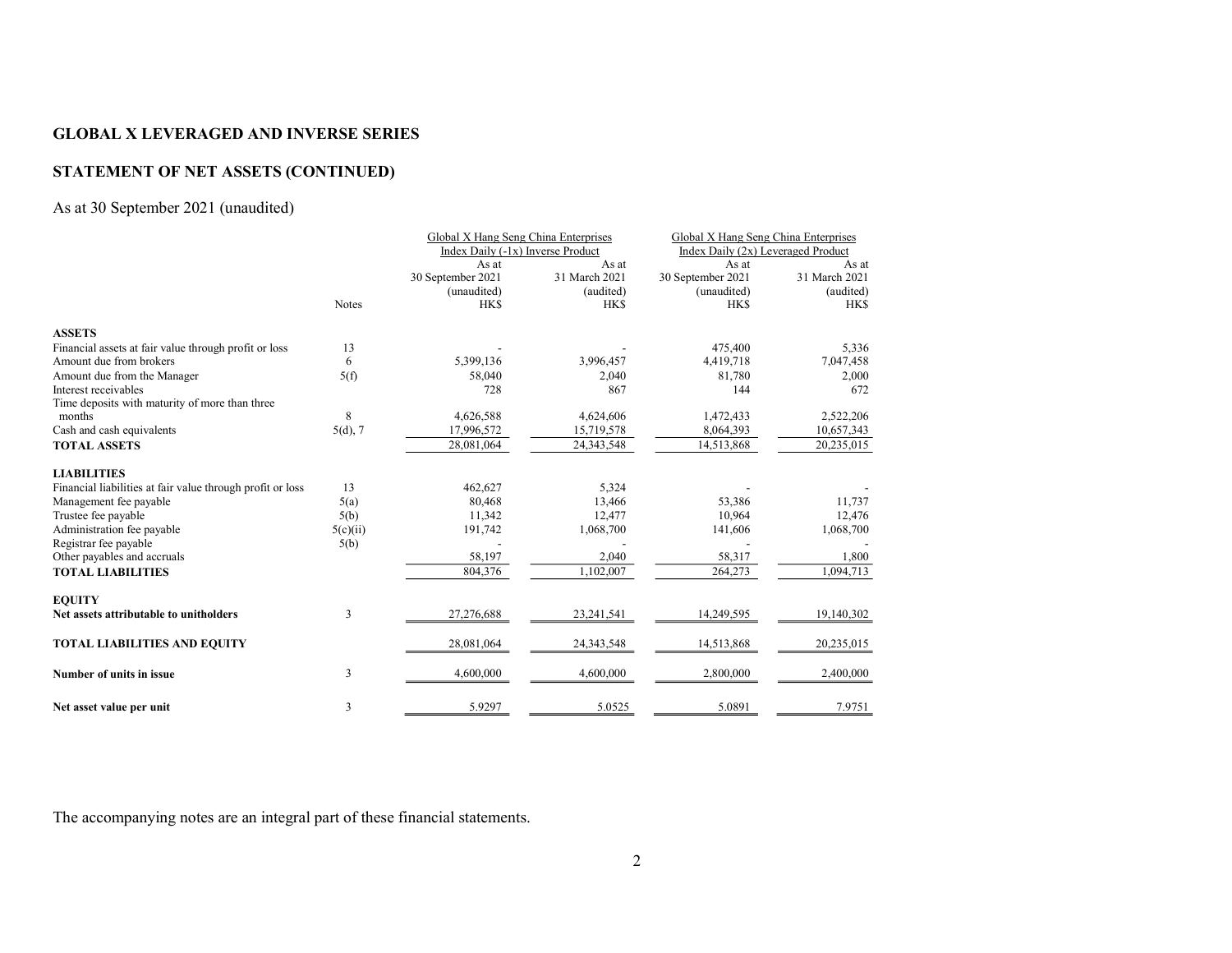## STATEMENT OF PROFIT OR LOSS AND OTHER COMPREHENSIVE INCOME

## For the six months ended 30 September 2021 (unaudited)

|                                                   |                | Global X S&P 500 Daily (-1x) Inverse |                    | Global X Hang Seng Index Daily $(-1x)$ |                        | Global X Hang Seng Index Daily (2x) |                    |
|---------------------------------------------------|----------------|--------------------------------------|--------------------|----------------------------------------|------------------------|-------------------------------------|--------------------|
|                                                   |                |                                      | Product            |                                        | <b>Inverse Product</b> |                                     | Leveraged Product  |
|                                                   |                | For the six                          | For the six months | For the six                            |                        | For the six months                  |                    |
|                                                   |                | months ended 30                      | ended 30           | months ended 30                        | For the six months     | ended 30                            | For the six months |
|                                                   |                | September 2021                       | September 2020     | September 2021                         | ended 30 September     | September 2021                      | ended 30 September |
|                                                   |                | (unaudited)                          | (unaudited)        | (unaudited)                            | 2020 (unaudited)       | (unaudited)                         | 2020 (unaudited)   |
|                                                   | Notes          | US\$                                 | US\$               | <b>HKS</b>                             | <b>HKS</b>             | <b>HKS</b>                          | <b>HKS</b>         |
| <b>INCOME</b>                                     |                |                                      |                    |                                        |                        |                                     |                    |
| Interest income                                   |                | 3,269                                | 23,572             | 5,123                                  | 58,532                 | 11,482                              | 92,708             |
| Net gain/(loss) on financial assets and financial |                |                                      |                    |                                        |                        |                                     |                    |
| liabilities at fair value through profit or loss  | $\overline{4}$ | (552, 811)                           | (2,041,254)        | 2,812,250                              | (359, 550)             | (18,211,000)                        | (778, 850)         |
| Net exchange gain/(loss)                          |                | (943)                                |                    | 385                                    |                        |                                     |                    |
|                                                   |                | (550, 485)                           | (2,017,682)        | 2,817,758                              | (301, 018)             | (18, 199, 518)                      | (686, 142)         |
| <b>EXPENSES</b>                                   |                |                                      |                    |                                        |                        |                                     |                    |
| Management fee                                    | 5(a)           | (23, 243)                            | (30, 545)          | (87,685)                               | (104, 539)             | (234, 044)                          | (168, 308)         |
| Trustee fee                                       | 5(b)           | (3,281)                              | (4,312)            | (69, 189)                              | (69,000)               | (69, 189)                           | (69,000)           |
| Brokerage and other transaction fees              |                | (1,298)                              | (701)              | (13, 653)                              | (17, 428)              | (60, 231)                           | (48,993)           |
| Legal and professional fee                        |                |                                      |                    | (35, 196)                              |                        | (35, 196)                           |                    |
| Auditor's remuneration                            | 5(c)(ii)       | (3,799)                              | (1, 535)           | (34, 595)                              | (33,292)               | (34, 595)                           | (33,292)           |
| Administration fee                                | 5(c)(ii)       | (15,616)                             | (8,757)            | (110, 804)                             | (160, 941)             | (211,077)                           | (160, 941)         |
| Other expenses                                    |                |                                      | (103)              | (51,282)                               |                        | (51, 282)                           |                    |
|                                                   |                | (47, 237)                            | (45, 953)          | (402, 404)                             | (385,200)              | (695, 614)                          | (480, 534)         |
| <b>Operating profit/(loss)</b>                    |                | (597, 722)                           | (2,063,635)        | 2,415,354                              | (686,218)              | (18,895,132)                        | (1,166,676)        |
| <b>FINANCE COSTS</b>                              |                |                                      |                    |                                        |                        |                                     |                    |
| Interest expense                                  |                |                                      |                    | (9,144)                                | (3,099)                | (50, 118)                           | (28, 271)          |
| Profit/(loss) and total comprehensive income for  |                |                                      |                    |                                        |                        |                                     |                    |
| the period                                        |                | (597, 722)                           | (2,063,635)        | 2,406,210                              | (689, 317)             | (18,945,250)                        | (1,194,947)        |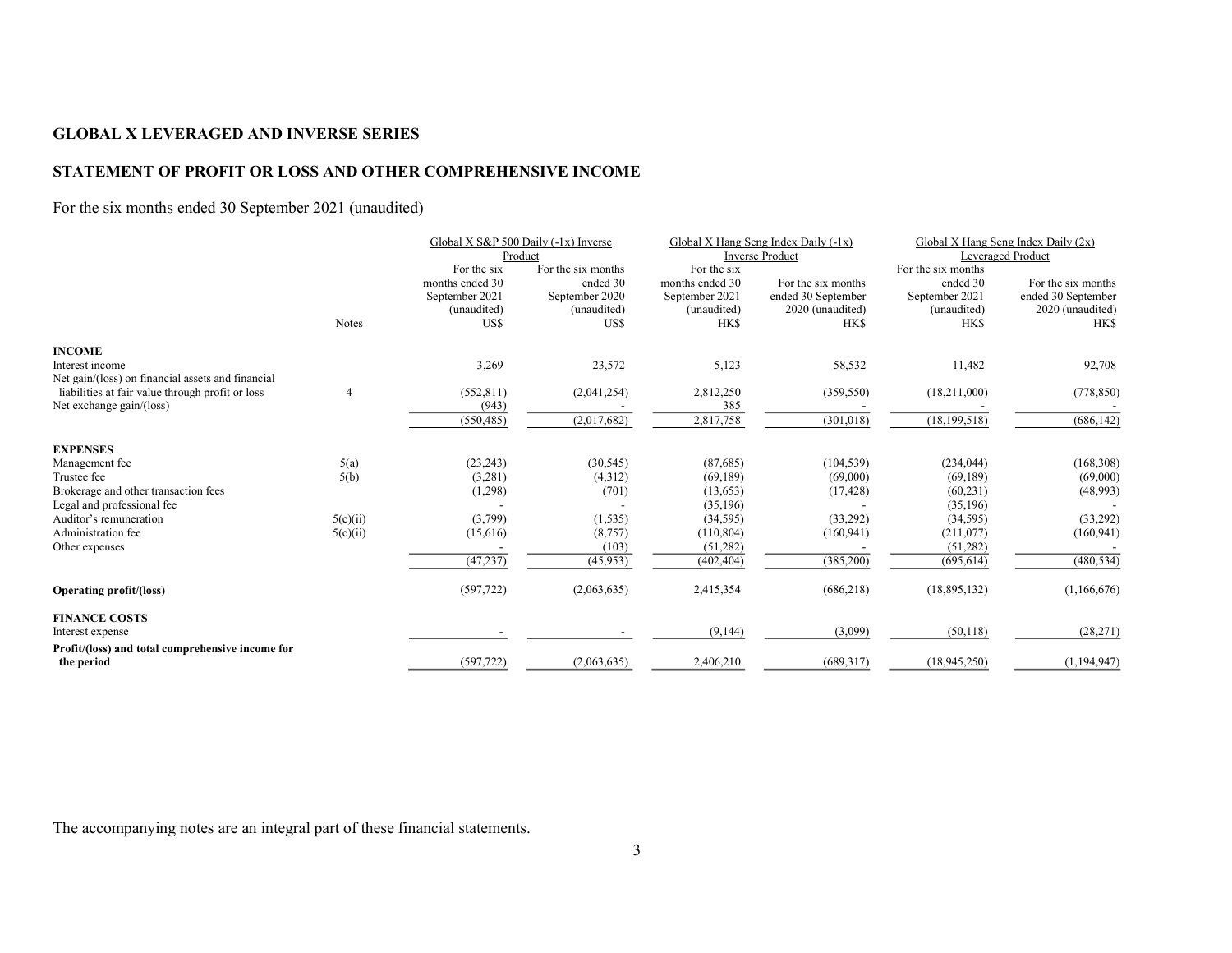## STATEMENT OF PROFIT OR LOSS AND OTHER COMPREHENSIVE INCOME (CONTINUED)

## For the six months ended 30 September 2021 (unaudited)

|                                                                |          | Global X Hang Seng China Enterprises Index |                    | Global X Hang Seng China Enterprises Index |                    |
|----------------------------------------------------------------|----------|--------------------------------------------|--------------------|--------------------------------------------|--------------------|
|                                                                |          | Daily (-1x) Inverse Product                |                    | Daily (2x) Leveraged Product               |                    |
|                                                                |          | For the six months                         | For the six months | For the six months                         | For the six months |
|                                                                |          | ended 30 September                         | ended 30 September | ended 30 September                         | ended 30 September |
|                                                                |          | 2021 (unaudited)                           | 2020 (unaudited)   | 2021 (unaudited)                           | 2020 (unaudited)   |
|                                                                | Notes    | <b>HKS</b>                                 | <b>HKS</b>         | <b>HKS</b>                                 | <b>HKS</b>         |
| <b>INCOME</b>                                                  |          |                                            |                    |                                            |                    |
| Interest income                                                |          | 5,288                                      | 60,432             | 2,045                                      | 42,802             |
| Net gain/(loss) on financial assets and financial              |          |                                            |                    |                                            |                    |
| liabilities at fair value through profit or loss               | 4        | 4,397,850                                  | (778, 850)         | (8,050,850)                                | (906, 750)         |
| Net exchange gain/(loss)                                       |          | 377                                        |                    | 121                                        |                    |
|                                                                |          | 4,403,515                                  | (718, 418)         | (8,048,684)                                | (863,948)          |
| <b>EXPENSES</b>                                                |          |                                            |                    |                                            |                    |
| Management fee                                                 | 5(a)     | (80, 468)                                  | (89, 189)          | (30, 386)                                  | (88, 720)          |
| Trustee fee                                                    | 5(b)     | (69, 189)                                  | (69,000)           | (69, 189)                                  | (69,000)           |
| Brokerage and other transaction fees                           |          | (28, 630)                                  | (31, 548)          | (33, 921)                                  | (56, 288)          |
| Legal and professional fee                                     |          | (35, 196)                                  |                    | (35, 197)                                  |                    |
| Auditor's remuneration                                         | 5(c)(ii) | (34, 595)                                  | (33,292)           | (34, 595)                                  | (33,292)           |
| Administration fee                                             | 5(c)(ii) | (60, 666)                                  | (160, 941)         | (10, 529)                                  | (160, 941)         |
| Other expenses                                                 |          | (51,282)                                   |                    | (51,282)                                   |                    |
|                                                                |          | (360, 026)                                 | (383,970)          | (265,099)                                  | (408, 241)         |
| <b>Operating profit/(loss)</b>                                 |          | 4,043,489                                  | (1,102,388)        | (8,313,783)                                | (1,272,189)        |
| <b>FINANCE COSTS</b>                                           |          |                                            |                    |                                            |                    |
| Interest expense                                               |          | (8,342)                                    | (775)              | (12, 164)                                  | (14,299)           |
| Profit/(loss) and total comprehensive income for<br>the period |          | 4,035,147                                  | (1, 103, 163)      | (8,325,947)                                | (1,286,488)        |
|                                                                |          |                                            |                    |                                            |                    |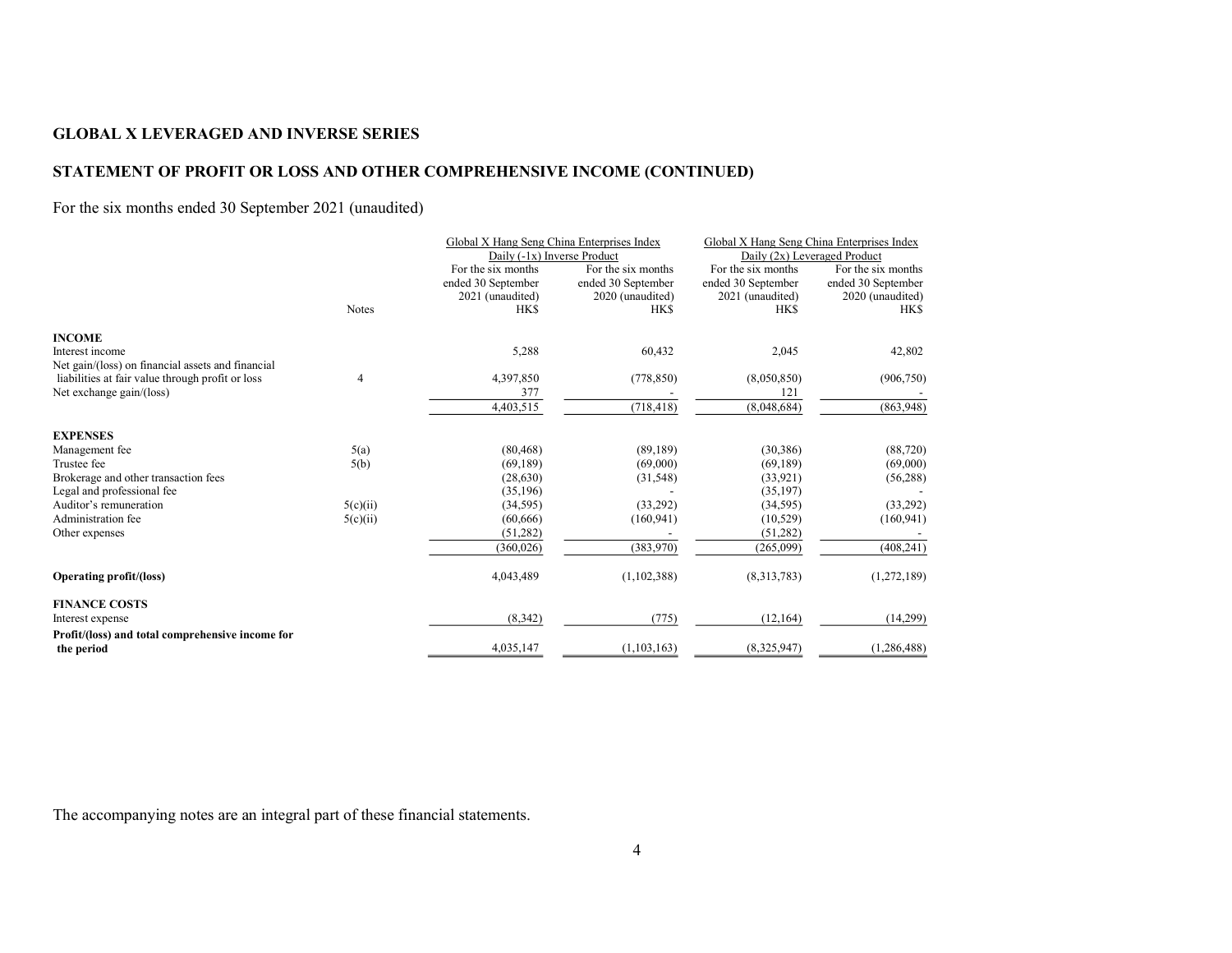## STATEMENT OF CHANGES IN NET ASSETS ATTRIBUTABLE TO UNITHOLDERS

## For the six months ended 30 September 2021 (unaudited)

|                                                                       | Global X S&P 500 Daily (-1x) Inverse |                    | Global X Hang Seng Index Daily (-1x) Inverse |                    | Global X Hang Seng Index Daily (2x) |                    |
|-----------------------------------------------------------------------|--------------------------------------|--------------------|----------------------------------------------|--------------------|-------------------------------------|--------------------|
|                                                                       |                                      | Product            | Product                                      |                    | Leveraged Product                   |                    |
|                                                                       |                                      |                    | For the six months                           |                    | For the six                         |                    |
|                                                                       | For the six months                   | For the six months | ended 30                                     | For the six months | months ended 30                     | For the six months |
|                                                                       | ended 30 September                   | ended 30 September | September 2021                               | ended 30 September | September 2021                      | ended 30 September |
|                                                                       | 2021 (unaudited)                     | 2020 (unaudited)   | (unaudited)                                  | 2020 (unaudited)   | (unaudited)                         | 2020 (unaudited)   |
|                                                                       | US\$                                 | USS                | <b>HKS</b>                                   | <b>HKS</b>         | <b>HKS</b>                          | <b>HKS</b>         |
|                                                                       |                                      |                    |                                              |                    |                                     |                    |
| Net assets attributable to unitholders at the beginning of the period | 5,976,776                            | 7.722.436          | 28,702,906                                   | 52,615,158         | 69,362,626                          | 47,676,093         |
| Issue of units during the period                                      |                                      | 2,239,750          | 4,965,600                                    | 4,328,880          | 9,200,030                           | 4,828,380          |
| Redemption of units during the period                                 |                                      | (954,100)          | (2,244,450)                                  | (21, 582, 860)     |                                     | (704, 860)         |
| Net issue of units                                                    |                                      | 1,285,650          | 2,721,150                                    | (17,253,980)       | 9,200,030                           | 4,123,520          |
| Profit/(loss) and total comprehensive income for the period           | (597, 722)                           | (2,063,635)        | 2,406,210                                    | (689,317)          | (18, 945, 250)                      | (1,194,947)        |
| Net assets attributable to unitholders at the end of the period       | 5,379,054                            | 6.944.451          | 33,830,266                                   | 34,671,861         | 59,617,406                          | 50,604,666         |

|                                           |                                                                                 | Global X S&P 500 Daily (-1x) Inverse Product                                    |                                                                                    | Global X Hang Seng Index Daily (-1x) Inverse<br>Product                         | Global X Hang Seng Index Daily $(2x)$<br>Leveraged Product                         |                                                                                 |
|-------------------------------------------|---------------------------------------------------------------------------------|---------------------------------------------------------------------------------|------------------------------------------------------------------------------------|---------------------------------------------------------------------------------|------------------------------------------------------------------------------------|---------------------------------------------------------------------------------|
|                                           | For the six months<br>ended 30 September<br>2021 (unaudited)<br>Number of units | For the six months<br>ended 30 September<br>2020 (unaudited)<br>Number of units | For the six months<br>ended 30<br>September 2021<br>(unaudited)<br>Number of units | For the six months<br>ended 30 September<br>2020 (unaudited)<br>Number of units | For the six<br>months ended 30<br>September 2021<br>(unaudited)<br>Number of units | For the six months<br>ended 30 September<br>2020 (unaudited)<br>Number of units |
| Units in issue at beginning of the period | 6,500,000                                                                       | 5,250,000                                                                       | 6,100,000                                                                          | 8,500,000                                                                       | 6,700,000                                                                          | 6,500,000                                                                       |
| Issue during the period                   |                                                                                 | .750.000                                                                        | 1.000.000                                                                          | 800,000                                                                         | 900,000                                                                            | 600,000                                                                         |
| Redemption during the period              |                                                                                 | (750,000)                                                                       | (500,000)                                                                          | (3,400,000)                                                                     |                                                                                    | (100,000)                                                                       |
| Units in issue at end of the period       | 6,500,000                                                                       | 6,250,000                                                                       | 6,600,000                                                                          | 5,900,000                                                                       | 7,600,000                                                                          | 7,000,000                                                                       |
|                                           |                                                                                 |                                                                                 |                                                                                    |                                                                                 |                                                                                    |                                                                                 |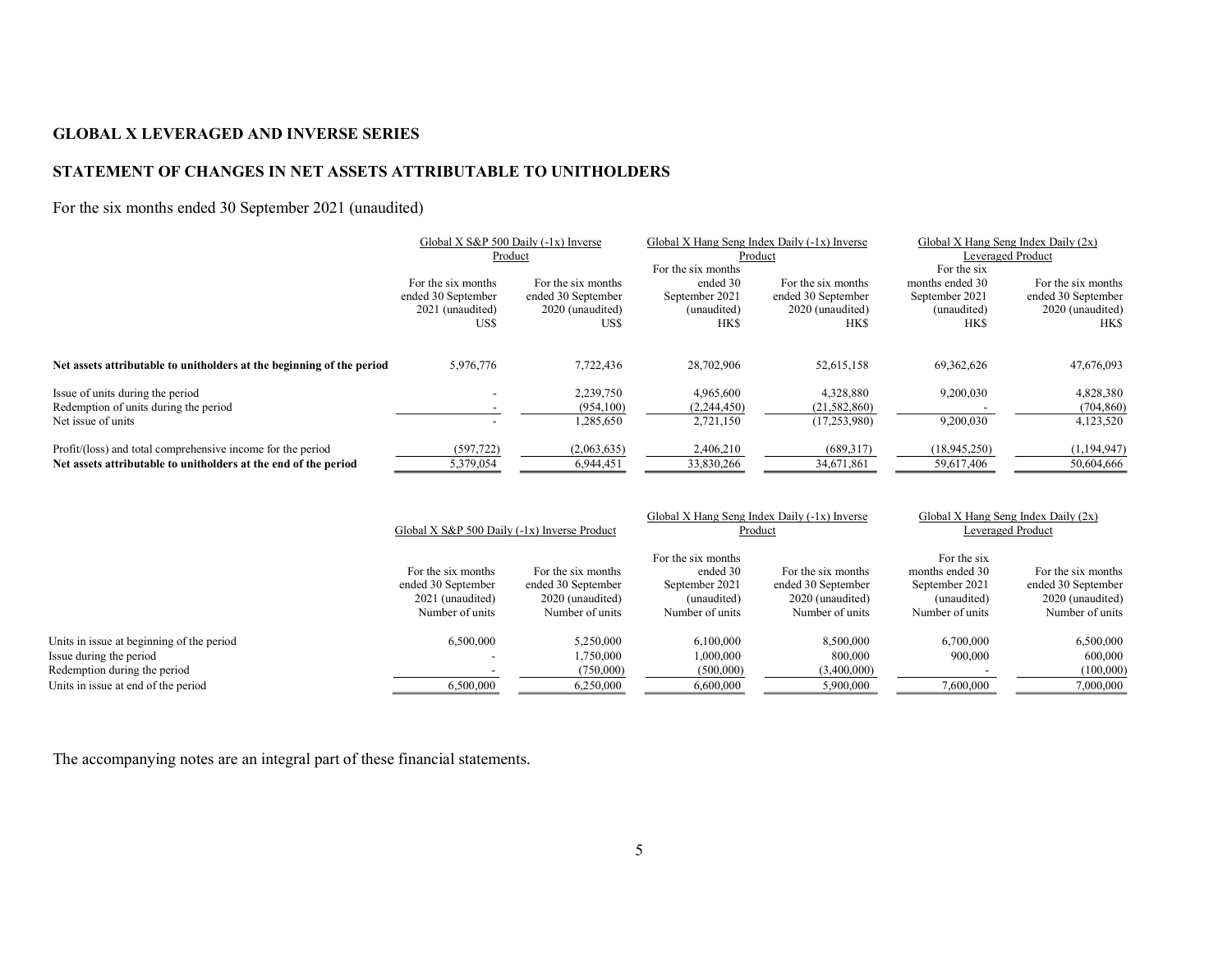## STATEMENT OF CHANGES IN NET ASSETS ATTRIBUTABLE TO UNITHOLDERS (CONTINUED)

## For the six months ended 30 September 2021 (unaudited)

|                                                                       | Global X Hang Seng China Enterprises Index |                    | Global X Hang Seng China Enterprises Index |                    |  |
|-----------------------------------------------------------------------|--------------------------------------------|--------------------|--------------------------------------------|--------------------|--|
|                                                                       | Daily (-1x) Inverse Product                |                    | Daily (2x) Leveraged Product               |                    |  |
|                                                                       |                                            |                    | For the six months                         | For the six months |  |
|                                                                       | For the six months                         | For the six months | ended 30                                   | ended 30           |  |
|                                                                       | ended 30 September                         | ended 30 September | September 2021                             | September 2020     |  |
|                                                                       | 2021 (unaudited)                           | 2020 (unaudited)   | (unaudited)                                | (unaudited)        |  |
|                                                                       | <b>HKS</b>                                 | HKS                | <b>HKS</b>                                 | <b>HKS</b>         |  |
| Net assets attributable to unitholders at the beginning of the period | 23,241,541                                 | 30,619,544         | 19,140,302                                 | 25,754,366         |  |
| Issue of units during the period                                      |                                            | 6.059.600          | 7,751,700                                  | 2,243,370          |  |
| Redemption of units during the period                                 |                                            | (6,842,200)        | (4,316,460)                                | (1,229,880)        |  |
| Net issue of units                                                    |                                            | (782,600)          | 3,435,240                                  | 1,013,490          |  |
| Total comprehensive income/(loss) for the period                      | 4,035,147                                  | (1, 103, 163)      | (8,325,947)                                | (1,286,488)        |  |
| Net assets attributable to unitholders at the end of the period       | 27,276,688                                 | 28,733,781         | 14,249,595                                 | 25,481,368         |  |

|                                           |                    | Global X Hang Seng China Enterprises Index | Global X Hang Seng China Enterprises Index |                    |
|-------------------------------------------|--------------------|--------------------------------------------|--------------------------------------------|--------------------|
|                                           |                    | Daily (-1x) Inverse Product                | Daily (2x) Leveraged Product               |                    |
|                                           |                    |                                            | For the six months                         | For the six months |
|                                           | For the six months | For the six months                         | ended 30                                   | ended 30           |
|                                           | ended 30 September | ended 30 September                         | September 2021                             | September 2020     |
|                                           | 2021 (unaudited)   | 2020 (unaudited)                           | (unaudited)                                | (unaudited)        |
|                                           | Number of units    | Number of units                            | Number of units                            | Number of units    |
| Units in issue at beginning of the period | 4,600,000          | 4,800,000                                  | 2,400,000                                  | 4,100,000          |
| Issue during the period                   |                    | 1.000.000                                  | 1.000.000                                  | 300,000            |
| Redemption during the period              |                    | (1,100,000)                                | (600,000)                                  | (200,000)          |
| Units in issue at end of the period       | 4,600,000          | 4,700,000                                  | 2,800,000                                  | 4,200,000          |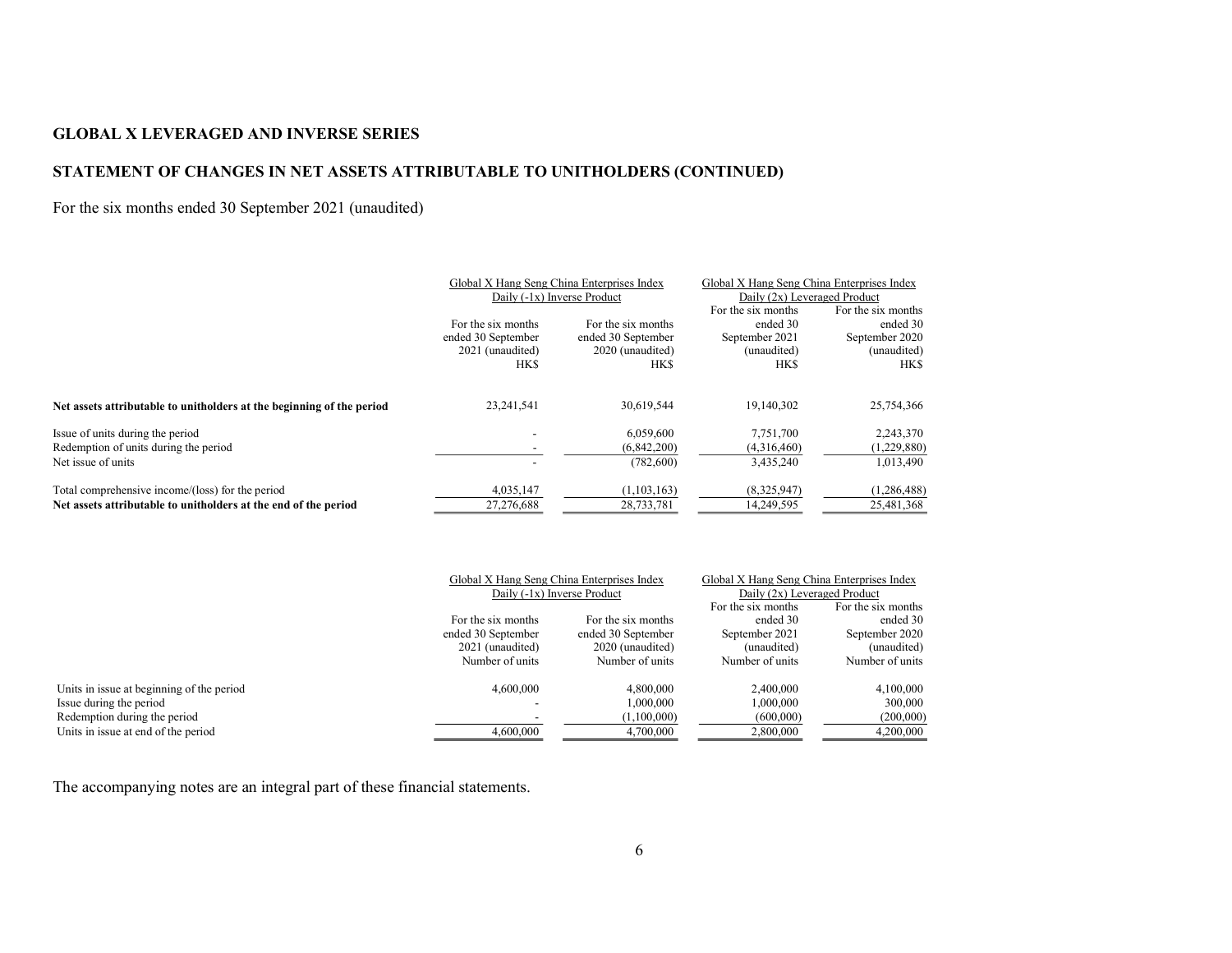## STATEMENT OF CASH FLOWS

For the six months ended 30 September 2021 (unaudited)

|                                                                    | Global X S&P 500 Daily (-1x) Inverse Product |                    |                          |  |  |
|--------------------------------------------------------------------|----------------------------------------------|--------------------|--------------------------|--|--|
|                                                                    |                                              | For the six months | For the six months       |  |  |
|                                                                    |                                              | ended 30 September | ended 30 September       |  |  |
|                                                                    |                                              | 2021 (unaudited)   | 2020 (unaudited)         |  |  |
|                                                                    | Note                                         | US\$               | US\$                     |  |  |
| <b>CASH FLOWS FROM OPERATING ACTIVITIES</b>                        |                                              |                    |                          |  |  |
| Loss and total comprehensive income for the period                 |                                              | (597, 722)         | (2,063,635)              |  |  |
| Adjustment for:                                                    |                                              |                    |                          |  |  |
| Interest income                                                    |                                              | (3,269)            | (23, 572)                |  |  |
| (Increase)/decrease in amounts due from a broker                   |                                              | (58,703)           | 767,081                  |  |  |
| (Increase)/decrease in amount due from the Manager                 |                                              | (4,698)            | 377                      |  |  |
| Increase in time deposits with maturity of more than three         |                                              |                    |                          |  |  |
| months                                                             |                                              | (1, 467)           |                          |  |  |
| (Increase)/decrease in amount due to a broker                      |                                              | (22, 823)          | 55,753                   |  |  |
| Increase/(decrease) in management fee payable                      |                                              | 17,528             | (24,229)                 |  |  |
| Increase in formation fee payable                                  |                                              | (115, 252)         |                          |  |  |
| Increase in administration fee payable                             |                                              | 13,414             | 10,292                   |  |  |
| Decrease in registrar fee payable                                  |                                              |                    | (4,160)                  |  |  |
| Cash used in operations                                            |                                              | (772,992)          | $\overline{(1,282,093)}$ |  |  |
| Interest received                                                  |                                              | 3,474              | 22,360                   |  |  |
| Net cash flows used in operating activities                        |                                              | (769, 518)         | (1,259,733)              |  |  |
| <b>CASH FLOWS FROM FINANCING ACTIVITIES</b>                        |                                              |                    |                          |  |  |
| Cash received from issue of units                                  |                                              |                    | 2,239,750                |  |  |
| Cash paid on redemption of units                                   |                                              |                    | (954, 100)               |  |  |
| Net cash flows generated from financing activities                 |                                              | $\frac{1}{2}$      | 1,285,650                |  |  |
|                                                                    |                                              |                    |                          |  |  |
| NET (DECREASE)/INCREASE IN CASH AND CASH<br><b>EQUIVALENTS</b>     |                                              | (769, 518)         | 25,917                   |  |  |
| Cash and cash equivalents at the beginning of the period           |                                              | 5,115,072          | 7,164,171                |  |  |
|                                                                    |                                              |                    |                          |  |  |
| CASH AND CASH EQUIVALENTS AT THE END OF THE<br><b>PERIOD</b>       |                                              |                    |                          |  |  |
|                                                                    |                                              | 4,345,554          | 7,190,088                |  |  |
| ANALYSIS OF BALANCES OF CASH AND CASH<br><b>EQUIVALENTS</b>        |                                              |                    |                          |  |  |
| <b>Bank</b> balances                                               | $5(d)$ , 7                                   | 4,345,554          | 2,446,190                |  |  |
| Time deposits                                                      | $5(d)$ , 7                                   |                    | 1,103,425                |  |  |
| Short term highly liquid investments with maturity less than three |                                              |                    |                          |  |  |
| months                                                             |                                              |                    | 3,640,473                |  |  |
| Cash and cash equivalents as stated in the statement of cash flows |                                              | 4,345,554          | 7,190,088                |  |  |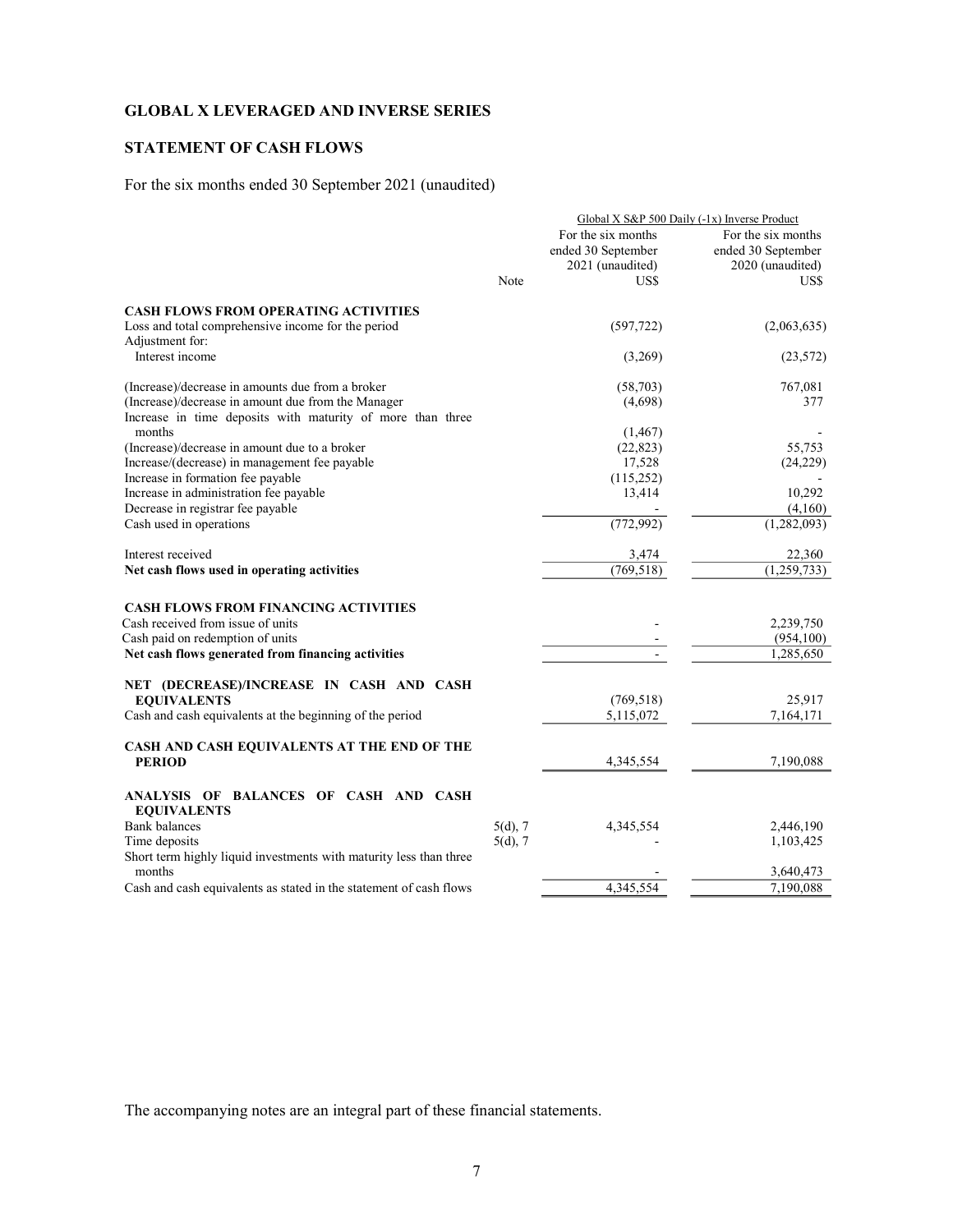## STATEMENT OF CASH FLOWS (CONTINUED)

For the six months ended 30 September 2021 (unaudited)

|                                                                    | Global X Hang Seng Index Daily $(-1x)$ Index |                    |                    |  |  |
|--------------------------------------------------------------------|----------------------------------------------|--------------------|--------------------|--|--|
|                                                                    | Product                                      |                    |                    |  |  |
|                                                                    |                                              | For the six months | For the six months |  |  |
|                                                                    |                                              | ended 30 September | ended 30 September |  |  |
|                                                                    |                                              | 2021 (unaudited)   | 2020 (unaudited)   |  |  |
|                                                                    | Note                                         | HK\$               | HK\$               |  |  |
| <b>CASH FLOWS FROM OPERATING ACTIVITIES</b>                        |                                              |                    |                    |  |  |
| Profit/(loss) and total comprehensive income for the period        |                                              | 2,406,210          | (689, 317)         |  |  |
| Adjustments for:                                                   |                                              |                    |                    |  |  |
| Interest income                                                    |                                              | (5, 123)           | (58, 532)          |  |  |
|                                                                    |                                              | 9,144              | 3,099              |  |  |
| Interest expense                                                   |                                              |                    |                    |  |  |
| (Increase)/decrease in amounts due from a broker                   |                                              | (1,744,899)        | 18,948,606         |  |  |
| (Increase)/decrease in amounts due from the Manager                |                                              | (58,760)           | 4,306              |  |  |
| Increase in time deposits with maturity of more than three         |                                              |                    |                    |  |  |
| months                                                             |                                              | (5,010,513)        |                    |  |  |
| Increase/(decrease) in financial liabilities at fair value through |                                              |                    |                    |  |  |
| profit or loss                                                     |                                              | 460,346            | (710, 855)         |  |  |
| Increase/(decrease) in management fee payable                      |                                              | 76,771             | (77,076)           |  |  |
| Decrease in trustee fee payable                                    |                                              | (1, 135)           | (754)              |  |  |
| (Decrease)/increase in administration fee payable                  |                                              | (826, 818)         | 194,232            |  |  |
| Decrease in registrar fee payable                                  |                                              | (2,660)            |                    |  |  |
| Increase/(decrease) in other payables and accruals                 |                                              | 56,637             | (1,560)            |  |  |
| Cash (used in)/generated from operations                           |                                              | (4,640,800)        | 17,612,149         |  |  |
|                                                                    |                                              |                    |                    |  |  |
| Interest received                                                  |                                              | 4,888              | 95,952             |  |  |
| Interest paid                                                      |                                              | (9,144)            | (3,099)            |  |  |
| Net cash flows (used in)/generated from operating activities       |                                              | (4,645,056)        | 17,705,002         |  |  |
| <b>CASH FLOWS FROM FINANCING ACTIVITIES</b>                        |                                              |                    |                    |  |  |
| Cash received from issue of units                                  |                                              |                    |                    |  |  |
| Cash paid on redemption of units                                   |                                              | 4,965,600          | 4,328,880          |  |  |
|                                                                    |                                              | (2,244,450)        | (21, 582, 860)     |  |  |
| Net cash flows generated from/(used in) financing activities       |                                              | 2,721,150          | (17, 253, 980)     |  |  |
| NET (DECREASE)/INCREASE IN CASH AND CASH                           |                                              |                    |                    |  |  |
| <b>EQUIVALENTS</b>                                                 |                                              | (1,923,906)        | 451,022            |  |  |
| Cash and cash equivalents at the beginning of the period           |                                              | 23,476,526         | 32,305,664         |  |  |
| CASH AND CASH EQUIVALENTS AT THE END OF THE                        |                                              |                    |                    |  |  |
| <b>PERIOD</b>                                                      |                                              | 21,552,620         | 32,756,686         |  |  |
|                                                                    |                                              |                    |                    |  |  |
| ANALYSIS OF BALANCES OF CASH AND CASH                              |                                              |                    |                    |  |  |
| <b>EQUIVALENTS</b>                                                 |                                              |                    |                    |  |  |
| Bank balances                                                      | $5(d)$ , 7                                   | 18,625,194         | 20,732,818         |  |  |
| Time deposits with maturity of less than three months              | $5(d)$ , 7                                   | 2,927,426          | 12,023,868         |  |  |
| Cash and cash equivalents as stated in the statement of cash flows |                                              | 21,552,620         | 32,756,686         |  |  |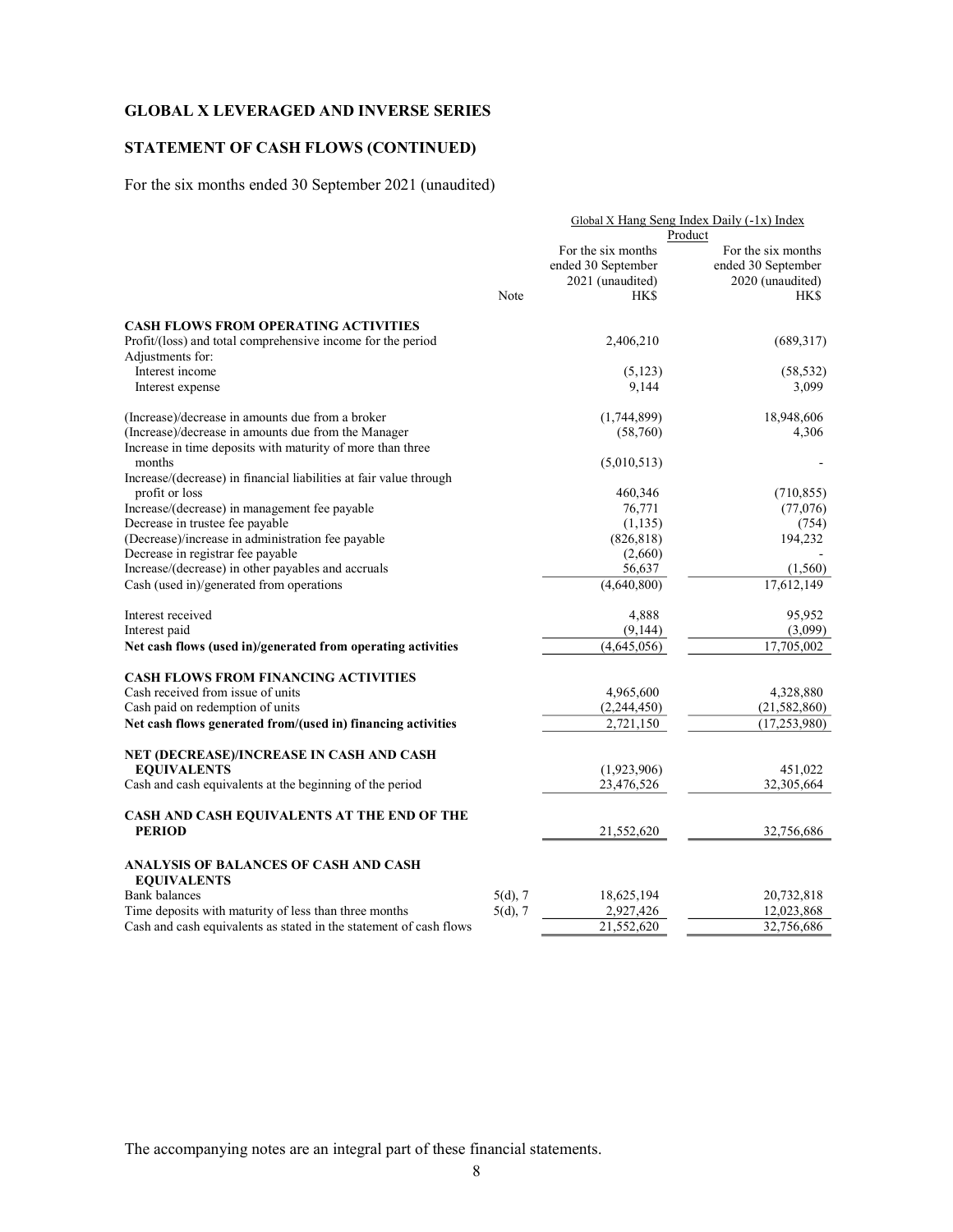## STATEMENT OF CASH FLOWS (CONTINUED)

For the six months ended 30 September 2021 (unaudited)

|                                                                      | Global X Hang Seng Index Daily (2x) Leveraged |                    |                    |  |
|----------------------------------------------------------------------|-----------------------------------------------|--------------------|--------------------|--|
|                                                                      |                                               |                    | Product            |  |
|                                                                      |                                               | For the six months | For the six months |  |
|                                                                      |                                               | ended 30 September | ended 30 September |  |
|                                                                      |                                               | 2021 (unaudited)   | 2020 (unaudited)   |  |
|                                                                      | Note                                          | HK\$               | HK\$               |  |
| <b>CASH FLOWS FROM OPERATING ACTIVITIES</b>                          |                                               |                    |                    |  |
| Loss and total comprehensive income for the period                   |                                               | (18,945,250)       | (1, 194, 947)      |  |
| Adjustments for:                                                     |                                               |                    |                    |  |
| Interest income                                                      |                                               | (11, 482)          | (92,708)           |  |
| Interest expense                                                     |                                               | 50,118             | 28,271             |  |
| (Increase)/decrease in financial assets at fair value through profit |                                               |                    |                    |  |
| or loss                                                              |                                               | (1, 543, 194)      | 790,621            |  |
| Decrease in amount due from brokers                                  |                                               | 6,019,322          | 9,737,068          |  |
| (Increase)/decrease in amount due from the Manager                   |                                               | (56,820)           | 3,856              |  |
| Decrease in time deposits with maturity of more than three           |                                               |                    |                    |  |
| months                                                               |                                               | 5,024,911          |                    |  |
| Increase/(decrease) in management fee payable                        |                                               | 191,983            | (83, 691)          |  |
| Decrease in trustee fee payable                                      |                                               | (1, 134)           | (753)              |  |
| (Decrease)/increase in administration fee payable                    |                                               | (726, 546)         | 194,233            |  |
| Decrease in registrar fee payable                                    |                                               |                    | (2,660)            |  |
| Increase/(decrease) in other payables and accruals                   |                                               | 56,277             | (1,080)            |  |
| Cash (used in)/generated from operations                             |                                               | (9,941,815)        | 9,378,210          |  |
| Interest received                                                    |                                               | 12,025             | 115,065            |  |
| Interest paid                                                        |                                               | (50, 118)          | (28,271)           |  |
| Net cash flows (used in)/generated from operating activities         |                                               | (9,979,908)        | 9,465,004          |  |
|                                                                      |                                               |                    |                    |  |
| <b>CASH FLOWS FROM FINANCING ACTIVITIES</b>                          |                                               |                    |                    |  |
| Cash received from issue of units                                    |                                               | 9,200,030          | 4,828,380          |  |
| Cash paid on redemption of units                                     |                                               |                    | (704, 860)         |  |
| Net cash flows generated from financing activities                   |                                               | 9,200,030          | 4,123,520          |  |
| NET (DECREASE)/INCREASE IN CASH AND CASH                             |                                               |                    |                    |  |
| <b>EQUIVALENTS</b>                                                   |                                               | (779, 878)         | 13,588,524         |  |
| Cash and cash equivalents at the beginning of the period             |                                               | 33,379,833         | 28,408,953         |  |
| CASH AND CASH EQUIVALENTS AT THE END OF THE                          |                                               |                    |                    |  |
| <b>PERIOD</b>                                                        |                                               | 32,599,955         | 41,997,477         |  |
| ANALYSIS OF BALANCES OF CASH AND CASH<br><b>EQUIVALENTS</b>          |                                               |                    |                    |  |
| <b>Bank</b> balances                                                 | $5(d)$ , 7                                    | 19,464,389         | 22,340,843         |  |
| Time deposits with maturity of less than three months                | $5(d)$ , 7                                    | 13,135,566         | 19,656,634         |  |
| Cash and cash equivalents as stated in the statement of cash flows   |                                               | 32,599,955         | 41,997,477         |  |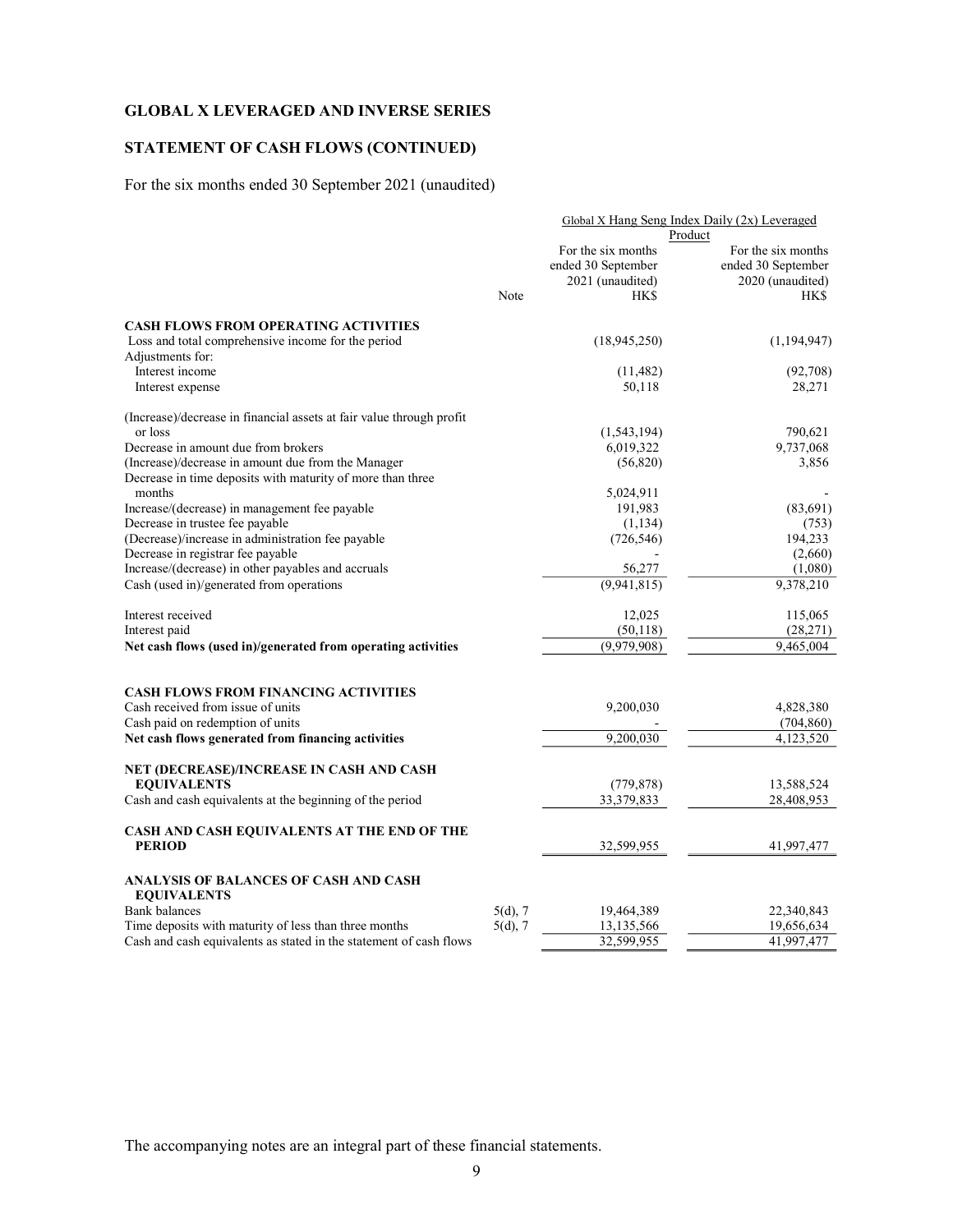## STATEMENT OF CASH FLOWS (CONTINUED)

For the six months ended 30 September 2021 (unaudited)

|                                                                    |            |                    | Global X Hang Seng China Enterprises Index Daily |
|--------------------------------------------------------------------|------------|--------------------|--------------------------------------------------|
|                                                                    |            |                    | $(-1x)$ Inverse Product                          |
|                                                                    |            | For the six months | For the six months                               |
|                                                                    |            | ended 30 September | ended 30 September                               |
|                                                                    |            | 2021 (unaudited)   | 2020 (unaudited)                                 |
|                                                                    | Note       | <b>HKS</b>         | HK\$                                             |
| <b>CASH FLOWS FROM OPERATING ACTIVITIES</b>                        |            |                    |                                                  |
| Profit/(loss) and total comprehensive income for the period        |            | 4,035,147          | (1,103,163)                                      |
| Adjustments for:                                                   |            |                    |                                                  |
| Interest income                                                    |            | (5,288)            | (60, 432)                                        |
| Interest expense                                                   |            | 8,342              | 775                                              |
| (Increase)/decrease in amount due from brokers                     |            | (1,402,679)        | 11,887,069                                       |
| (Increase)/decrease in amount due from the Manager                 |            | (56,000)           | 5,146                                            |
| Increase in time deposits with maturity of more than three         |            |                    |                                                  |
| months                                                             |            | (1,982)            |                                                  |
| Increase/(decrease) in financial liabilities at fair value through |            |                    |                                                  |
| profit or loss                                                     |            | 457,303            | (398, 347)                                       |
| Increase/(decrease) in management fee payable                      |            | 67,002             | (40, 564)                                        |
| Decrease in trustee fee payable                                    |            | (1, 135)           | (755)                                            |
| (Decrease)/increase in administration fee payable                  |            | (876,958)          | 194,232                                          |
| Increase/(decrease) in registrar fee payable                       |            |                    | (2,660)                                          |
| Increase/(decrease) in other payables and accruals                 |            | 56,157             | (1, 560)                                         |
| Cash generated from operations                                     |            | 2,279,909          | 10,479,741                                       |
| Interest received                                                  |            | 5,427              | 76,785                                           |
| Interest paid                                                      |            | (8, 342)           | (775)                                            |
| Net cash flows generated from operating activities                 |            | 2,276,994          | 10,555,751                                       |
| <b>CASH FLOWS FROM FINANCING ACTIVITIES</b>                        |            |                    |                                                  |
| Cash received from issue of units                                  |            |                    | 6,059,600                                        |
| Cash paid on redemption of units                                   |            |                    | (6,842,200)                                      |
| Net cash flows used in financing activities                        |            |                    | (782, 600)                                       |
|                                                                    |            |                    |                                                  |
| NET INCREASE IN CASH AND CASH EQUIVALENTS                          |            | 2,276,994          | 9,773,151                                        |
| Cash and cash equivalents at the beginning of the period           |            | 15,719,578         | 17,549,543                                       |
| CASH AND CASH EQUIVALENTS AT THE END OF THE                        |            |                    |                                                  |
| <b>PERIOD</b>                                                      |            | 17,996,572         | 27,322,694                                       |
| ANALYSIS OF BALANCES OF CASH AND CASH                              |            |                    |                                                  |
| <b>EQUIVALENTS</b>                                                 |            |                    |                                                  |
| <b>Bank</b> balances                                               | $5(d)$ , 7 | 13,709,340         | 13,207,067                                       |
| Time deposits with maturity of less than three months              | $5(d)$ , 7 | 4,287,232          | 14,115,627                                       |
| Cash and cash equivalents as stated in the statement of cash flows |            | 17,996,572         | 27,322,694                                       |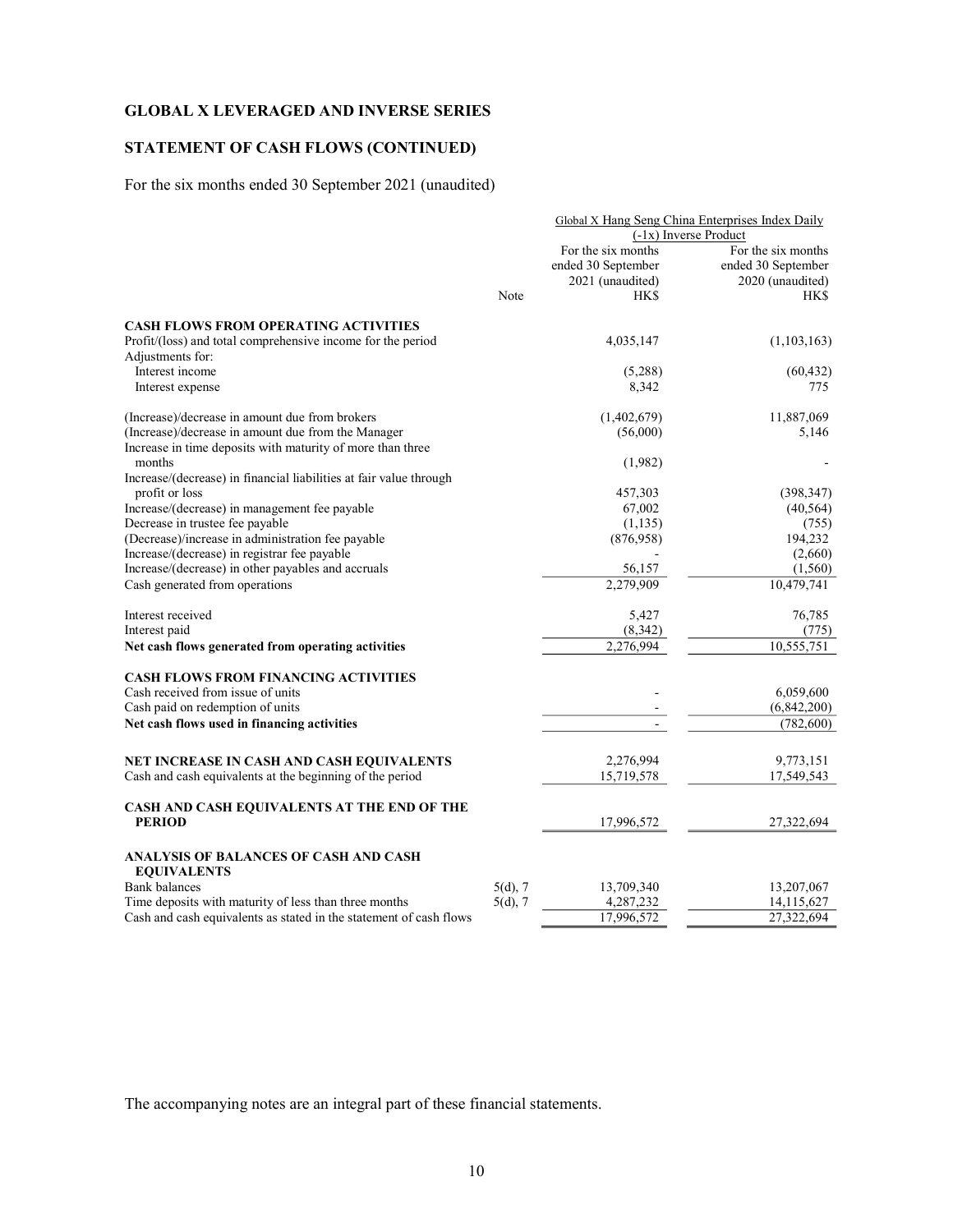## STATEMENT OF CASH FLOWS (CONTINUED)

For the six months ended 30 September 2021 (unaudited)

|                                                                      |            | Global X Hang Seng China Enterprises Index Daily |                        |  |  |
|----------------------------------------------------------------------|------------|--------------------------------------------------|------------------------|--|--|
|                                                                      |            |                                                  | (2x) Leveraged Product |  |  |
|                                                                      |            | For the six months                               | For the six months     |  |  |
|                                                                      |            | ended 30 September                               | ended 30 September     |  |  |
|                                                                      |            | 2021 (unaudited)                                 | 2020 (unaudited)       |  |  |
|                                                                      | Note       | HK\$                                             | HK\$                   |  |  |
| <b>CASH FLOWS FROM OPERATING ACTIVITIES</b>                          |            |                                                  |                        |  |  |
| Loss and total comprehensive income for the period                   |            | (8,325,947)                                      | (1, 286, 488)          |  |  |
| Adjustments for:                                                     |            |                                                  |                        |  |  |
| Interest income                                                      |            | (2,045)                                          | (42, 802)              |  |  |
| Interest expense                                                     |            | 12,164                                           | 14,299                 |  |  |
| (Increase)/decrease in financial assets at fair value through profit |            |                                                  |                        |  |  |
| or loss                                                              |            | (470,064)                                        | 591,831                |  |  |
| Decrease in amount due from brokers                                  |            | 2,627,740                                        | 6,714,426              |  |  |
| (Increase)/decrease in amount due from the Manager                   |            | (79,780)                                         | 4,488                  |  |  |
| Decrease in time deposits with maturity of more than three           |            |                                                  |                        |  |  |
| months                                                               |            | 1,049,773                                        |                        |  |  |
| Increase/(decrease) in management fee payable                        |            | 41,649                                           | (35,281)               |  |  |
| Decrease in trustee fee payable                                      |            | (1,512)                                          | (753)                  |  |  |
| (Decrease)/increase in administration fee payable                    |            | (927,094)                                        | 194.233                |  |  |
| Increase/(decrease) in other payables and accruals                   |            | 56,517                                           | (1,080)                |  |  |
| Cash (used in)/generated from operations                             |            | $\overline{(6,018,599)}$                         | 6,152,873              |  |  |
| Interest received                                                    |            | 2,573                                            | 59,059                 |  |  |
| Interest paid                                                        |            | (12, 164)                                        | (14,299)               |  |  |
| Net cash flows (used in)/generated from operating activities         |            | (6,028,190)                                      | 6,197,633              |  |  |
| <b>CASH FLOWS FROM FINANCING ACTIVITIES</b>                          |            |                                                  |                        |  |  |
| Cash received from issue of units                                    |            | 7,751,700                                        | 2,243,370              |  |  |
| Cash paid on redemption of units                                     |            | (4,316,460)                                      | (1,229,880)            |  |  |
| Net cash flows generated from financing activities                   |            | 3,435,240                                        | 1,013,490              |  |  |
| NET (DECREASE)/INCREASE IN CASH AND CASH                             |            |                                                  |                        |  |  |
| <b>EQUIVALENTS</b>                                                   |            | (2,592,950)                                      | 7,211,123              |  |  |
| Cash and cash equivalents at the beginning of the period             |            | 10,657,343                                       | 14,475,181             |  |  |
| CASH AND CASH EQUIVALENTS AT THE END OF THE                          |            |                                                  |                        |  |  |
| <b>PERIOD</b>                                                        |            | 8,064,393                                        | 21,686,304             |  |  |
| ANALYSIS OF BALANCES OF CASH AND CASH                                |            |                                                  |                        |  |  |
| <b>EQUIVALENTS</b>                                                   |            |                                                  |                        |  |  |
| <b>Bank</b> balances                                                 | $5(d)$ , 7 | 5,036,187                                        | 11,892,791             |  |  |
| Time deposits with maturity of less than three months                | $5(d)$ , 7 | 3,028,206                                        | 9,793,513              |  |  |
| Cash and cash equivalents as stated in the statement of cash flows   |            | 8.064.393                                        | 21,686,304             |  |  |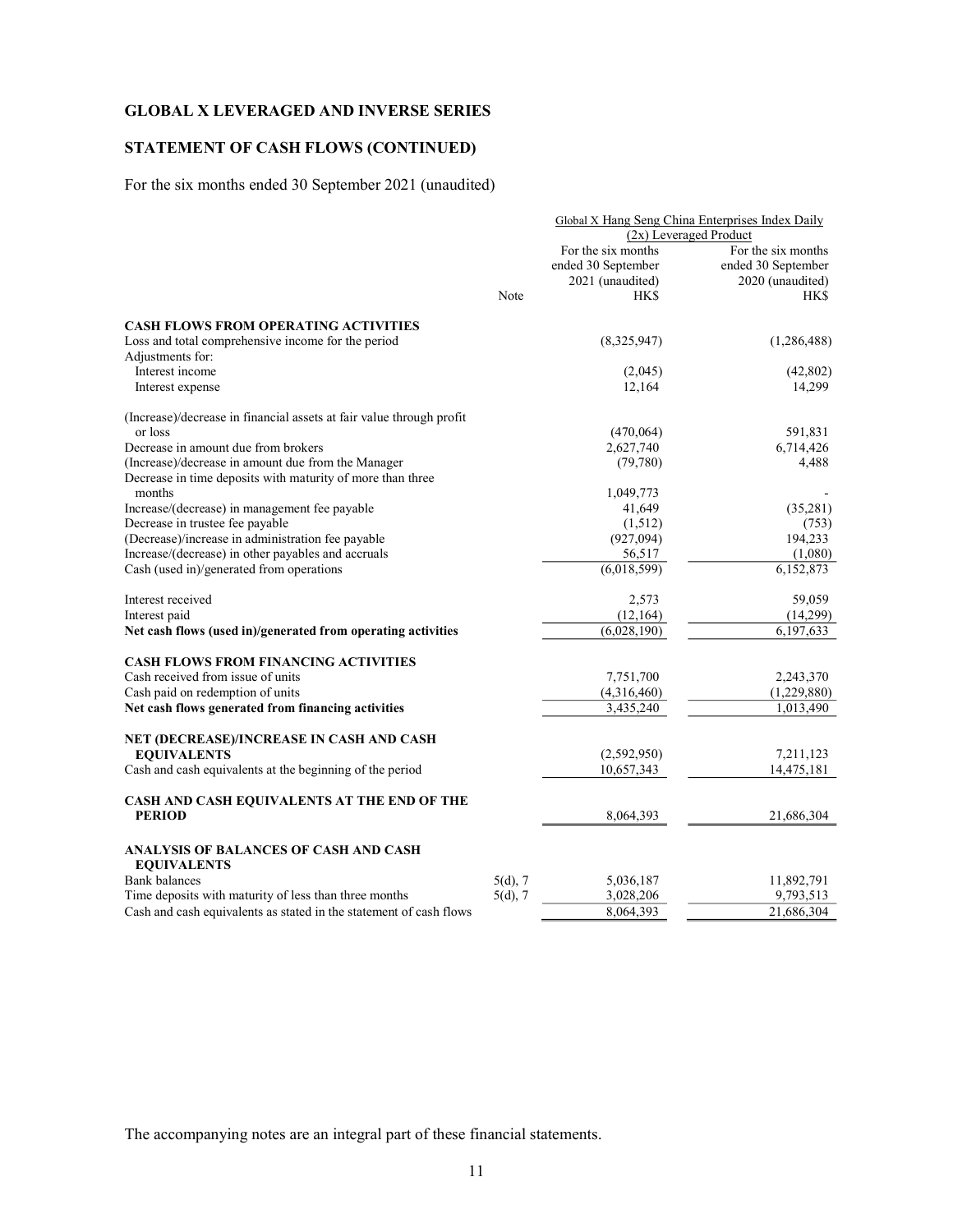### NOTES TO FINANCIAL STATEMENTS

## 1. GENERAL INFORMATION

Global X Leveraged and Inverse Series is an umbrella unit trust (the "Trust") governed by its trust deed dated 1 September 2016 as amended by supplemental deeds dated 23 February 2017 and 31 December 2019 (collectively, the "Trust Deed") between Mirae Asset Global Investments (Hong Kong) Limited (the "Manager") and HSBC Institutional Trust Services (Asia) Limited (the "Trustee" and "Registrar"). The Trust Deed is governed by Hong Kong Law.

As at 30 September 2021, the Trust has established five Sub-Funds, each a separate Sub-Fund of the Trust, which are authorised by the Securities and Futures Commission of Hong Kong (the "SFC") pursuant to section 104(1) of the Securities and Futures Ordinance. The five sub-funds, including Global X S&P 500 Daily (-1x) Inverse Product, Global X Hang Seng Index Daily (-1x) Inverse Product, Global X Hang Seng Index Daily (2x) Leveraged Product, Global X Hang Seng China Enterprises Index Daily (-1x) Inverse Product and Global X Hang Seng China Enterprises Index Daily (2x) Leveraged Product are referred to individually or collectively as the "Sub-Fund(s)". The Sub-Funds are listed on the Stock Exchange of Hong Kong Limited (the "SEHK") (a subsidiary of The Hong Kong Exchanges and Clearing Limited) and their listing dates are as follows:

|                                                                         | Listing date on the |
|-------------------------------------------------------------------------|---------------------|
| Name of Sub-Funds                                                       | <b>SEHK</b>         |
| Global X S&P 500 Daily (-1x) Inverse Product                            | 11 October 2016     |
| Global X Hang Seng Index Daily (-1x) Inverse Product                    | 14 March 2017       |
| Global X Hang Seng Index Daily (2x) Leveraged Product                   | 14 March 2017       |
| Global X Hang Seng China Enterprises Index Daily (-1x) Inverse Product  | 14 March 2017       |
| Global X Hang Seng China Enterprises Index Daily (2x) Leveraged Product | 14 March 2017       |

These financial statements relate to the above-mentioned Sub-Funds. The Manager is responsible for the preparation of the financial statements.

#### Global X S&P 500 Daily (-1x) Inverse Product ("S&P 500 Daily (-1x) Inverse Product")

The objective of S&P 500 Daily (-1x) Inverse Product (Stock code: 07322) is to provide investment results that, before fees and expenses, closely correspond to the inverse (-1x) daily performance of the S&P 500 Index (net of swap fees). The Sub-Fund does not seek to achieve its stated investment objective over a period of time greater than one day.

### Global X Hang Seng Index Daily (-1x) Inverse Product ("Hang Seng Index Daily (-1x) Inverse Product")

The objective of Hang Seng Index Daily (-1x) Inverse Product (Stock code: 07336) is to provide investment results that, before fees and expenses, closely correspond to the inverse (-1x) daily performance of the Hang Seng Index. The Sub-Fund does not seek to achieve its stated investment objective over a period of time greater than one day.

## Global X Hang Seng Index Daily (2x) Leveraged Product ("Hang Seng Index Daily (2x) Leveraged Product")

The objective of Hang Seng Index Daily (2x) Leveraged Product (Stock code: 07231) is to provide investment results that, before fees and expenses, closely correspond to twice (2x) daily performance of the Hang Seng Index. The Sub-Fund does not seek to achieve its stated investment objective over a period of time greater than one day.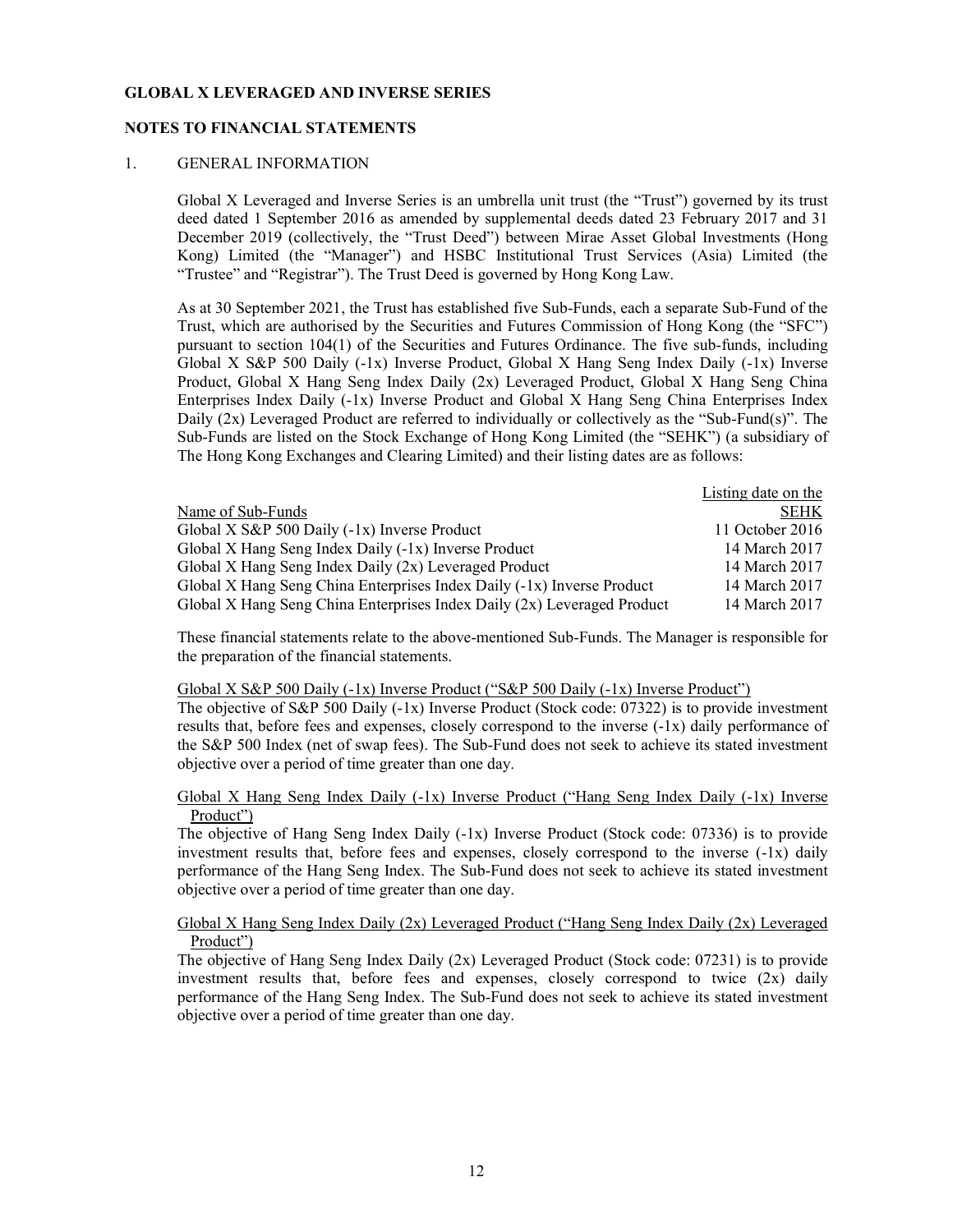## NOTES TO FINANCIAL STATEMENTS

## 1. GENERAL INFORMATION (CONTINUED)

## Global X Hang Seng China Enterprises Index Daily (-1x) Inverse Product ("Hang Seng China Enterprises Index Daily (-1x) Inverse Product")

The objective of Hang Seng China Enterprises Index Daily (-1x) Inverse Product (Stock code: 07362) is to provide investment results that, before fees and expenses, closely correspond to the inverse (-1x) daily performance of the Hang Seng China Enterprises Index. The Sub-Fund does not seek to achieve its stated investment objective over a period of time greater than one day.

### Global X Hang Seng China Enterprises Index Daily (2x) Leveraged Product ("Hang Seng China Enterprises Index Daily (2x) Leveraged Product")

The objective of Hang Seng China Enterprises Index Daily (2x) Leveraged Product (Stock code: 07230) is to provide investment results that, before fees and expenses, closely correspond to twice (2x) daily performance of the Hang Seng China Enterprises Index. The Sub-Fund does not seek to achieve its stated investment objective over a period of time greater than one day.

## 2. SUMMARY OF SIGNIFICANT ACCOUNTING POLICIES

 The principal accounting policies applied in the preparation of these financial statements are set out below. These policies have been consistently applied to all the periods presented, unless otherwise stated.

### (a)(i) Basis of preparation

 The financial statements of the Sub-Funds have been prepared in accordance with International Financial Reporting Standards ("IFRSs") as issued by the International Accounting Standards Board ("IASB"), and interpretations issued by the International Financial Reporting Interpretations Committee of the IASB and the relevant disclosure provisions of the Trust Deed and the relevant disclosure provisions specified in Appendix E of the Code on Unit Trusts and Mutual Funds issued by the SFC (the "UT Code").

 The financial statements have been prepared under the historical cost convention, except for financial assets and financial liabilities classified as at fair value through profit or loss ("FVPL") that have been measured at fair value. The financial statements are presented in United States dollars ("US\$") for S&P 500 Daily (-1x) Inverse Product and Hong Kong dollars ("HK\$") for Hang Seng Index Daily (-1x) Inverse Product, Hang Seng Index Daily (2x) Leveraged Product, Hang Seng China Enterprises Index Daily (-1x) Inverse Product and Hang Seng China Enterprises Index Daily (2x) Leveraged Product, and all values are rounded to the nearest US\$ and HK\$ respectively except where otherwise indicated.

### (a)(ii) Significant accounting judgements, estimates and assumptions

 The preparation of financial statements, in conformity with IFRSs, requires the Manager and the Trustee (collectively, the "Management") to make judgements, estimates and assumptions that affect the application of accounting policies and the reported amounts recognised in the financial statements and disclosure of contingent liabilities. The estimates and associated assumptions are based on historical experience and various other factors that are believed to be reasonable under the circumstances, the results of which form the basis of making the judgements about carrying values of assets and liabilities that are not readily apparent from other sources. Actual results may differ from these estimates.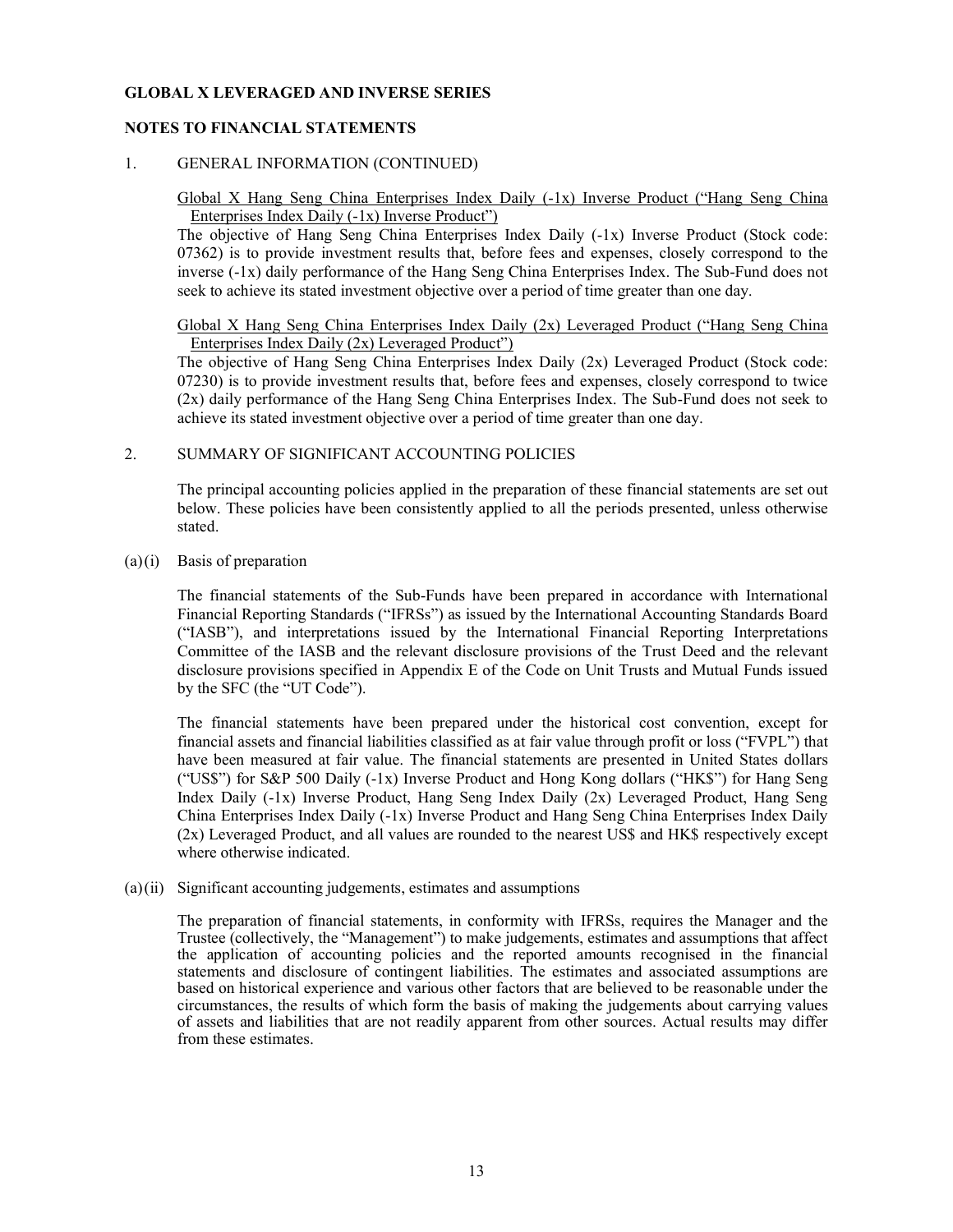### NOTES TO FINANCIAL STATEMENTS

### 2. SUMMARY OF SIGNIFICANT ACCOUNTING POLICIES (CONTINUED)

(a)(ii) Significant accounting judgements, estimates and assumptions (continued)

#### Taxes

Uncertainties exist with respect to the interpretation of complex tax regulations and changes in tax laws on foreign withholding tax. Given the wide range of international investments, differences arising between the actual investment income and the assumptions made, or future changes to such assumptions, could necessitate future adjustments to tax expense that is already recorded. The Sub-Funds establish provisions, based on reasonable estimates, for possible consequences of audits by the tax authorities of the respective countries in which the Sub-Funds invest. The amounts of such provisions are based on various factors, such as experience of previous tax audits and differing interpretations of tax regulations by the taxable entity and the responsible tax authority. Such differences of interpretation may arise on a wide variety of issues depending on the conditions prevailing in the respective investments' domiciles.

 All references to net assets or net asset value throughout the financial statements refer to net assets attributable to unitholders unless otherwise stated.

(a)(iii) Changes in accounting policies and disclosures

There are no standards, interpretations or amendments to existing standards that are effective for the first time for the financial period beginning 1 April 2021 that would be expected to have a material impact on the sub-funds.

(a)(iv) Issued but not yet effective IFRSs

There are no new and revised IFRSs that have been issued but not yet effective applicable to the Sub-Fund's financial statements.

(b) Financial instruments

#### (i) Classification

In accordance with IFRS 9, the Sub-Funds classify their financial assets and financial liabilities at initial recognition into the categories of financial assets and financial liabilities discussed below.

In applying that classification, a financial asset or financial liability is considered to be held for trading if:

(a) It is acquired or incurred principally for the purpose of selling or repurchasing it in the near term; or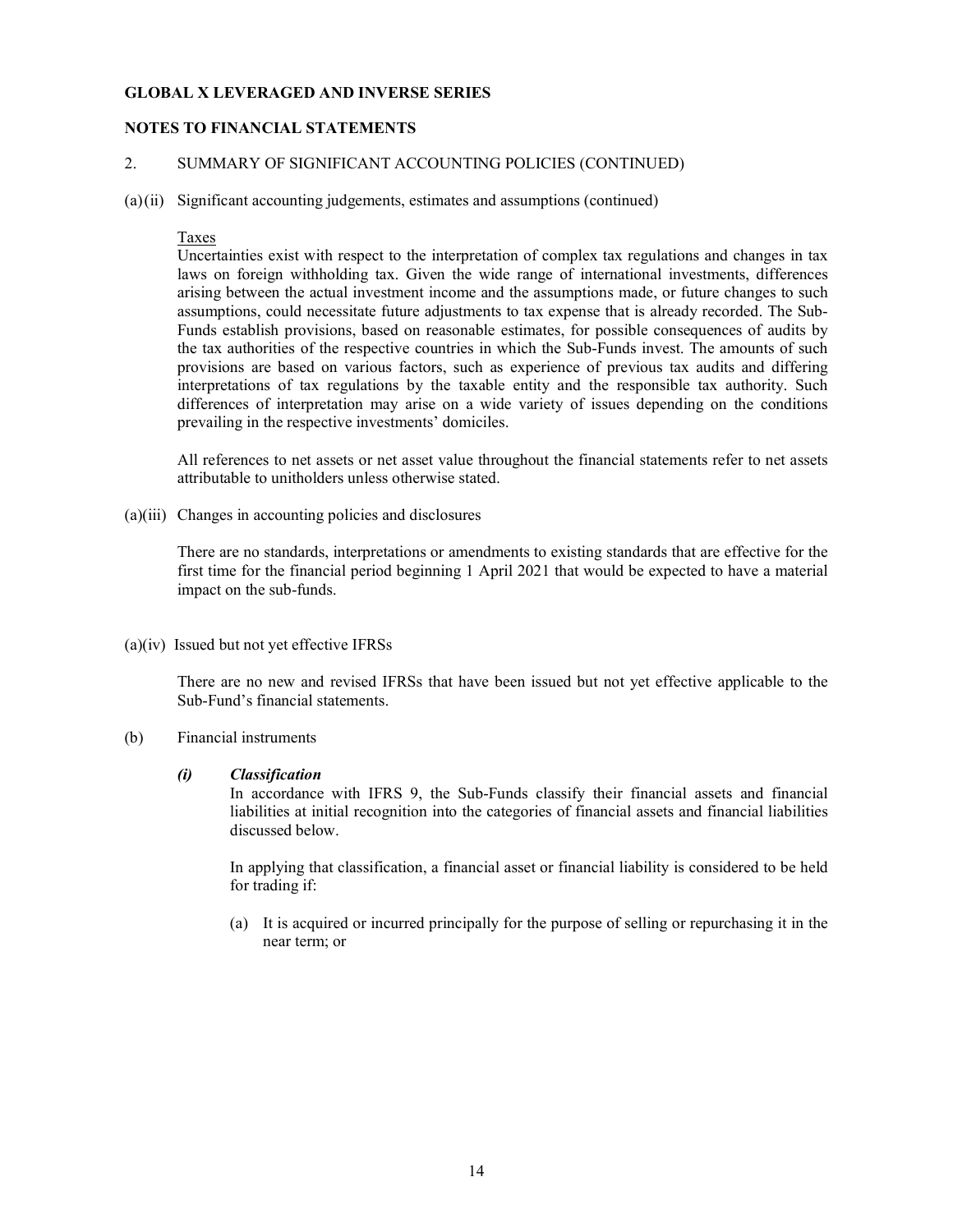### NOTES TO FINANCIAL STATEMENTS

### 2. SUMMARY OF SIGNIFICANT ACCOUNTING POLICIES (CONTINUED)

(b) Financial instruments (continued)

#### (i) Classification (continued)

- (b) On initial recognition, it is part of a portfolio of identified financial instruments that are managed together and for which there is evidence of a recent actual pattern of shortterm profit-taking; or
- (c) It is a derivative (except for a derivative that is a financial guarantee contract or a designated and effective hedging instrument)

#### Financial assets

The Sub-Funds classify their financial assets as subsequently measured at amortised cost or measured at FVPL on the basis of both:

- The entity's business model for managing the financial assets; and
- The contractual cash flow characteristics of the financial asset

#### Financial assets measured at amortised cost

A debt instrument is measured at amortised cost if it is held within a business model whose objective is to hold financial assets in order to collect contractual cash flows and its contractual terms give rise on specified dates to cash flows that are solely payments of principal and interest on the principal amount outstanding. The Sub-Funds include in this short-term non-financing receivables including amounts due from brokers, amounts due from the Manager, interest receivables, time deposits with maturity of more than three months and cash and cash equivalents.

## Financial assets measured at FVPL

A financial asset is measured at FVPL if:

- (a) Its contractual terms do not give rise to cash flows on specified dates that are solely payments of principal and interest on the principal amount outstanding; or
- (b) It is not held within a business model whose objective is either to collect contractual cash flows, or to both collect contractual cash flows and sell; or
- (c) At initial recognition, it is irrevocably designated as measured at FVPL when doing so eliminates or significantly reduces a measurement or recognition inconsistency that would otherwise arise from measuring assets or liabilities or recognising the gains and losses on them on different bases.

The Sub-Funds include in this category:

 Instruments held for trading. This category includes derivative contracts in an asset position.

### Financial liabilities

Financial liabilities measured at FVPL

A financial liability is measured at FVPL if it meets the definition of held for trading.

The Sub-Funds include in this category derivative contracts in a liability position classified as held for trading.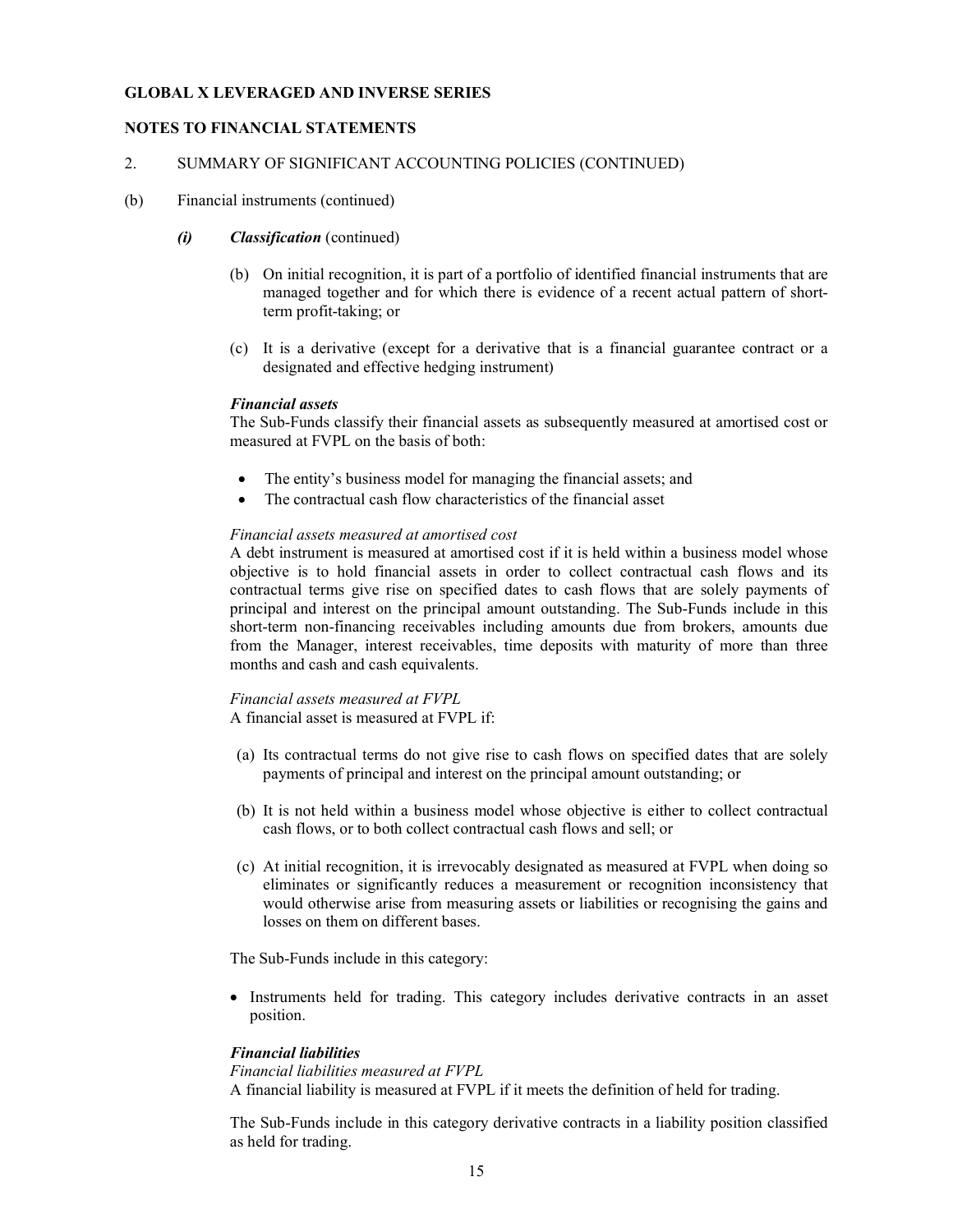### NOTES TO FINANCIAL STATEMENTS

### 2. SUMMARY OF SIGNIFICANT ACCOUNTING POLICIES (CONTINUED)

#### (b) Financial instruments (continued)

#### (i) Classification (continued)

#### Financial liabilities measured at amortised cost

This category includes all financial liabilities other than those measured at FVPL. The Sub-Funds include in this category amounts due to a broker, management fee payable, trustee fee payable, formation fee payable, administration fee payable, registrar fee payable and other payables and accruals.

### (ii) Recognition

The Sub-Funds recognise a financial asset or a financial liability when, and only when, they become a party to the contractual provisions of the instrument. Purchases and sales of financial assets and financial liabilities at FVPL are accounted for on the trade date basis.

#### (iii) Initial measurement

Financial assets and financial liabilities at FVPL are recorded in the statement of net assets at fair value. All transaction costs for such instruments are recognised directly in profit or loss.

Financial assets and financial liabilities (other than those classified as at FVPL) are measured initially at their fair value plus any directly attributable incremental costs of acquisition or issue.

#### (iv) Subsequent measurement

After initial measurement, the Sub-Funds measure financial instruments which are classified as at FVPL at fair value. Subsequent changes in the fair value of those financial instruments are recorded in "net change in unrealised gain/(loss) on financial assets and financial liabilities at FVPL". Interest earned of such instruments is recorded separately in "interest income".

Debt instruments, other than those classified as at FVPL, are measured at amortised cost using the effective interest method less any allowance for impairment. Gains and losses are recognised in profit or loss when the debt instruments are derecognised or impaired, as well as through the amortisation process.

Financial liabilities, other than those classified as at FVPL, are measured at amortised cost using the effective interest method. Gains and losses are recognised in profit or loss when the liabilities are derecognised, as well as through the amortisation process.

The effective interest method is a method of calculating the amortised cost of a financial asset or a financial liability and of allocating the interest income or interest expense over the relevant period. The effective interest rate is the rate that exactly discounts estimated future cash payments or receipts through the expected life of the financial asset or financial liability to the gross carrying amount of the financial asset or to the amortised cost of the financial liability. When calculating the effective interest rate, the Sub-Funds estimate cash flows considering all contractual terms of the financial instruments, but does not consider expected credit losses. The calculation includes all fees paid or received between parties to the contract that are an integral part of the effective interest rate, transaction costs and all other premiums or discounts.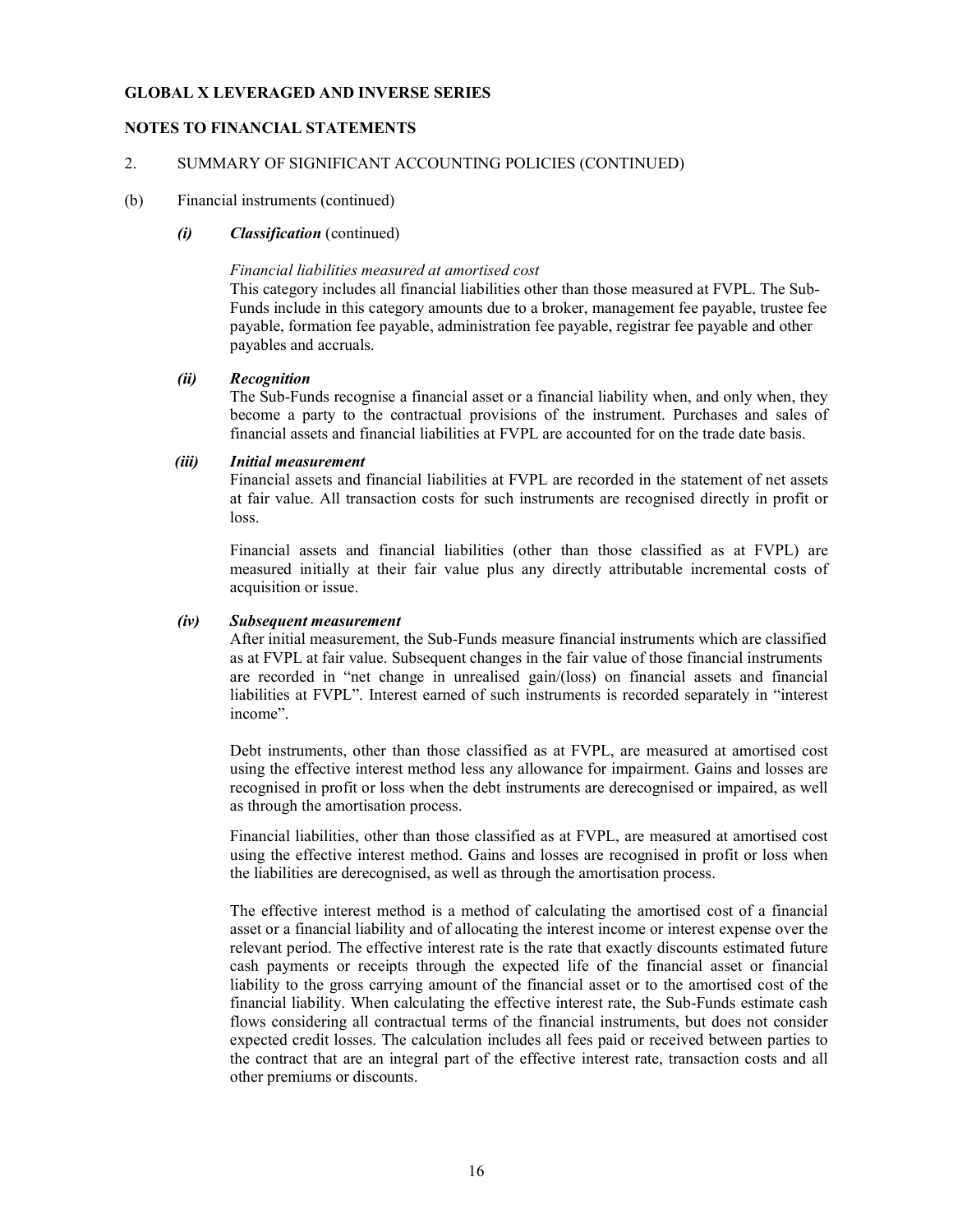### NOTES TO FINANCIAL STATEMENTS

### 2. SUMMARY OF SIGNIFICANT ACCOUNTING POLICIES (CONTINUED)

(b) Financial instruments (continued)

#### (v) Derecognition

A financial asset is derecognised when the rights to receive cash flows from the financial asset have expired, or where the Sub-Funds have transferred their rights to receive cash flows from the financial asset, or has assumed an obligation to pay the received cash flows in full without material delay to a third party under a pass-through arrangement and either the Sub-Funds have transferred substantially all the risks and rewards of the asset or the Sub-Funds have neither transferred nor retained substantially all the risks and rewards of the financial asset, but has transferred control of the asset.

When the Sub-Funds have transferred its rights to receive cash flows from an asset (or has entered into a pass-through arrangement), and has neither transferred nor retained substantially all the risks and rewards of the asset nor transferred control of the asset, the asset is recognised to the extent of the Sub-Funds' continuing involvement in the asset. In that case, the Sub-Funds also recognise an associated liability. The transferred asset and the associated liability are measured on a basis that reflects the rights and obligations that the Sub-Funds have retained. The Sub-Funds derecognise a financial liability when the obligation under the liability is discharged or cancelled, or expired.

(c) Fair value measurement

The Sub-Funds measure their investments in financial instruments at fair value at the end of each reporting date.

Fair value is the price that would be received to sell an asset or paid to transfer a liability in an orderly transaction between market participants at the measurement date. The fair value measurement is based on the presumption that the transaction to sell the asset or transfer the liability takes place either:

- in the principal market for the asset or liability; or
- in the absence of a principal market, in the most advantageous market for the asset or liability.

The principal or the most advantageous market must be accessible by the Sub-Funds.

The fair value of an asset or a liability is measured using the assumptions that market participants would use when pricing the asset or liability, assuming that market participants act in its economic best interest.

The fair value for financial instruments that are listed or traded on an exchange is based on quoted last traded market prices, that are within the bid-ask spread.

All assets and liabilities for which fair value is measured or disclosed in the financial statements are categorised within the fair value hierarchy, described as follows, based on the lowest level input that is significant to the fair value measurement as a whole:

- Level 1 Quoted (unadjusted) market prices in active markets for identical assets or liabilities
- Level  $2 -$  Valuation techniques for which the lowest level input that is significant to the fair value measurement is directly or indirectly observable
- Level 3 Valuation techniques for which the lowest level input that is significant to the fair value measurement is unobservable

For assets and liabilities that are recognised in the financial statements on a recurring basis, the Sub-Funds determine whether transfers have occurred between levels in the hierarchy by re-assessing categorisation (based on the lowest level input that is significant to the fair value measurement as a whole) at the end of each reporting period.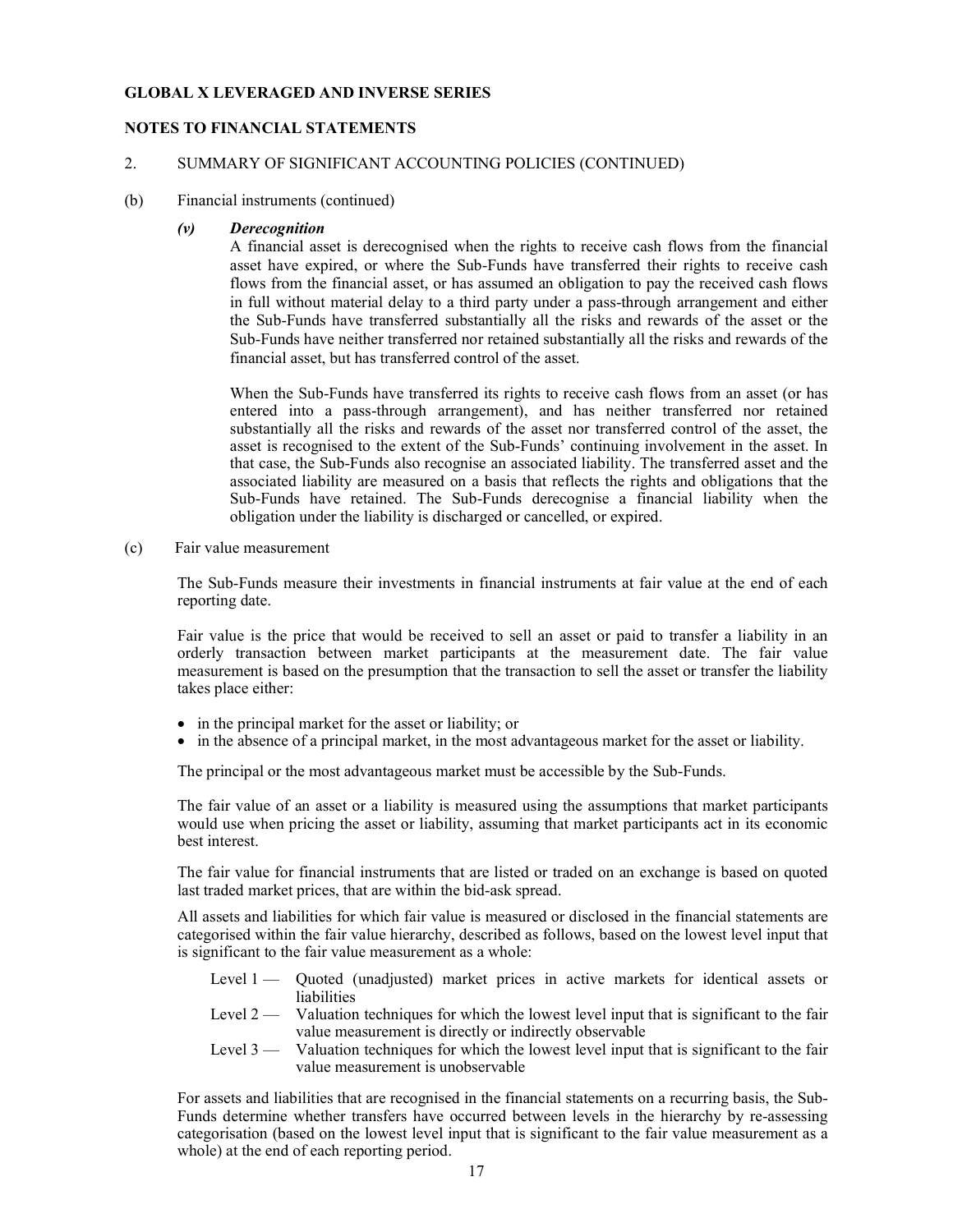### NOTES TO FINANCIAL STATEMENTS

#### 2. SUMMARY OF SIGNIFICANT ACCOUNTING POLICIES (CONTINUED)

#### (d) Derivative financial instruments

Derivative financial instruments are recorded on a mark-to-market basis. Fair values are determined by using quoted market prices that are within the bid-ask spread for futures contracts or calculated by reference to changes in specified prices of an underlying asset or otherwise determined notional amount for swap contracts. All derivatives are carried as assets when amounts are receivable by the Sub-Funds and as liabilities when amounts are payable by the Sub-Funds.

Unrealised gains and losses arising from changes in fair value, and realised gains and losses are recognised in profit or loss.

(e) Income

 Interest income is recognised in profit or loss on a time-proportionate basis using the effective interest method.

(f) Expenses

Expenses are recognised on an accrual basis.

(g) Cash and cash equivalents

Cash and cash equivalents in the statement of net assets comprise short term deposits in banks and short term highly liquid investments with maturity less than three months, which are readily convertible to known amounts of cash and are subject to an insignificant risk of changes in value.

For the purpose of the statement of cash flows, cash and cash equivalents consist of cash and cash equivalents as defined above, net of outstanding bank overdrafts when applicable.

(h) Translation of foreign currencies

#### Functional and presentation currencies

Items included in the financial statements are measured using the currency of the primary economic environment in which the Sub-Funds operate (the "functional currency"). The performance of the Sub-Funds is measured and reported to the unitholders, and in US\$ for S&P 500 Daily (-1x) Inverse Product and in HK\$ for Hang Seng Index Daily (-1x) Inverse Product, Hang Seng Index Daily (2x) Leveraged Product, Hang Seng China Enterprises Index Daily (-1x) Inverse Product and Hang Seng China Enterprises Index Daily (2x) Leveraged Product. The Management considers the US\$ and HK\$ as the currencies that most faithfully represent the economic effects of the underlying transactions, events and conditions. The financial statements of the Sub-Funds are presented in US\$ for S&P 500 Daily (-1x) Inverse Product, and in HK\$ for Hang Seng Index Daily (-1x) Inverse Product, Hang Seng Index Daily (2x) Leveraged Product, Hang Seng China Enterprises Index Daily (-1x) Inverse Product and Hang Seng China Enterprises Index Daily (2x) Leveraged Product, which are the Sub-Funds' functional and presentation currencies.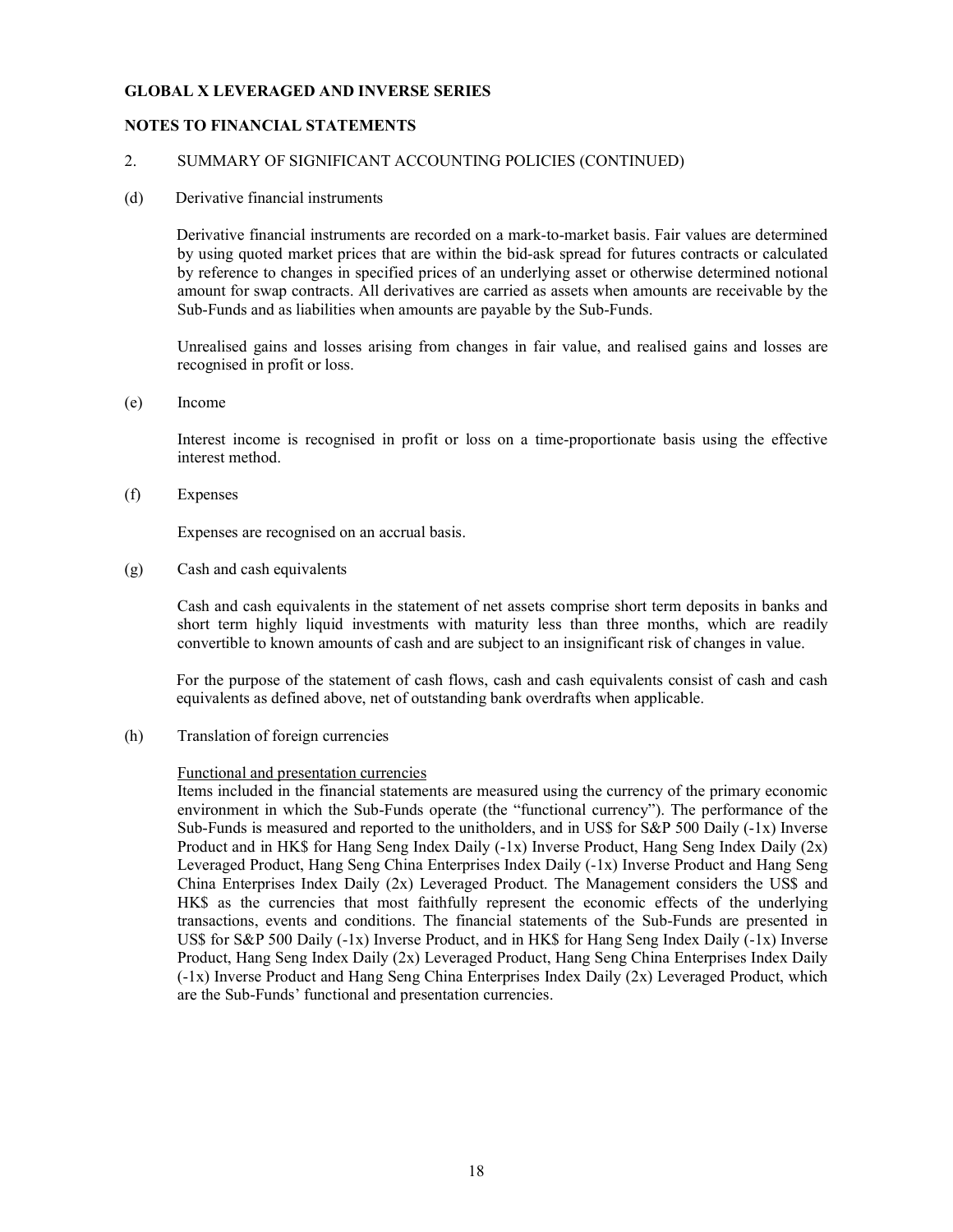### NOTES TO FINANCIAL STATEMENTS

#### 2. SUMMARY OF SIGNIFICANT ACCOUNTING POLICIES (CONTINUED)

(h) Translation of foreign currencies (continued)

#### Foreign currency translation

Transactions during the year, including purchases and sales of securities, income and expenses, are translated at the rate of exchange prevailing on the date of the transaction.

Monetary assets and liabilities denominated in foreign currencies are translated at the functional currency rates of exchange ruling at the end of the reporting period. Differences arising on settlement or transaction of monetary items are recognised in the statement of profit or loss and other comprehensive income.

Non-monetary items that are measured in terms of historical cost in a foreign currency are translated using the exchange rates at the dates of the initial transactions. Non-monetary items measured at fair value in a foreign currency are translated using the exchange rates at the date when the fair value is determined.

Foreign currency transaction gains and losses on financial instruments classified as at FVPL are included in the statement of profit or loss and other comprehensive income.

(i) Redeemable units

Redeemable units are classified as an equity instrument when:

- (a) The redeemable units entitle the holder to a pro-rata share of the Sub-Funds' net assets in the event of the Sub-Funds' liquidation;
- (b) The redeemable units are in the class of instruments that is subordinate to all other classes of instruments;
- (c) All redeemable units in the class of instruments that is subordinate to all other classes of instruments have identical features;
- (d) The redeemable units do not include any contractual obligation to deliver cash or another financial asset other than the holder's rights to a pro-rata share of the Sub-Funds' net assets; or
- (e) The total expected cash flows attributable to the redeemable units over the life of the instrument are based substantially on the profit or loss, the change in the recognised net assets or the change in the fair value of the recognised and unrecognised net assets of the Sub-Funds over the life of the instrument.

In addition to the redeemable units having all the above features, the Sub-Funds must have no other financial instrument or contract that has:

- (a) Total cash flows based substantially on the profit or loss, the change in the recognised net assets or the change in the fair value of the recognised and unrecognised net assets of the Sub-Funds; and
- (b) The effect of substantially restricting or fixing the residual return to the redeemable unitholders.

The Sub-Funds' redeemable units meet the definition of puttable instruments classified as equity instruments under the revised IAS 32 and are classified as equity.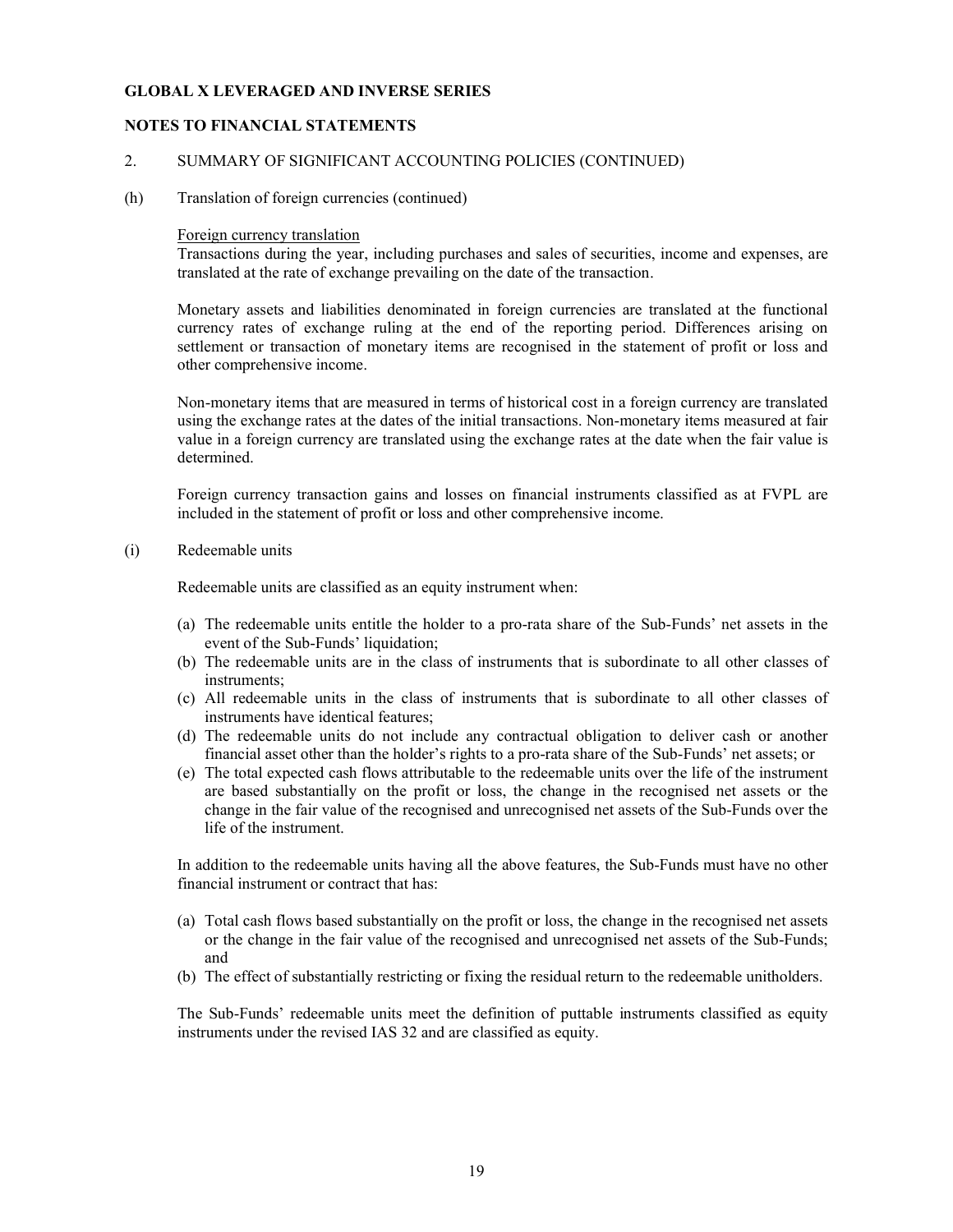### NOTES TO FINANCIAL STATEMENTS

#### 2. SUMMARY OF SIGNIFICANT ACCOUNTING POLICIES (CONTINUED)

#### (i) Redeemable units (continued)

The Sub-Funds continuously assess the classification of the redeemable units. If the redeemable units cease to have all the features or meet all the conditions set out to be classified as equity, the Sub-Funds will reclassify them as financial liabilities and measure them at fair value at the date of reclassification, with any differences from the previous carrying amount recognised in equity. If the redeemable units subsequently have all the features and meet the conditions to be classified as equity, the Sub-Funds will reclassify them as equity instruments and measure them at the carrying amount of the liabilities at the date of the reclassification.

The issuance, acquisition and cancellation of redeemable units are accounted for as equity transactions. Upon issuance of redeemable units, the consideration received is included in equity.

Transaction costs incurred by the Sub-Funds in issuing its own equity instruments are accounted for as a deduction from equity to the extent that they are incremental costs directly attributable to the equity transaction that otherwise would have been avoided.

The Sub-Funds' own equity instruments which are reacquired are deducted from equity and accounted for at amounts equal to the consideration paid, including any directly attributable incremental costs.

No gain or loss is recognised in profit or loss on the purchase, sale, issuance or cancellation of the Sub-Funds' own equity instruments.

Redeemable units can be redeemed in cash equal to a proportionate share of the Sub-Funds' net asset value. The Sub-Funds' net asset value per unit is calculated by dividing the net assets attributable to unitholders with the total number of outstanding units of the Sub-Funds.

### (j) Segmental reporting

Operating segments are reported in a manner consistent with the internal reporting used by the chief operating decision-maker. The Manager, who is responsible for allocating resources and assessing performance of the operating segments, has been identified as the chief operating decision-maker that makes strategic decisions.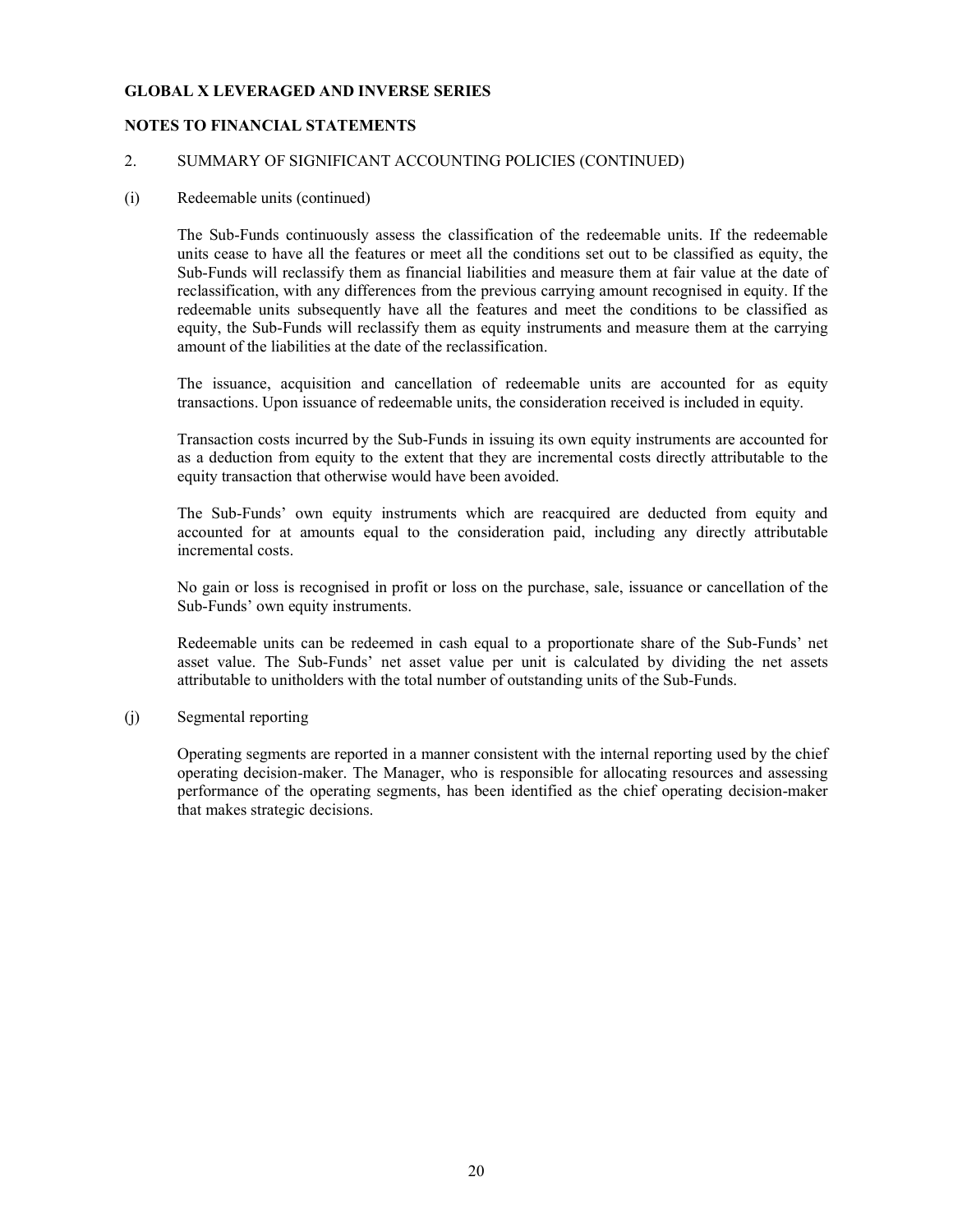### NOTES TO FINANCIAL STATEMENTS

#### 2. SUMMARY OF SIGNIFICANT ACCOUNTING POLICIES (CONTINUED)

#### (k) Amounts due from and due to brokers

Amounts due from brokers include margin accounts and receivables for securities sold (in a regular way transaction) that have been contracted for, but not yet delivered, on the reporting date. Refer to note 2(b) for the accounting policy for financial assets measured at amortised cost for recognition and measurement.

Margin accounts represent cash deposits held with brokers as collateral against open futures contracts.

Amounts due to brokers are payables for securities purchased (in a regular way transaction) that have been contracted for, but not yet delivered, on the reporting date. Refer to note 2(b) for the accounting policy for financial liabilities measured at amortised cost for recognition and measurement.

(l) Impairment of financial assets

Impairment allowances are recognised under the general approach where expected credit losses are recognised in two stages. For credit exposures where there has not been a significant increase in credit risk since initial recognition, the Sub-Funds are required to provide for credit losses that result from possible default events within the next 12 months. For those credit exposures where there has been a significant increase in credit risk since initial recognition, a loss allowance is required for credit losses expected over the remaining life of the exposure irrespective of the timing of the default.

The Sub-Funds consider a default has occurred when a financial asset is more than 90 days past due unless the Sub-Funds have reasonable and supportable information to demonstrate that a more appropriate default criterion should be applied.

(m) Net change in unrealised gains or losses on financial assets and financial liabilities at FVPL

This item includes changes in the fair value of financial assets and financial liabilities as at FVPL and excludes interest income and expenses.

Unrealised gains and losses comprise changes in the fair value of financial instruments for the period and from reversal of prior period unrealised gains and losses for financial instruments which were realised in the reporting period.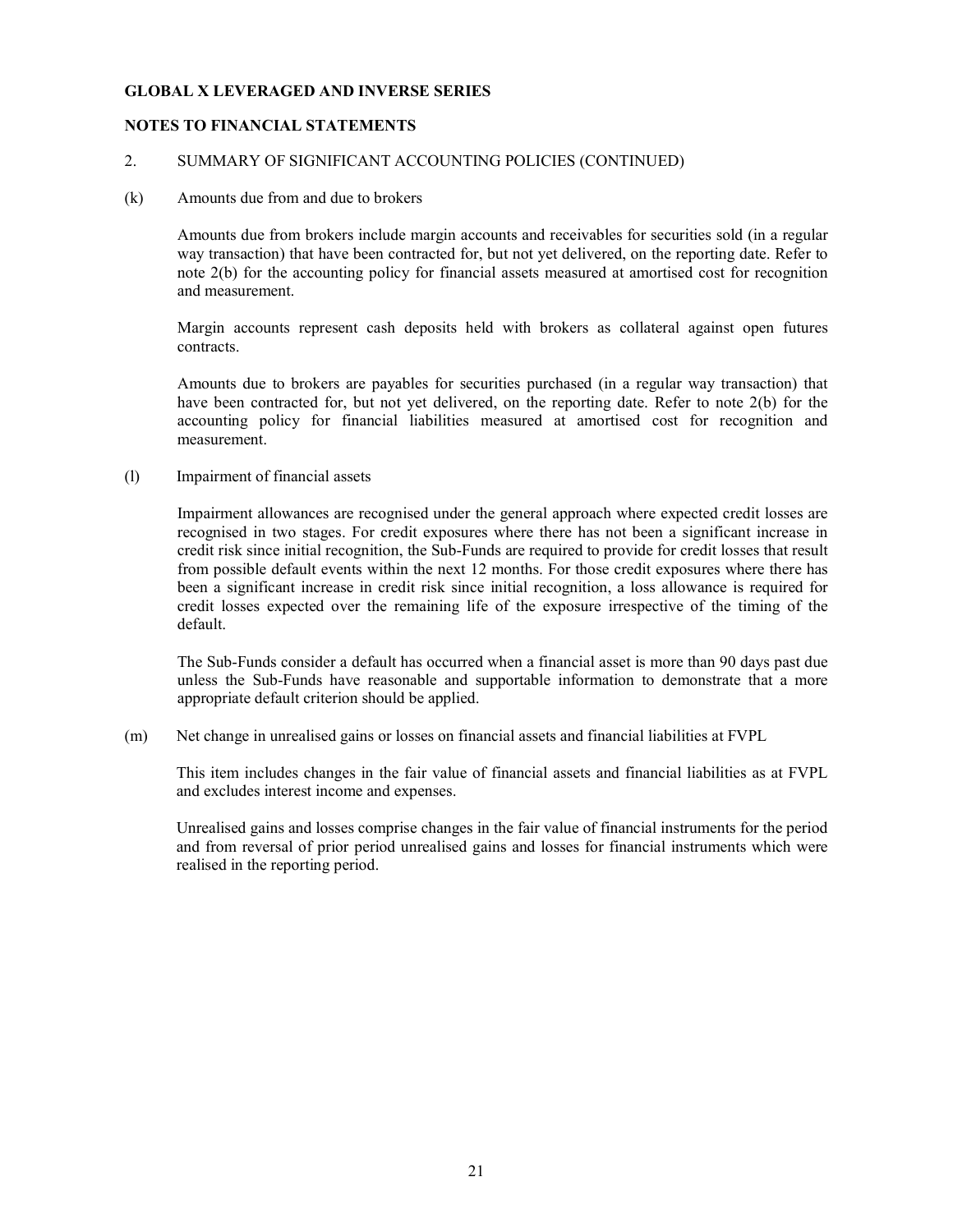### NOTES TO FINANCIAL STATEMENTS

### 2. SUMMARY OF SIGNIFICANT ACCOUNTING POLICIES (CONTINUED)

(n) Net realised gains or losses on financial assets and financial liabilities at FVPL

Net realised gains or losses on disposal of financial instruments classified as at FVPL are calculated using the weighted average method. They represent the difference between an instrument's average cost and disposal amount.

(o) Offsetting financial instruments

Financial assets and financial liabilities are offset and the net amount is reported in the statement of net assets if there is a currently enforceable legal right to offset the recognised amounts and there is an intention to settle on a net basis, or to realise the assets and settle the liabilities simultaneously.

(p) Taxes

In some jurisdictions, investment income and capital gains are subject to withholding tax deducted from the source of the income. The Sub-Funds present the withholding tax separately from the gross investment income in profit or loss. For the purpose of the statement of cash flows, cash inflows from investments are presented net of withholding taxes, when applicable.

(q) Distributions to unitholders

Distributions are at the discretion of the Manager. A distribution to the Sub-Fund's unitholders is accounted for as a deduction from net assets attributable to unitholders. A proposed distribution is recognised as a liability in the period in which it is approved by the Manager. The Manager does not intend to pay or make any distribution or dividends to the Sub-Funds' unitholders.

(r) Formation fee

Formation fee is recognised as an expense in the period in which it is incurred.

(s) Transactions costs

 Transaction costs are costs incurred to acquire financial assets or financial liabilities at FVPL. They include fees and commissions paid to agents, brokers and dealers. Transaction costs, when incurred, are immediately recognised in profit or loss as an expense.

(t) Related parties

A party is considered to be related to the Sub-Funds if:

- (a) the party is a person or a close member of that person's family and that person
	- (i) has control or joint control over the Sub-Funds;
	- (ii) has significant influence over the Sub-Funds; or
	- (iii) is a member of the key management personnel of the Sub-Funds or of a parent of the Sub-Funds;
- or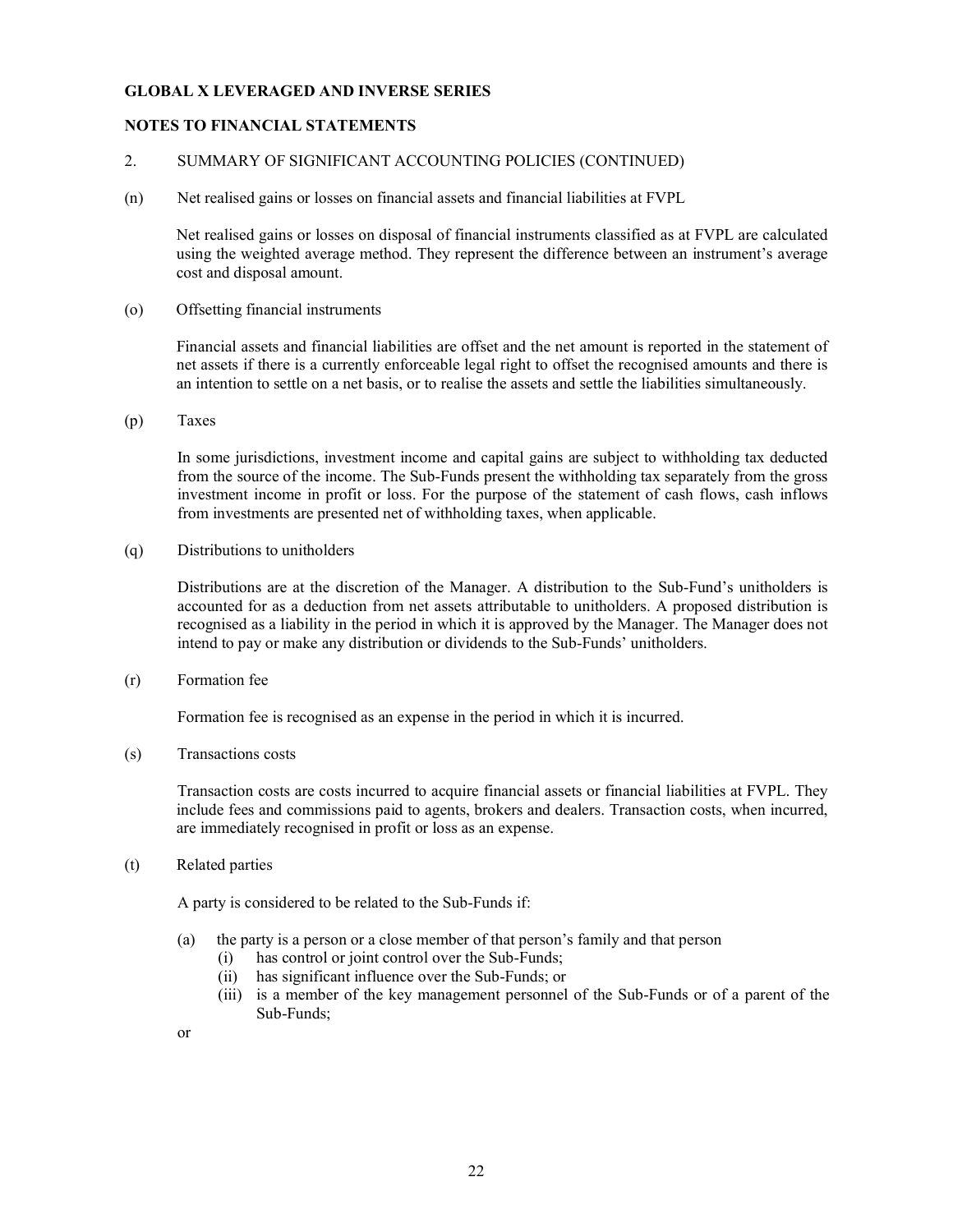### NOTES TO FINANCIAL STATEMENTS

#### 2. SUMMARY OF SIGNIFICANT ACCOUNTING POLICIES (CONTINUED)

- (t) Related parties (continued)
	- (b) the party is an entity where any of the following conditions applies:
		- (i) the entity and the Sub-Funds are members of the same group;
		- (ii) one entity is an associate or joint venture of the other entity (or of a parent, subsidiary or fellow subsidiary of the other entity);
		- (iii) the entity and the group are joint ventures of the same third party;
		- (iv) one entity is a joint venture of a third entity and the other entity is an associate of the third entity;
		- (v) the entity is a post-employment benefit plan for the benefit of employees of either the Sub-Funds or an entity related to the Sub-Funds;
		- (vi) the entity is controlled or jointly controlled by a person identified in (a);
		- (vii) a person identified in  $(a)(i)$  has significant influence over the entity or is a member of the key management personnel of the entity (or of a parent of the entity); and
		- (viii) the entity, or any member of a group of which it is a part, provides key management personnel services to the Sub-Funds or to the parent of the Sub-Funds.

## 3. NET ASSETS ATTRIBUTABLE TO UNITHOLDERS AND MOVEMENT OF UNITS

Net assets attributable to unitholders

The creation and redemption of units of the Sub-Funds can only be facilitated by or through participating dealers. Investors other than the participating dealers make a request to create or redeem units through a participating dealer, and if the investor is a retail investor, such request must be made through a stockbroker which has opened an account with a participating dealer. Units are created or redeemed in multiples of 250,000 units for S&P 500 Daily (-1x) Inverse Product, and 100,000 units for Hang Seng Index Daily (-1x) Inverse Product, Hang Seng Index Daily (2x) Leveraged Product, Hang Seng China Enterprises Index Daily (-1x) Inverse Product and Hang Seng China Enterprises Index Daily (2x) Leveraged Product.

 The Trustee shall receive subscription proceeds from the participating dealers for the creation of units and pay redemption proceeds for the redemption of units to the relevant participating dealer in such form and manner as prescribed by the Trust Deed. Subscriptions and redemptions of units during the year/period are shown on the statement of changes in net assets attributable to unitholders.

As stated in note 2(i), units of the Sub-Funds, which are represented by assets less liabilities, are classified as equity and accounted for in accordance with IFRSs (the "Accounting NAV"). For the purpose of determining the NAV per unit for subscriptions and redemptions and for various fee calculations (the "Dealing NAV"), the Trustee calculates the Dealing NAV in accordance with the provisions of the Trust Deed, which may be different from the accounting policies under IFRSs.

Reconciliation between accounting NAV and dealing NAV

#### Adjustment for formation fee

The formation fee for establishing S&P 500 Daily (-1x) Inverse Product was US\$115,252. The formation fee for establishing each of Hang Seng Index Daily (-1x) Inverse Product, Hang Seng Index Daily (2x) Leveraged Product, Hang Seng China Enterprises Index Daily (-1x) Inverse Product and Hang Seng China Enterprises Index Daily (2x) Leveraged Product was HK\$392,989. Per the prospectus of the Sub-Funds, the formation fee is amortised over the first five financial periods of the Sub-Funds. However, with respect to the Sub-Funds for the purpose of financial statements preparation in compliance with IFRSs, their accounting policies are to expense the formation fee in profit or loss as incurred.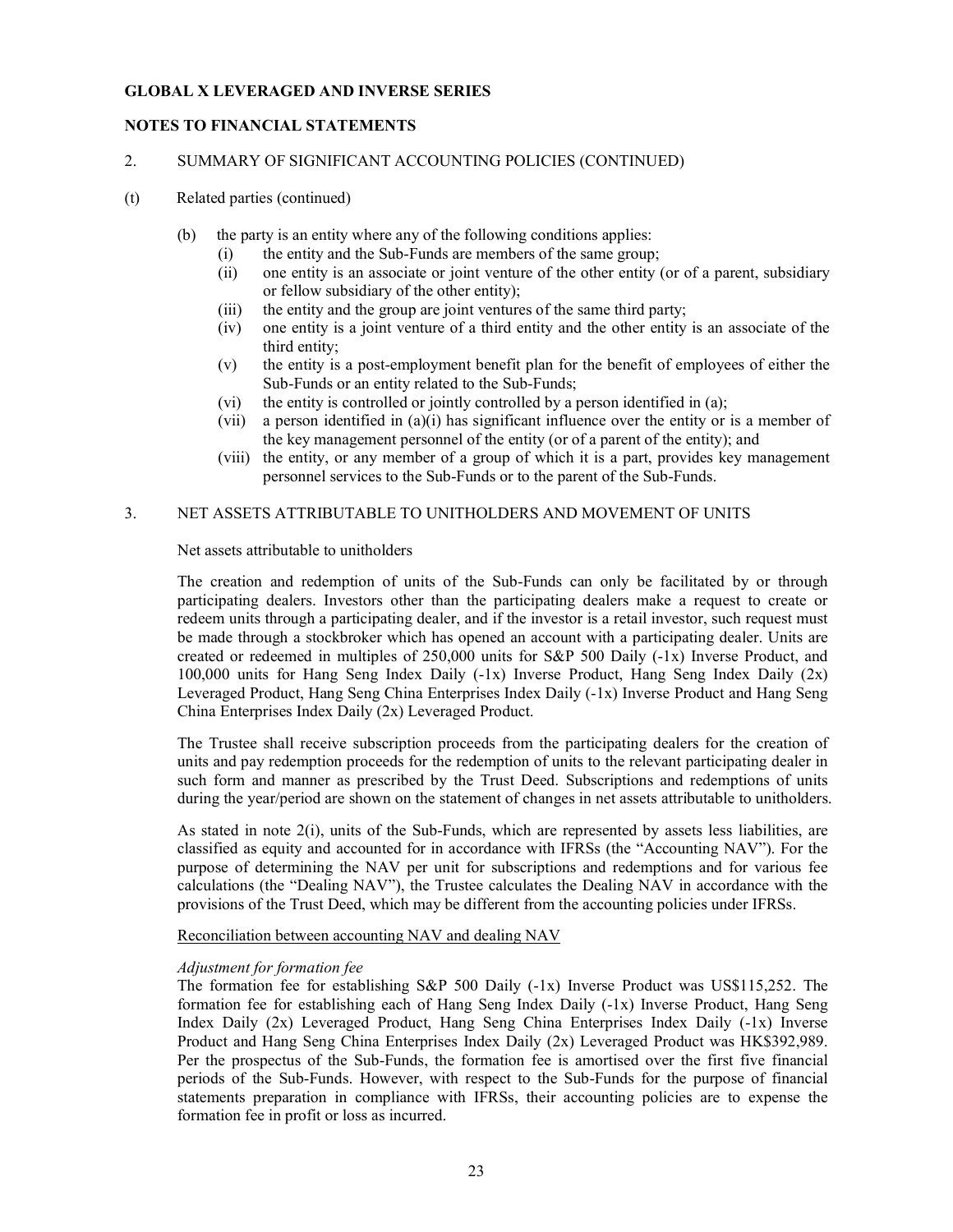#### NOTES TO FINANCIAL STATEMENTS

### 3. NET ASSETS ATTRIBUTABLE TO UNITHOLDERS AND MOVEMENT OF UNITS (CONTINUED)

Net assets attributable to unitholders (continued)

#### Adjustment for formation fee (continued)

For S&P 500 Daily (-1x) Inverse Product, the unamortised amount was nil (31 March 2021: Nil) and there are no remaining amortisation period as at 30 September 2021. For Hang Seng Index Daily (- 1x) Inverse Product, the unamortised amount was HK\$19,508 (31 March 2021: HK\$41,413) and the remaining amortisation period was 5 months as at 30 September 2021 (31 March 2021: 11 months). For Hang Seng Index Daily (2x) Leveraged Product, there are no unamortised amount (31 March 2021: Nil) and remaining period as at 30 September 2021. For Hang Seng China Enterprises Index Daily (-1x) Inverse Product, the unamortised amount was HK\$6,541 (31 March 2021: HK\$13,880) and the remaining amortisation period was 5 months as at 30 September 2021 (31 March 2021: 11 months). For Hang Seng China Enterprises Index Daily (2x) Leveraged Product, the unamortised amount was HK\$11,275 (31 March 2021: HK\$23,934) and the remaining amortisation period was 5 months as at 30 September 2021 (31 March 2021: 11 months).

The difference between the Accounting NAV reported in the statement of net assets and the Dealing NAV as at 30 September 2021 and 31 March 2021 is reconciled below:

| As at $30$<br>September 2021                             |                            |                                           |                                    | Hang Seng<br>China                 | Hang Seng<br>China                |
|----------------------------------------------------------|----------------------------|-------------------------------------------|------------------------------------|------------------------------------|-----------------------------------|
|                                                          | S&P 500<br>Daily $(-1x)$   | Hang Seng<br>Index Daily                  | Hang Seng Index<br>Daily $(2x)$    | Enterprises<br>Index Daily         | Enterprises<br>Index Daily $(2x)$ |
|                                                          | Inverse<br>Product<br>US\$ | $(-1x)$ Inverse<br>Product<br><b>HK\$</b> | Leveraged<br>Product<br><b>HKS</b> | $(-1x)$ Inverse<br>Product<br>HK\$ | Leveraged<br>Product<br>HK\$      |
| <b>Accounting NAV</b><br>as reported in<br>the statement |                            |                                           |                                    |                                    |                                   |
| of net assets<br>Adjustment for                          | 5.379,054                  | 33,830,266                                | 59.617.406                         | 27,276,688                         | 14,249,595                        |
| formation fee                                            |                            | 19,508                                    |                                    | 6.541                              | 11,275                            |
| Dealing NAV                                              | 5,379,054                  | 33,849,774                                | 59,617,406                         | 27,283,229                         | 14,260,870                        |

| As at 31 March        |               |                |                 | Hang Seng      | Hang Seng          |
|-----------------------|---------------|----------------|-----------------|----------------|--------------------|
| 2021                  |               |                |                 | China          | China              |
|                       | S&P 500       | Hang Seng      | Hang Seng Index | Enterprises    | Enterprises        |
|                       | Daily $(-1x)$ | Index Daily (- | Daily $(2x)$    | Index Daily (- | Index Daily $(2x)$ |
|                       | Inverse       | 1x) Inverse    | Leveraged       | $1x)$ Inverse  | Leveraged          |
|                       | Product       | Product        | Product         | Product        | Product            |
|                       | US\$          | HK\$           | HK\$            | HK\$           | <b>HK\$</b>        |
|                       |               |                |                 |                |                    |
| <b>Accounting NAV</b> |               |                |                 |                |                    |
| as reported in        |               |                |                 |                |                    |
| the statement         |               |                |                 |                |                    |
| of net assets         | 5,976,776     | 28,702,906     | 69, 362, 626    | 23.241.541     | 19,140,302         |
| Adjustment for        |               |                |                 |                |                    |
| formation fee         |               | 41,413         |                 | 13,880         | 23,934             |
| Dealing NAV           | 5,976,776     | 28,744,319     | 69.362.626      | 23.255.421     | 19,164,236         |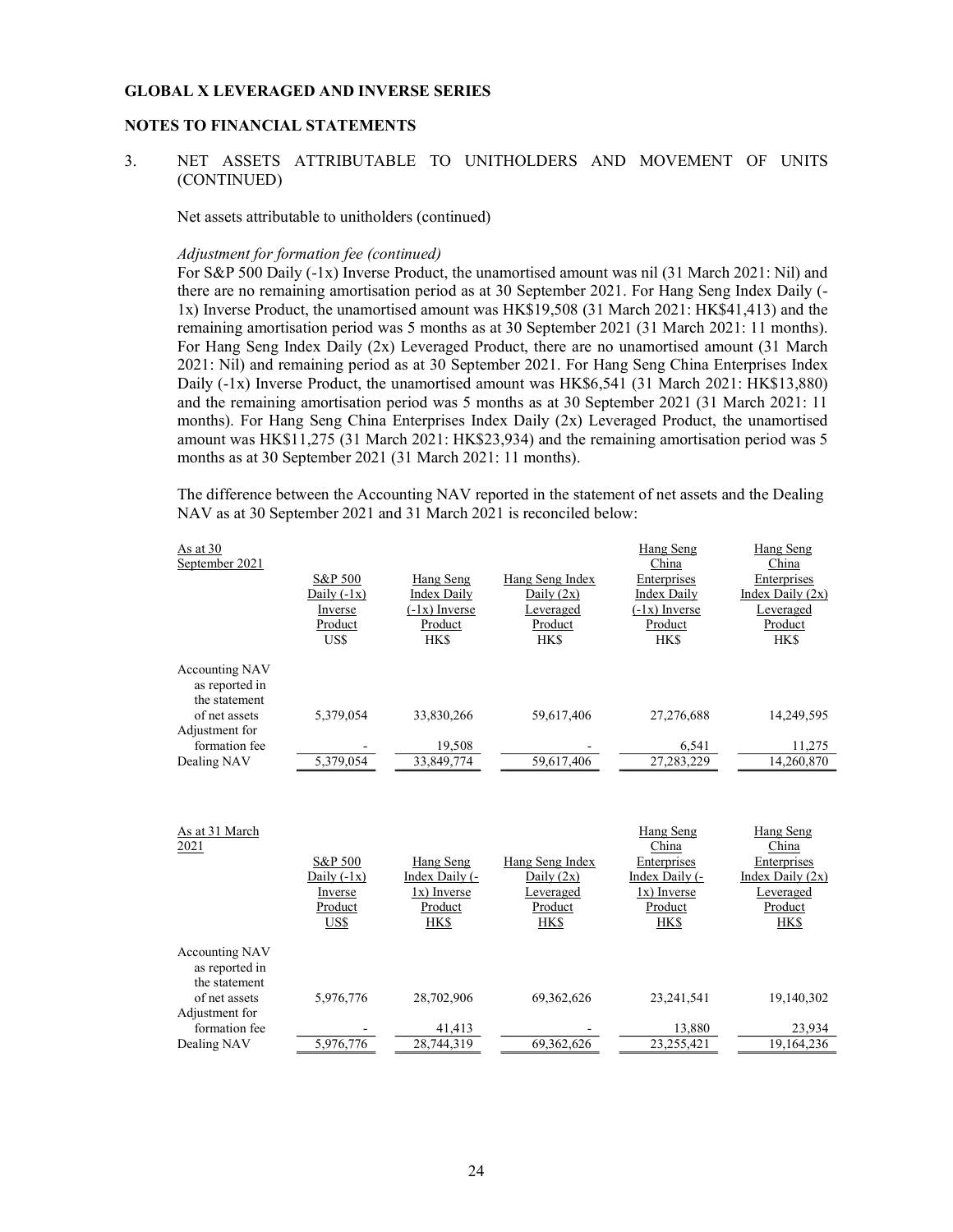## NOTES TO FINANCIAL STATEMENTS

## 3. NET ASSETS ATTRIBUTABLE TO UNITHOLDERS AND MOVEMENT OF UNITS (CONTINUED)

The table below summarises the outstanding units for the period/year ended 30 September 2021 and 31 March 2021, and the Accounting NAV per unit and the Dealing NAV per unit for each of the Sub-Funds as at 30 September 2021 and 31 March 2021.

| As at 30 September 2021                                        |                                 | Net assets attributable to unitholders |                        |  |
|----------------------------------------------------------------|---------------------------------|----------------------------------------|------------------------|--|
|                                                                | Number of unis                  | Accounting NAV                         | Dealing NAV            |  |
|                                                                | Units in issue at end of period | Per unit at period end                 | Per unit at period end |  |
| S&P 500 Daily (-1x) Inverse Product                            | 6,500,000                       | US\$0.8275                             | US\$0.8275             |  |
| Hang Seng Index Daily (-1x) Inverse Product                    | 6,600,000                       | HK\$5.1258                             | HK\$5.1288             |  |
| Hang Seng Index Daily (2x) Leveraged Product                   | 7.600.000                       | HK\$7.8444                             | HK\$7.8444             |  |
| Hang Seng China Enterprises Index Daily (-1x) Inverse Product  | 4,600,000                       | HK\$5.9297                             | HK\$5.9311             |  |
| Hang Seng China Enterprises Index Daily (2x) Leveraged Product | 2,800,000                       | HK\$5.0891                             | HK\$5.0932             |  |

| As at 31 March 2021                                                                         |                               | Net assets attributable to unitholders |                           |  |
|---------------------------------------------------------------------------------------------|-------------------------------|----------------------------------------|---------------------------|--|
|                                                                                             | Number of unis                | Accounting NAV                         | Dealing NAV               |  |
|                                                                                             | Units in issue at end of year | Per unit at year end                   | Per unit at year end      |  |
| S&P 500 Daily (-1x) Inverse Product                                                         | 6,500,000                     | US\$0.9195                             | US\$0.9195                |  |
| Hang Seng Index Daily (-1x) Inverse Product<br>Hang Seng Index Daily (2x) Leveraged Product | 6.100.000<br>6,700,000        | HK\$4.7054<br>HK\$10.3526              | HK\$4.7122<br>HK\$10.3526 |  |
| Hang Seng China Enterprises Index Daily (-1x) Inverse Product                               | 4,600,000                     | HK\$5.0525                             | HK\$5.0555                |  |
| Hang Seng China Enterprises Index Daily (2x) Leveraged Product                              | 2,400,000                     | HK\$7.9751                             | HK\$7.9851                |  |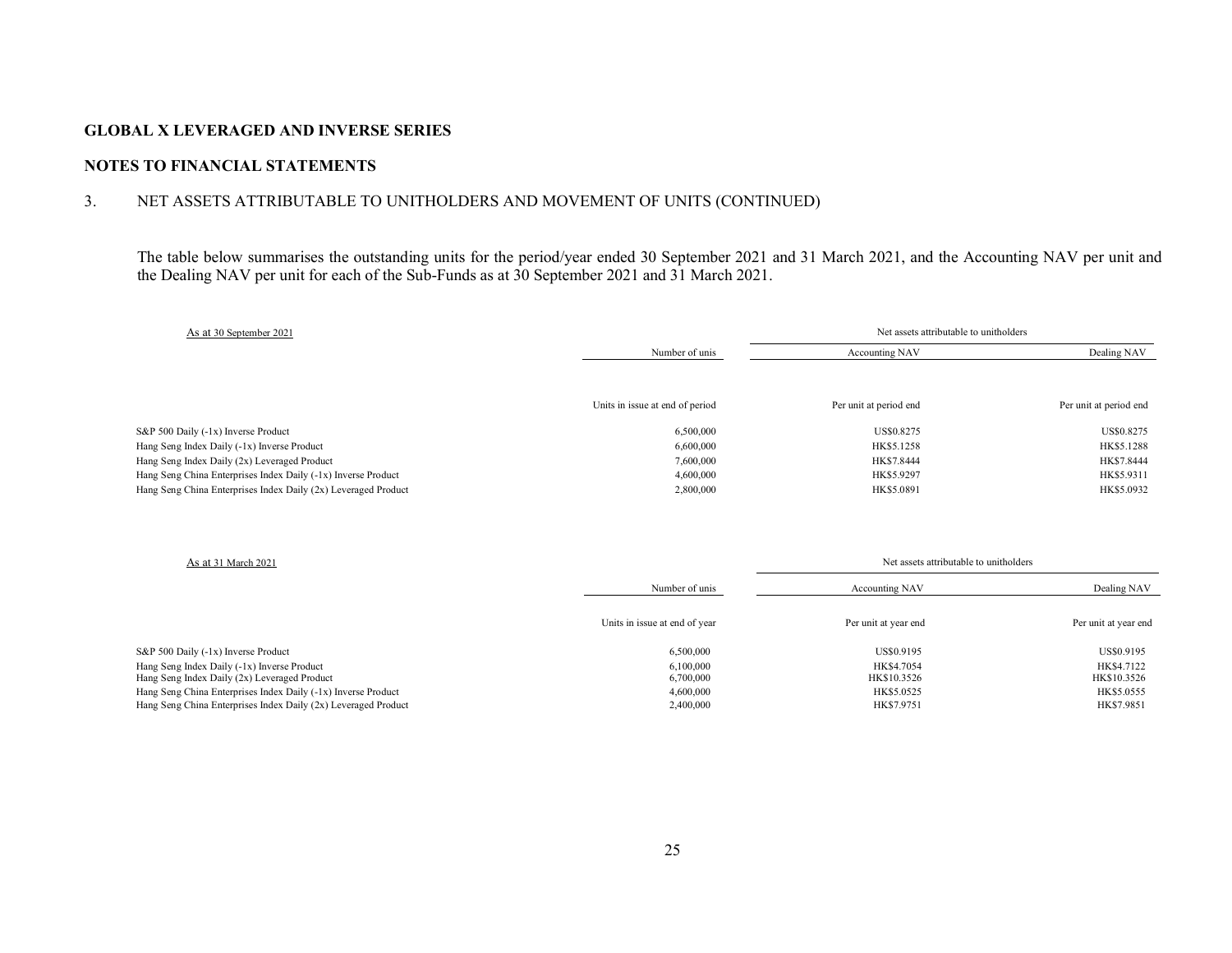## NOTES TO FINANCIAL STATEMENTS

## 4. NET GAIN/(LOSS) ON FINANCIAL ASSETS AND FINANCIAL LIABILITIES AT FVPL

The following is a breakdown of net gain/(loss) on financial assets and financial liabilities at FVPL for the period ended 30 September 2021 and 30 September 2020:

|                                                                                                                       |                                                                           |                                                              | Global X Hang Seng Index Daily (-1x) Inverse                               |                                                              | Global X Hang Seng Index Daily $(2x)$                        |                                                              |
|-----------------------------------------------------------------------------------------------------------------------|---------------------------------------------------------------------------|--------------------------------------------------------------|----------------------------------------------------------------------------|--------------------------------------------------------------|--------------------------------------------------------------|--------------------------------------------------------------|
|                                                                                                                       | Global X S&P 500 Daily (-1x) Inverse Product                              |                                                              | Product                                                                    |                                                              | Leveraged Product                                            |                                                              |
|                                                                                                                       | For the six months<br>ended 30 September<br>2021 (unaudited)              | For the six months<br>ended 30 September<br>2020 (unaudited) | For the six months<br>ended 30 September<br>2021 (unaudited)               | For the six months<br>ended 30 September<br>2020 (unaudited) | For the six months<br>ended 30 September<br>2021 (unaudited) | For the six months<br>ended 30 September<br>2020 (unaudited) |
|                                                                                                                       | US\$                                                                      | US\$                                                         | <b>HKS</b>                                                                 | <b>HKS</b>                                                   | <b>HKS</b>                                                   | <b>HKS</b>                                                   |
| Net realised gain/(loss) on sale of financial<br>assets and financial liabilities at fair                             |                                                                           |                                                              |                                                                            |                                                              |                                                              |                                                              |
| value through profit or loss<br>Net change in unrealised gain/(loss) on<br>financial assets and financial liabilities | (552, 811)                                                                | (2,059,829)                                                  | 3,272,596                                                                  | (1,070,405)                                                  | (19, 754, 194)                                               | 11,771                                                       |
| at fair value through profit or loss                                                                                  |                                                                           | 18,575                                                       | (460, 346)                                                                 | 710,855                                                      | 1,543,194                                                    | (790, 621)                                                   |
|                                                                                                                       | (552, 811)                                                                | (2,041,254)                                                  | 2,812,250                                                                  | (359, 550)                                                   | (18,211,000)                                                 | (778, 850)                                                   |
|                                                                                                                       | Global X Hang Seng China Enterprises Index<br>Daily (-1x) Inverse Product |                                                              | Global X Hang Seng China Enterprises Index<br>Daily (2x) Leveraged Product |                                                              |                                                              |                                                              |
|                                                                                                                       | For the six months                                                        | For the six months                                           | For the six months                                                         | For the six months                                           |                                                              |                                                              |
|                                                                                                                       | ended 30 September                                                        | ended 30 September                                           | ended 30 September                                                         | ended 30 September                                           |                                                              |                                                              |
|                                                                                                                       | 2021 (unaudited)                                                          | 2020 (unaudited)                                             | 2021 (unaudited)                                                           | 2020 (unaudited)                                             |                                                              |                                                              |
|                                                                                                                       | <b>HKS</b>                                                                | <b>HKS</b>                                                   | <b>HKS</b>                                                                 | <b>HKS</b>                                                   |                                                              |                                                              |
| Net realised gain/(loss) on sale of financial<br>assets and financial liabilities at fair                             |                                                                           |                                                              |                                                                            |                                                              |                                                              |                                                              |
| value through profit or loss<br>Net change in unrealised gain/(loss) on<br>financial assets and financial liabilities | 4,855,153                                                                 | (1,177,197)                                                  | (8,520,914)                                                                | (314,919)                                                    |                                                              |                                                              |
| at fair value through profit or loss                                                                                  | (457,303)                                                                 | 398,347                                                      | 470,064                                                                    | (591, 831)                                                   |                                                              |                                                              |
|                                                                                                                       | 4.397.850                                                                 | (778.850)                                                    | (8.050.850)                                                                | (906, 750)                                                   |                                                              |                                                              |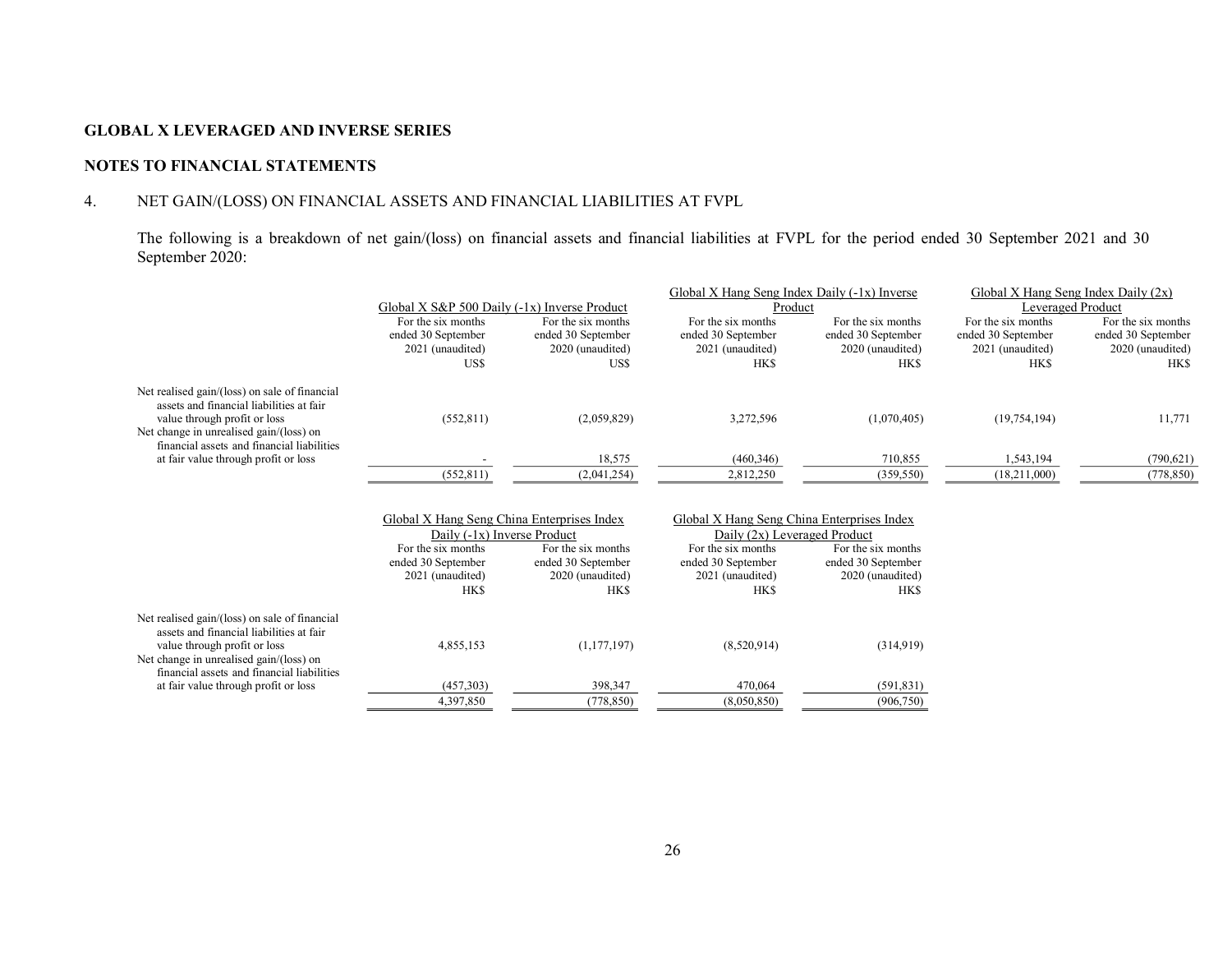#### NOTES TO FINANCIAL STATEMENTS

#### 5. TRANSACTIONS WITH THE TRUSTEE/MANAGER AND ITS CONNECTED PERSONS

Related parties are those as defined in note 2(r). Related parties of the Sub-Funds also include the Manager of the Sub-Funds and its connected persons. Connected persons of the Manager are those as defined in the UT Code. All transactions entered into during the period between the Sub-Funds and their related parties, including the Manager and its connected persons were carried out in the normal course of business and on normal commercial terms. To the best of the Manager's knowledge, the Sub-Funds do not have any other transactions with their related parties, including the Manager and its connected persons except for those disclosed below:

#### (a) Management fee

The Manager is entitled to receive a management fee of up to 2% per year of the net asset value of each Sub-Fund, accrued daily and calculated as at each dealing day and payable monthly in arrears with no fixed terms. For each Sub-Fund, the respective annual rates of the management fee are as follows:

|                                                                | Maximum<br>rate of the net<br>assets in $%$ | Annual rate of<br>the net assets<br>in $%$<br>2021 | Annual rate of<br>the net assets in<br>$\%$<br>2020 |
|----------------------------------------------------------------|---------------------------------------------|----------------------------------------------------|-----------------------------------------------------|
| S&P 500 Daily (-1x) Inverse Product                            | $2\%$                                       | 0.85%                                              | $0.85\%$                                            |
| Hang Seng Index Daily (-1x) Inverse Product                    | $2\%$                                       | 0.65%                                              | $0.65\%$                                            |
| Hang Seng Index Daily (2x) Leveraged Product                   | $2\%$                                       | $0.65\%$                                           | $0.65\%$                                            |
| Hang Seng China Enterprises Index Daily (-1x) Inverse Product  | $2\%$                                       | 0.65%                                              | $0.65\%$                                            |
| Hang Seng China Enterprises Index Daily (2x) Leveraged Product | 2%                                          | 0.65%                                              | $0.65\%$                                            |

The management fee incurred during for the period ended 30 September 2021 and 30 September 2020 are as follows:

|                                                                | For the six months | For the six months |
|----------------------------------------------------------------|--------------------|--------------------|
|                                                                | ended 30           | ended 30           |
|                                                                | September 2021     | September 2020     |
|                                                                | (unaudited)        | (unaudited)        |
|                                                                | US\$               | US\$               |
| $S\&P 500$ Daily (-1x) Inverse Product                         | 23,243             | 30,545             |
|                                                                | HK\$               | HK\$               |
| Hang Seng Index Daily (-1x) Inverse Product                    | 87,685             | 104,539            |
| Hang Seng Index Daily (2x) Leveraged Product                   | 234,044            | 168,308            |
| Hang Seng China Enterprises Index Daily (-1x) Inverse Product  | 80.468             | 89,189             |
| Hang Seng China Enterprises Index Daily (2x) Leveraged Product | 30,386             | 88,720             |

The management fee payable for the period ended 30 September 2021 and 31 March 2021 are as follows:

|                                                                 | For the six months<br>ended 30 September<br>2021 (unaudited)<br>US\$ | 31 March 2021<br>US\$ |
|-----------------------------------------------------------------|----------------------------------------------------------------------|-----------------------|
| S&P 500 Daily (-1x) Inverse Product                             | 23.243                                                               | 5,715                 |
|                                                                 | HK\$                                                                 | HK\$                  |
| Hang Seng Index Daily (-1x) Inverse Product                     | 92.685                                                               | 15.914                |
| Hang Seng Index Daily (2x) Leveraged Product                    | 234,044                                                              | 42,061                |
| Hang Seng China Enterprises Index Daily $(-1x)$ Inverse Product | 80.468                                                               | 13,466                |
| Hang Seng China Enterprises Index Daily (2x) Leveraged Product  | 53,386                                                               | 11.737                |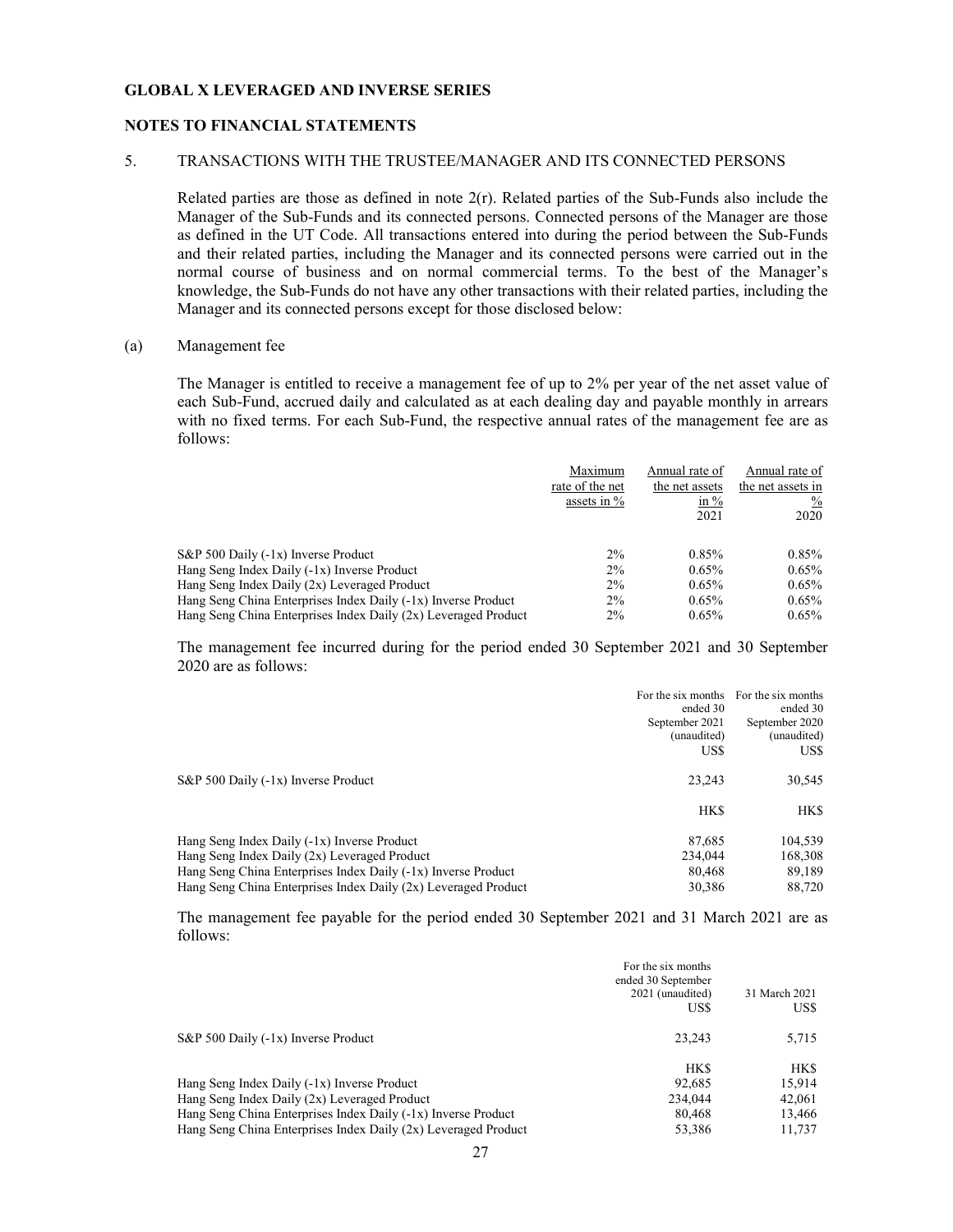#### NOTES TO FINANCIAL STATEMENTS

### 5. TRANSACTIONS WITH THE TRUSTEE/MANAGER AND ITS CONNECTED PERSONS (CONTINUED)

#### (b) Trustee fee, registrar fee, safekeeping fee and transaction fee

The Trustee receives out of the assets of each Sub-Fund a monthly trustee's fee, payable in arrears, accrued daily and calculated as at each dealing day of up to the greater of 1.00% per year of the net asset of the Sub-Fund or the applicable monthly minimum. For each sub-fund, trustee is entitled to trustee fee as below:

|                                                                               | Annual rate of the net asset value in % |          |  |
|-------------------------------------------------------------------------------|-----------------------------------------|----------|--|
|                                                                               | 2020<br>2021                            |          |  |
|                                                                               |                                         |          |  |
| S&P 500 Daily $(-1x)$ Inverse Product <sup>1</sup>                            | $0.12\%$                                | $0.12\%$ |  |
| Hang Seng Index Daily $(-1x)$ Inverse Product <sup>2</sup>                    | $0.12\%$                                | $0.12\%$ |  |
| Hang Seng Index Daily $(2x)$ Leveraged Product <sup>2</sup>                   | $0.12\%$                                | $0.12\%$ |  |
| Hang Seng China Enterprises Index Daily (-1x) Inverse Product <sup>2</sup>    | $0.12\%$                                | $0.12\%$ |  |
| Hang Seng China Enterprises Index Daily $(2x)$ Leveraged Product <sup>2</sup> | $0.12\%$                                | $0.12\%$ |  |

For S&P 500 Daily (-1x) Inverse Product, the trustee fee is borne by both the Sub-Fund and the Manager during the period ended 30 September 2021 and 30 September 2020 are as follows:

|                                                           | S&P 500 Daily (-1x) Inverse Product |                              |       |
|-----------------------------------------------------------|-------------------------------------|------------------------------|-------|
|                                                           | Portion borne by the Sub-Fund       | Portion borne by the Manager | Total |
|                                                           | US\$                                | US\$                         | US\$  |
| For the six months ended 30<br>September 2021 (unaudited) | 3,281                               | 5,719                        | 9,000 |
| For the six months ended 30<br>September 2020 (unaudited) | 4,312                               | $\overline{\phantom{a}}$     | 4,312 |

For Hang Seng Index Daily (-1x) Inverse Product, Hang Seng Index Daily (2x) Leveraged Product, Hang Seng China Enterprises Index Daily (-1x) Inverse Product, Hang Seng China Enterprises Index Daily (2x) Leveraged Product, the trustee fees were borne by the Sub-Fund and incurred during the period ended 30 September 2021 and 30 September 2020 are as follows:

|                                                                |                 | For the six For the six months |
|----------------------------------------------------------------|-----------------|--------------------------------|
|                                                                | months ended    | ended 30                       |
|                                                                | 30 September    | September 2020                 |
|                                                                | 2021 (unaudited | (unaudited                     |
|                                                                | <b>HKS</b>      | HKS.                           |
|                                                                |                 |                                |
| Hang Seng Index Daily (-1x) Inverse Product                    | 69.189          | 69,000                         |
| Hang Seng Index Daily (2x) Leveraged Product                   | 69.189          | 69,000                         |
| Hang Seng China Enterprises Index Daily (-1x) Inverse Product  | 69.189          | 69,000                         |
| Hang Seng China Enterprises Index Daily (2x) Leveraged Product | 69.189          | 69,000                         |

<sup>1</sup>The current standard annual rate for S&P 500 Daily (-1x) Inverse Product is 0.12% per year of the net asset value of the Sub-Fund, subject to a monthly minimum of US\$1,500 applied retrospectively from 6 October 2018 and there is no expiry date for the same.

<sup>2</sup>The current standard annual rate for each of these Sub-Funds is 0.12% per year of the net asset value of the Sub-Fund, subject to a monthly minimum of HK\$11,500 effective from 11 March 2019.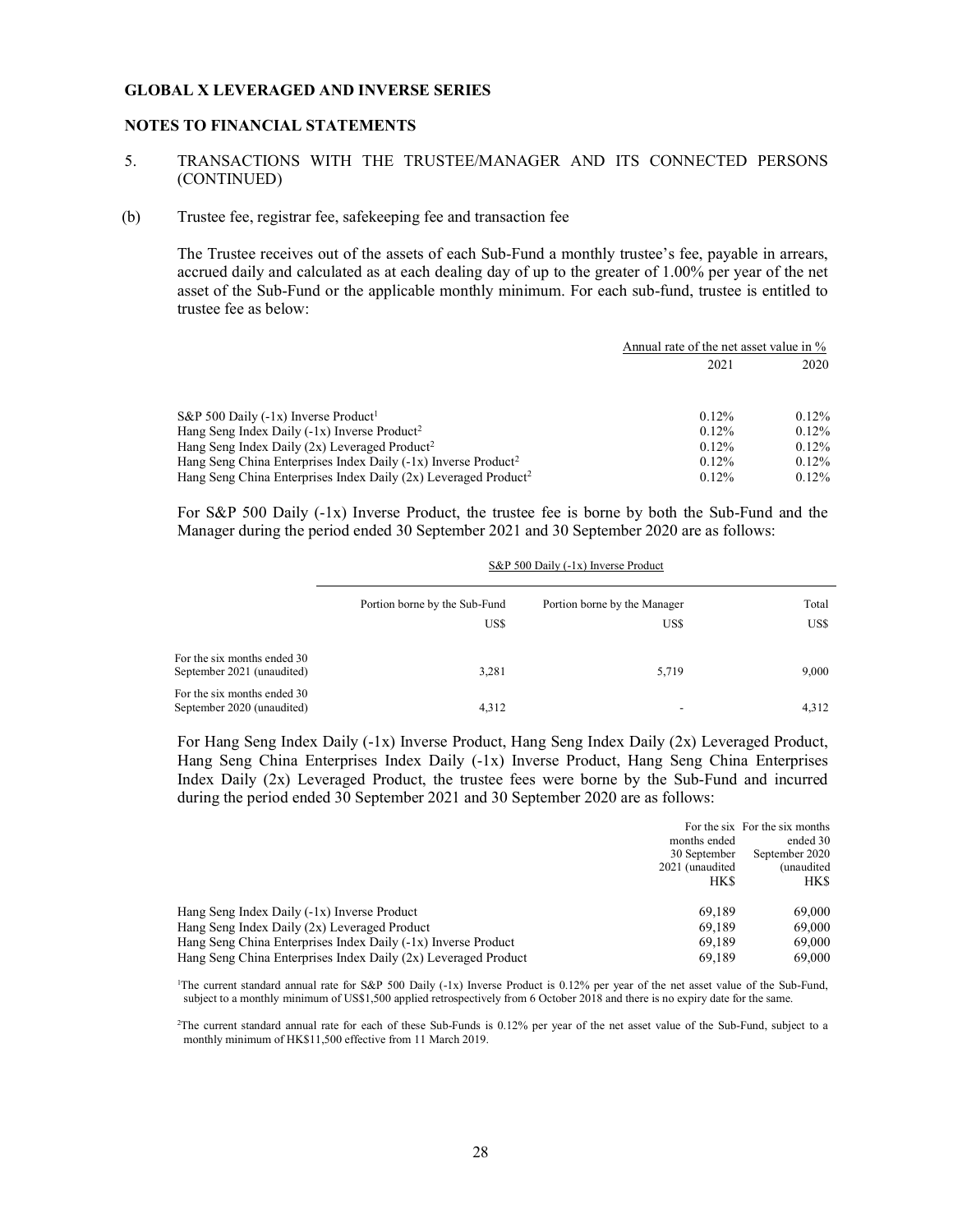#### NOTES TO FINANCIAL STATEMENTS

#### 5. TRANSACTIONS WITH THE TRUSTEE/MANAGER AND ITS CONNECTED PERSONS (CONTINUED)

#### (b) Trustee fee, registrar fee, safekeeping fee and transaction fee (continued)

The trustee fees payable for the period ended 30 September 2021 and 31 March 2021 are as follows:

|                                                                | For the six months<br>ended 30 September<br>2021 (unaudited)<br>US\$ | 31 March 2021<br>US\$ |
|----------------------------------------------------------------|----------------------------------------------------------------------|-----------------------|
| S&P 500 Daily (-1x) Inverse Product                            | 1.500                                                                | 1,500                 |
|                                                                | <b>HKS</b>                                                           | HK\$                  |
| Hang Seng Index Daily (-1x) Inverse Product                    | 11,342                                                               | 12,477                |
| Hang Seng Index Daily (2x) Leveraged Product                   | 11.342                                                               | 12.476                |
| Hang Seng China Enterprises Index Daily (-1x) Inverse Product  | 11.342                                                               | 12,477                |
| Hang Seng China Enterprises Index Daily (2x) Leveraged Product | 10.964                                                               | 12.476                |

In respect of the Sub-Funds (except for  $S\&P$  500 Daily (-1x) Inverse Product), the Trustee acting as the Registrar, is also entitled to receive a registrar fee of HK\$160 (US\$20 with respect to S&P 500 Daily (-1x) Inverse Product) per participating dealer per transaction for updating the register record. The registrar fee incurred by the Sub-Funds has been borne by the Manager during the period ended 30 September 2021 and 2020.

The Registrar is also entitled to receive from the participating dealer a transaction fee of HK\$2,500 (US\$500 with respect to S&P 500 Daily  $(-1x)$  Inverse Product) (2020: HK\$2,500 (US\$500 with respect to S&P) per participating dealer per transaction for handling any cash creation and redemption of units of the Sub-Funds. The transaction fee would be paid by the participating dealer to the Sub-Funds and the Sub-Funds would pay the transaction fee to the Trustee on behalf of the participating dealer. For the Sub-Fund Hang Seng Index Daily (-1x) Inverse Product, the registrar fees payable as at 30 September 2021 and 31 March 2021, are as follows:

|                                             | 30 September<br>2021 | 31 March<br>2021 |
|---------------------------------------------|----------------------|------------------|
|                                             | HK\$                 | <b>HKS</b>       |
| Hang Seng Index Daily (-1x) Inverse Product | $\sim$               | 2,660            |

S&P 500 Daily (-1x) Inverse Product has invested in money market funds during the year. The Trustee is entitled to charge a safekeeping fee of 0.03% per annum of the assets under custody on the last business day of the month. During the period ended 30 September 2021, the safekeeping fee amounted to US\$335 (31 March 2021: US\$1,194), which has been fully borne by the Manager.

In addition, the Trustee is also entitled to charge transaction fees of US\$20 per transaction of purchases and sales of money market funds. The transaction fees are imposed on receipt or delivery versus payment, or a receipt or delivery free of payment. A cancellation or an amendment also constitutes a transaction. During the period ended 30 September 2021, transaction fees amount to US\$280 (31 March 2021: US\$140) were charged by the Trustee for S&P 500 Daily (-1x) Inverse Product, which have been fully borne by the Manager.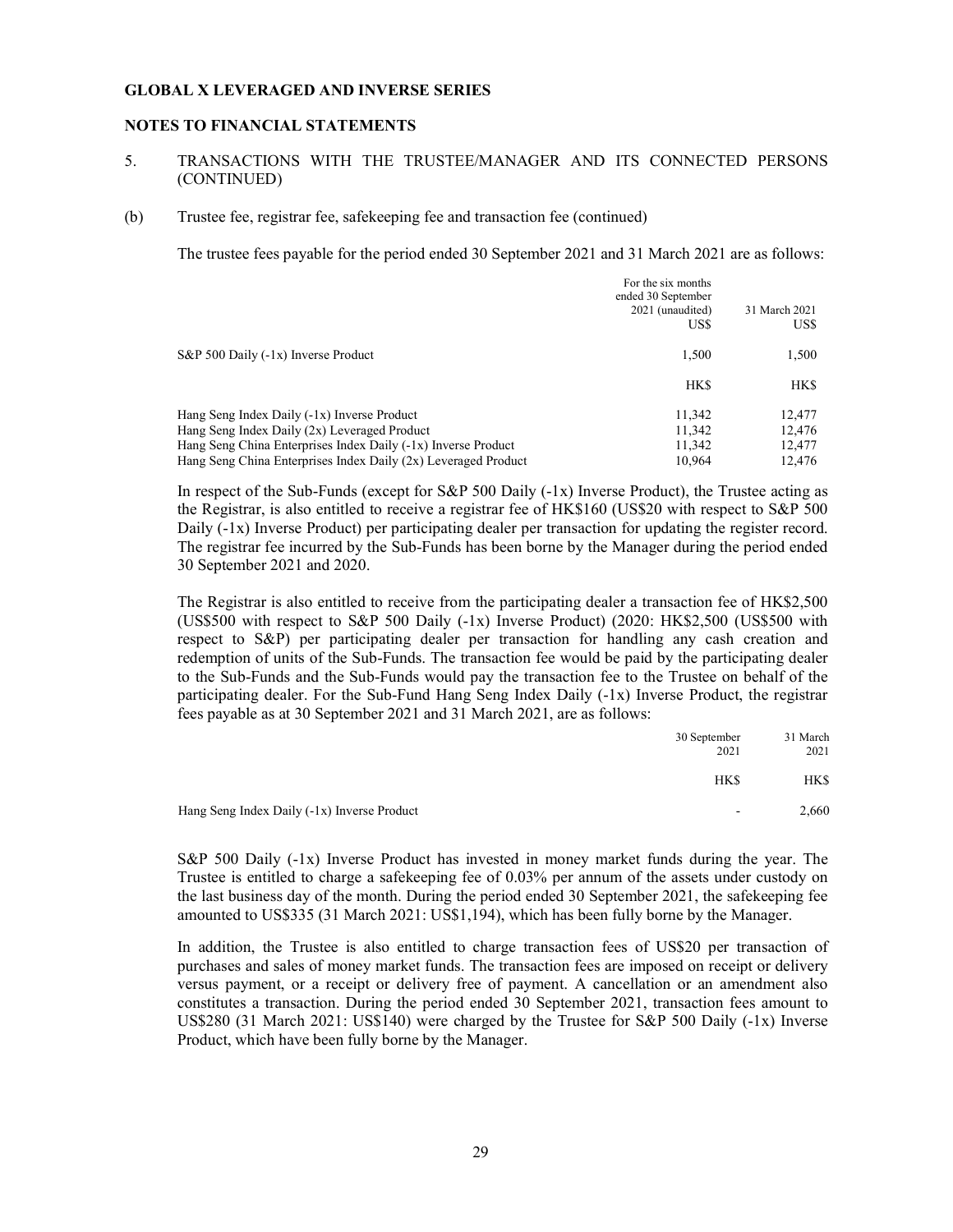#### NOTES TO FINANCIAL STATEMENTS

#### 5. TRANSACTIONS WITH THE TRUSTEE/MANAGER AND ITS CONNECTED PERSONS (CONTINUED)

## (c) Other expenses

#### (i) Formation fee

As at 30 September 2021, the formation fee for S&P 500 Daily (-1x) Inverse Product was nil (31 March 2021: US\$115,252) is payable to the Manager.

#### (ii) Administration fee

The Manager is responsible for the payment of several fees, such as audit fee, conversion agent fee and index licensing fee, for the administration of the Sub-Funds. The Manager is entitled to receive a recharge of the administration fee and other expenses, calculated at an annual rate on the net assets of the Sub-Funds at each dealing day and payable monthly in arrears, as illustrated by the table below.

|                                                                | Annual rate of the net assets in % |              |
|----------------------------------------------------------------|------------------------------------|--------------|
|                                                                | 30 September                       | 30 September |
|                                                                | 2021                               | 2020         |
| S&P 500 Daily (-1x) Inverse Product                            | 0.19%                              | $0.19\%$     |
| Hang Seng Index Daily (-1x) Inverse Product                    | 0.17%                              | $0.17\%$     |
| Hang Seng Index Daily (2x) Leveraged Product                   | 0.17%                              | $0.17\%$     |
| Hang Seng China Enterprises Index Daily (-1x) Inverse Product  | 0.17%                              | $0.17\%$     |
| Hang Seng China Enterprises Index Daily (2x) Leveraged Product | $0.17\%$                           | $0.17\%$     |

The auditor's remuneration incurred by the Sub-Funds during the period ended 30 September 2021 and 31 March 2021 are as follows:

|                                                                | 30 September<br>2021 | 30 September<br>2020 |
|----------------------------------------------------------------|----------------------|----------------------|
|                                                                | US\$                 | US\$                 |
| S&P 500 Daily (-1x) Inverse Product                            | 3.799                | 1,535                |
|                                                                | HK\$                 | HK\$                 |
| Hang Seng Index Daily (-1x) Inverse Product                    | 34,595               | 33.292               |
| Hang Seng Index Daily (2x) Leveraged Product                   | 34.595               | 33,292               |
| Hang Seng China Enterprises Index Daily (-1x) Inverse Product  | 34.595               | 33,292               |
| Hang Seng China Enterprises Index Daily (2x) Leveraged Product | 34.595               | 33.292               |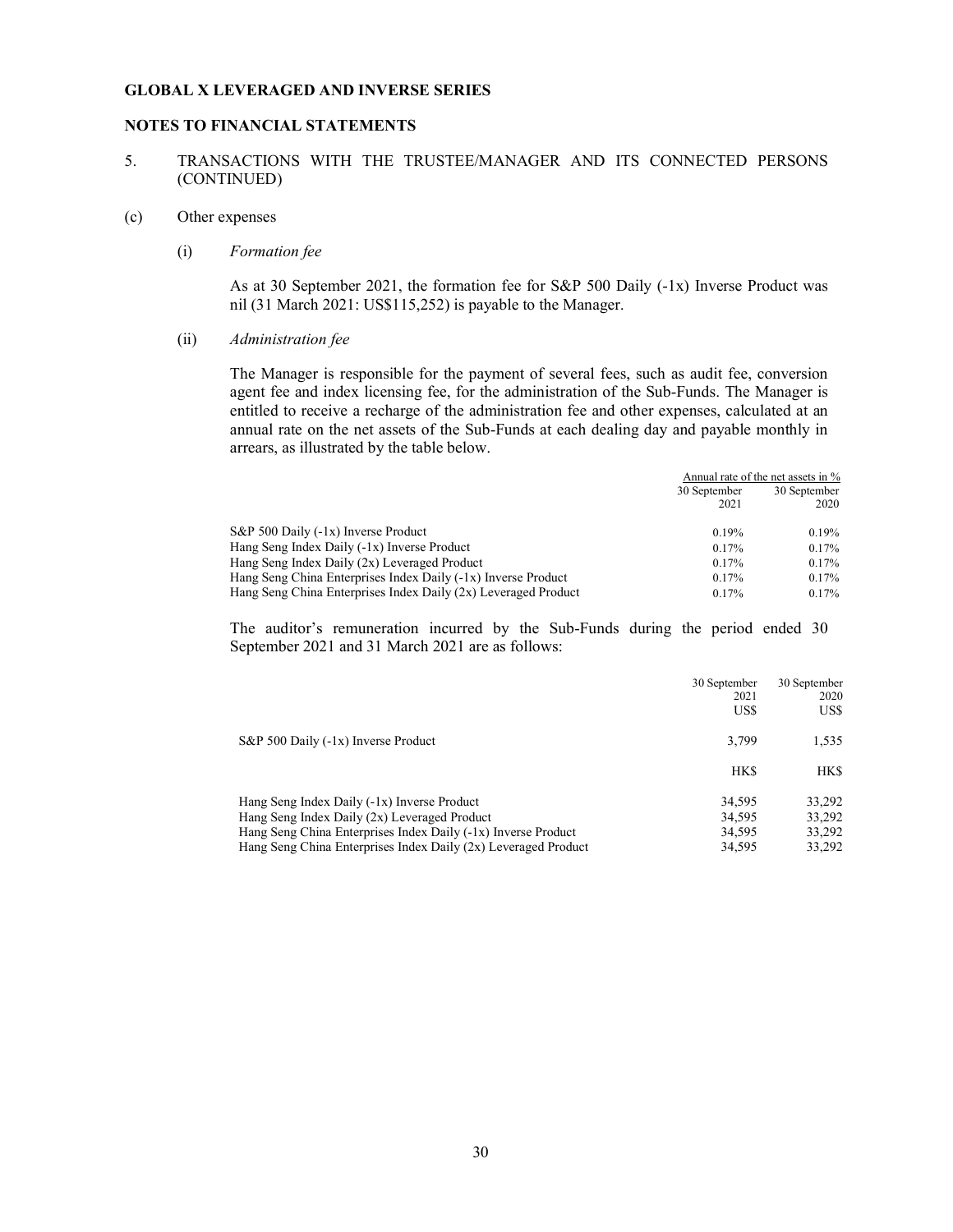## NOTES TO FINANCIAL STATEMENTS

## 5. TRANSACTIONS WITH THE TRUSTEE/MANAGER AND ITS CONNECTED PERSONS (CONTINUED)

## (c) Other expenses (continued)

## (ii) Administration fee (continued)

The tables below list the breakdown of the administration fee incurred by the Sub-Funds.

| Global X S&P 500 Daily (-<br>1x) Inverse Product        |                                                        | For the six months ended 30 September 2021 (unaudited) |                  |
|---------------------------------------------------------|--------------------------------------------------------|--------------------------------------------------------|------------------|
|                                                         | Portion borne by the Sub-Fund                          | Portion borne by the Manager                           | Total            |
|                                                         | US\$                                                   | US\$                                                   | US\$             |
| Index licensing fee                                     | 2,187                                                  | 10,347                                                 | 12,534           |
| Other administration fee                                | 13,429                                                 | 2,277                                                  | 15,706           |
|                                                         | 15,616                                                 | 12,624                                                 | 28,240           |
| Global X S&P 500 Daily (-<br>1x) Inverse Product        |                                                        | For the six months ended 30 September 2020 (unaudited) |                  |
|                                                         | Portion borne by the Sub-Fund<br>US\$                  | Portion borne by the Manager<br>US\$                   | Total<br>US\$    |
|                                                         |                                                        |                                                        |                  |
| Index licensing fee<br>Other administration fee         | 4,283<br>4,474                                         | 5,744<br>8,049                                         | 10,027<br>12,523 |
|                                                         | 8,757                                                  | 13,793                                                 | 22,550           |
|                                                         |                                                        |                                                        |                  |
| Global X Hang Seng Index<br>Daily (-1x) Inverse Product |                                                        | For the six months ended 30 September 2021 (unaudited) |                  |
|                                                         | Portion borne by the Sub-Fund                          | Portion borne by the Manager                           | Total            |
|                                                         | <b>HKS</b>                                             | <b>HKS</b>                                             | <b>HK\$</b>      |
| Index licensing fee                                     | 100,275                                                | 100,273                                                | 200,548          |
| Other administration fee                                | 10,529                                                 |                                                        | 10,529           |
|                                                         | 110,804                                                | 100,273                                                | 211,077          |
|                                                         |                                                        |                                                        |                  |
| Global X Hang Seng Index<br>Daily (-1x) Inverse Product | For the six months ended 30 September 2020 (unaudited) |                                                        |                  |
|                                                         | Portion borne by the Sub-Fund                          | Portion borne by the Manager                           | Total            |
|                                                         | <b>HK\$</b>                                            | <b>HKS</b>                                             | <b>HK\$</b>      |
| Index licensing fee                                     | 150,411                                                | 50,136                                                 | 200,547          |
| Other administration fee                                | 10,530                                                 | 70,590                                                 | 81,120           |
|                                                         | 160,941                                                | 120,726                                                | 281,667          |
| Global X Hang Seng Index<br>Daily $(2x)$ Leveraged      |                                                        |                                                        |                  |
| Product                                                 |                                                        | For the six months ended 30 September 2021 (unaudited) |                  |
|                                                         | Portion borne by the Sub-Fund                          | Portion borne by the Manager                           | Total            |
|                                                         | <b>HK\$</b>                                            | <b>HKS</b>                                             | <b>HK\$</b>      |
| Index licensing fee                                     | 200,548                                                |                                                        | 200,548          |
| Other administration fee                                | 10,529                                                 |                                                        | 10,529           |
|                                                         | 211,077                                                | $\overline{a}$                                         | 211,077          |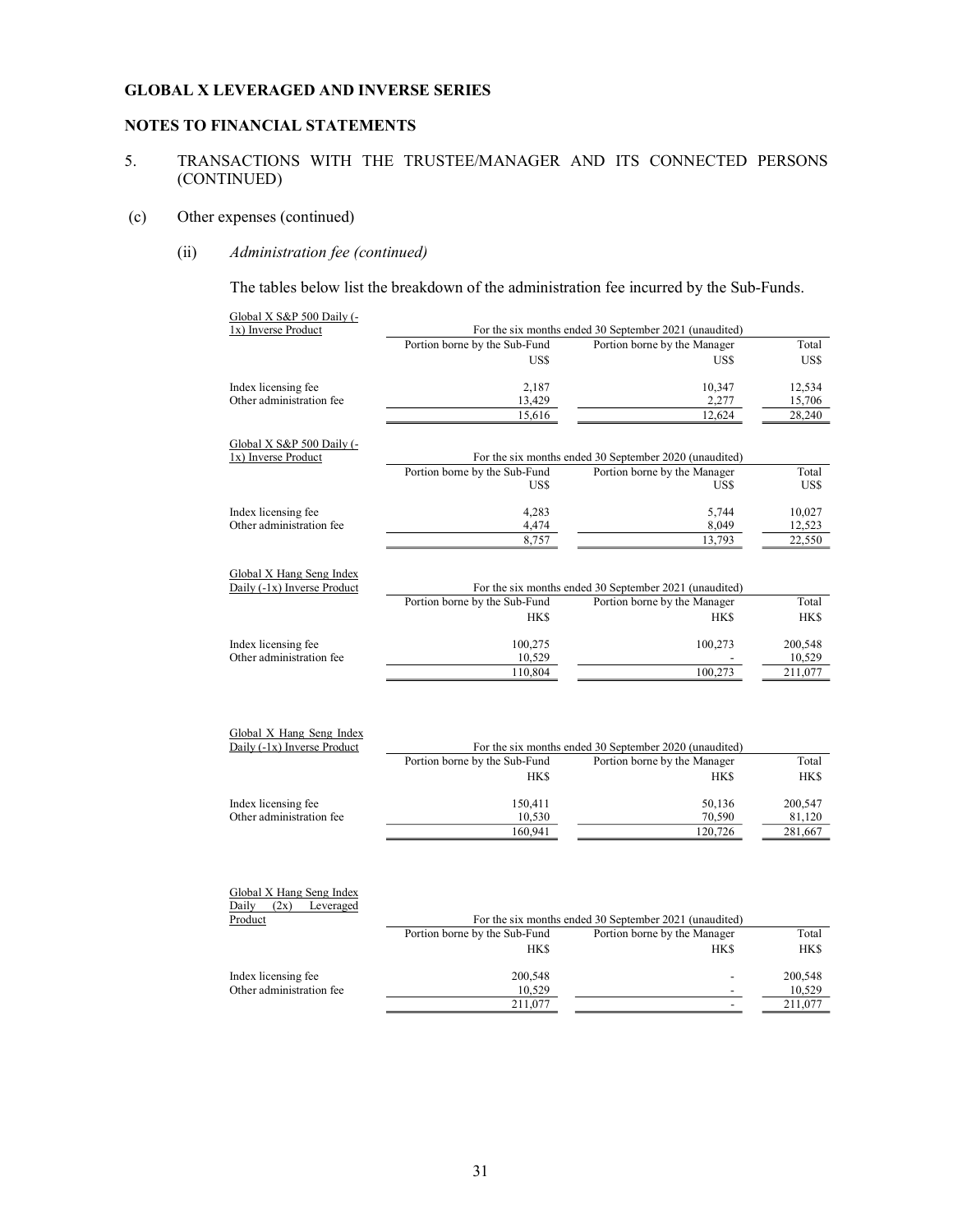## NOTES TO FINANCIAL STATEMENTS

## 5. TRANSACTIONS WITH THE TRUSTEE/MANAGER AND ITS CONNECTED PERSONS (CONTINUED)

## (c) Other expenses (continued)

(ii) Administration fee (continued)

| Global X Hang Seng Index<br>Daily (2x) Leveraged                              |                                              |                                                                                                      |                      |
|-------------------------------------------------------------------------------|----------------------------------------------|------------------------------------------------------------------------------------------------------|----------------------|
| Product                                                                       |                                              | For the six months ended 30 September 2020 (unaudited)                                               |                      |
|                                                                               | Portion borne by the Sub-Fund                | Portion borne by the Manager                                                                         | Total                |
|                                                                               | <b>HK\$</b>                                  | <b>HK\$</b>                                                                                          | <b>HK\$</b>          |
| Index licensing fee                                                           | 150,411                                      | 50,136                                                                                               | 200,547              |
| Other administration fee                                                      | 10,530                                       | 70,590                                                                                               | 81,120               |
|                                                                               | 160,941                                      | 120,726                                                                                              | 281,667              |
| Global X Hang Seng China<br>Enterprises Index Daily (-<br>1x) Inverse Product | Portion borne by the Sub-Fund                | For the six months ended 30 September 2021 (unaudited)<br>Portion borne by the Manager               | Total                |
|                                                                               |                                              | <b>HKS</b>                                                                                           |                      |
|                                                                               | <b>HK\$</b>                                  |                                                                                                      | HK\$                 |
| Index licensing fee                                                           | 50,136                                       | 150,411                                                                                              | 200,547              |
| Other administration fee                                                      | 10,530                                       |                                                                                                      | 10,530               |
|                                                                               | 60,666                                       | 150,411                                                                                              | 211,077              |
| Global X Hang Seng China<br>Enterprises Index Daily (-<br>1x) Inverse Product |                                              | For the six months ended 30 September 2020 (unaudited)                                               |                      |
|                                                                               | Portion borne by the Sub-Fund                | Portion borne by the Manager                                                                         | Total                |
|                                                                               | <b>HKS</b>                                   | <b>HKS</b>                                                                                           | HK\$                 |
| Index licensing fee                                                           | 150,411                                      | 50,136                                                                                               | 200,547              |
| Other administration fee                                                      | 10,530                                       | 70,590                                                                                               | 81,120               |
|                                                                               | 160,941                                      | 120,726                                                                                              | 281,667              |
| Global X Hang Seng China<br>Enterprises Index Daily (2x)<br>Leveraged Product | Portion borne by the Sub-Fund<br><b>HK\$</b> | For the six months ended 30 September 2021 (unaudited)<br>Portion borne by the Manager<br><b>HKS</b> | Total<br>HK\$        |
|                                                                               |                                              |                                                                                                      |                      |
| Index licensing fee<br>Other administration fee                               |                                              | 200,548                                                                                              | 200,548              |
|                                                                               | 10,529<br>10,529                             | 200,548                                                                                              | 10,529<br>211,077    |
| Global X Hang Seng China<br>Enterprises Index Daily (2x)<br>Leveraged Product | Portion borne by the Sub-Fund<br><b>HK\$</b> | For the six months ended 30 September 2020 (unaudited)<br>Portion borne by the Manager<br><b>HKS</b> | Total<br><b>HK\$</b> |
|                                                                               |                                              |                                                                                                      |                      |
| Index licensing fee                                                           | 150,411                                      | 50,136                                                                                               | 200,547              |
| Other administration fee                                                      | 10,530                                       | 64,670                                                                                               | 75,200               |
|                                                                               | 160,941                                      | 114,806                                                                                              | 275,747              |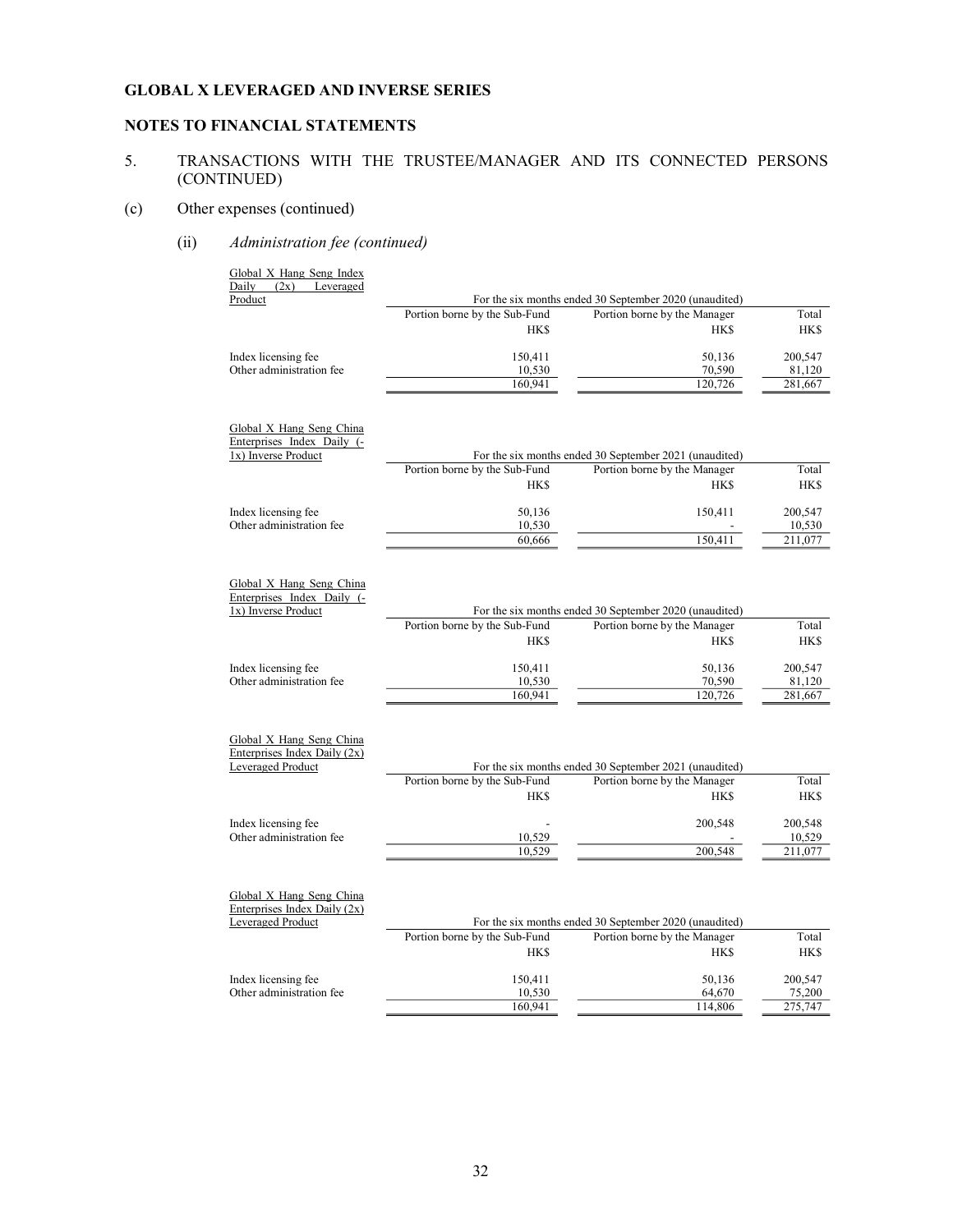#### NOTES TO FINANCIAL STATEMENTS

### 5. TRANSACTIONS WITH THE TRUSTEE/MANAGER AND ITS CONNECTED PERSONS (CONTINUED)

#### (c) Other expenses (continued)

#### (ii) Administration fee (continued)

The administration fees payable as at 30 September 2021 and 31 March 2021 are as follows:

|                                                                | For the six months<br>ended 30 September<br>2021 (unaudited)<br>US\$ | 31 March 2021<br>US\$ |
|----------------------------------------------------------------|----------------------------------------------------------------------|-----------------------|
| S&P 500 Daily (-1x) Inverse Product                            | 115,404                                                              | 101,990               |
|                                                                | <b>HKS</b>                                                           | HK\$                  |
| Hang Seng Index Daily (-1x) Inverse Product                    | 241.881                                                              | 1,068,699             |
| Hang Seng Index Daily (2x) Leveraged Product                   | 373,684                                                              | 1,100,230             |
| Hang Seng China Enterprises Index Daily (-1x) Inverse Product  | 191.742                                                              | 1,068,700             |
| Hang Seng China Enterprises Index Daily (2x) Leveraged Product | 141,606                                                              | 1.068.700             |
|                                                                |                                                                      |                       |

#### (d) Cash and cash equivalents held by the Trustee's related company

 As at 30 September 2021, the interest-bearing bank balances were held with the Hongkong and Shanghai Banking Corporation Limited, a related company of the Trustee. As at 31 March 2021, short term highly liquid investments with maturity less than three months and part of the interestbearing bank balances were held with the Hongkong and Shanghai Banking Corporation Limited, a related company of the Trustee.

### (e) Holdings of units

#### S&P 500 Daily (-1x) Inverse Product

As at 30 September 2021, The Hongkong and Shanghai Banking Corporation Limited, a related company of the Trustee, acting as a market intermediary, held 1,035,700 units (31 March 2021: 951,900 units) of this Sub-Fund. There are no profits from transactions in units/shares being entitled for the Trustee, Manager and their connected persons for the period/years ended 30 September 2021 and 31 March 2021 respectively.

#### Hang Seng Index Daily (-1x) Inverse Product

As at 30 September 2021, The Hongkong and Shanghai Banking Corporation Limited, a related company of the Trustee, acting as a market intermediary, held 197,800 units (31 March 2021: 199,300 units) of this Sub-Fund. There are no profits from transactions in units/shares being entitled for the Trustee, Manager and their connected persons for the period/years ended 30 September 2021 and 31 March 2021 respectively.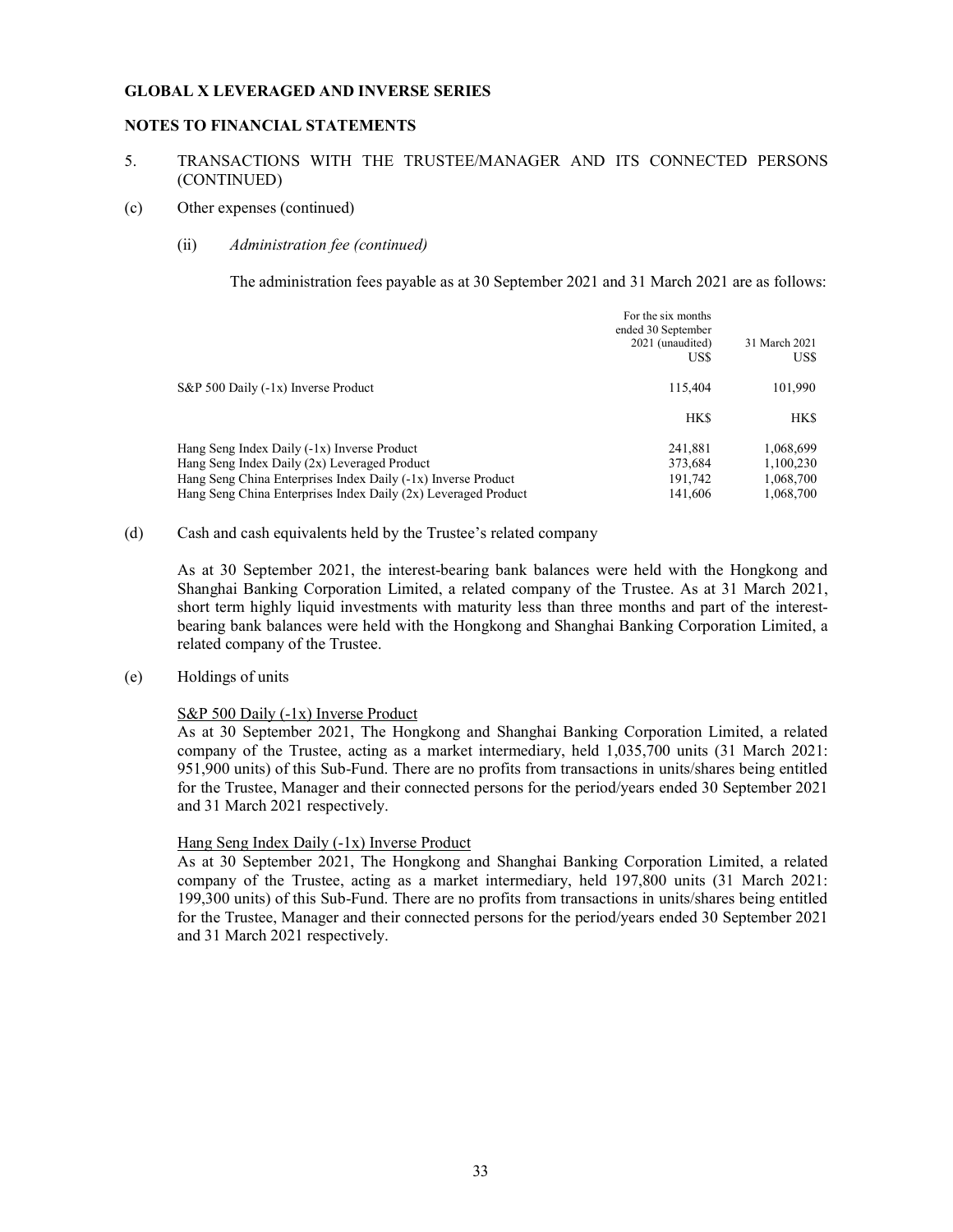### NOTES TO FINANCIAL STATEMENTS

- 5. TRANSACTIONS WITH THE TRUSTEE/MANAGER AND ITS CONNECTED PERSONS (CONTINUED)
- (e) Holdings of units (continued)

## Hang Seng Index Daily (2x) Leveraged Product

As at 30 September 2021, The Hongkong and Shanghai Banking Corporation Limited, a related company of the Trustee, acting as a market intermediary, and Mirae Asset Securities (HK) Ltd., a related company of the Manager, acting as a market intermediary, held 157,800 units (31 March 2021: 63,700 units) and 200,000 units (31 March 2021: 200,000 units) of this Sub-Fund respectively. There are no profits from transactions in units/shares being entitled for the Trustee, Manager and their connected persons for the period/year ended 30 September 2021 and 31 March 2021 respectively.

### Hang Seng China Enterprises Index Daily (-1x) Inverse Product

As at 30 September 2021, The Hongkong and Shanghai Banking Corporation Limited, a related company of the Trustee, acting as a market intermediary, and Mirae Asset Securities (HK) Ltd., a related company of the Manager, acting as a market intermediary, held 25,000 units (31 March 2021: 25,000 units) and 300,000 units (31 March 2021: 300,000 units) of this Sub-Fund respectively. There are no profits from transactions in units/shares being entitled for the Trustee, Manager and their connected persons for the period/year ended 30 September 2021 and 31 March 2021 respectively.

Hang Seng China Enterprises Index Daily (2x) Leveraged Product

As at 30 September 2021, The Hongkong and Shanghai Banking Corporation Limited, a related company of the Trustee, acting as a market intermediary, and Mirae Asset Securities (HK) Ltd., a related company of the Manager, acting as a market intermediary, held 24,600 units (31 March 2021: 20,000 units) and 200,000 units (31 March 2021: 200,000 units) of this Sub-Fund respectively. There are no profits from transactions in units/shares being entitled for the Trustee, Manager and their connected persons for the period/year ended 30 September 2021 and 31 March 2021 respectively

(f) Amount due from the Manager

As at 30 September 2021 and 31 March 2021, the amount due from the Manager of the Sub-Funds is as follows:

|                                                                           | 30 September 2021<br>(Unaudited)<br>US\$ | 31 March 2021<br>(Audited)<br>US\$ |
|---------------------------------------------------------------------------|------------------------------------------|------------------------------------|
| $S\&P 500$ Daily (-1x) Inverse Product (in US\$)                          | 6,665                                    | 1,967                              |
|                                                                           | <b>HK\$</b>                              | HK\$                               |
| Hang Seng Index Daily $(-1x)$ Inverse Product (in HK\$)                   | 60,000                                   | 1.240                              |
| Hang Seng Index Daily $(2x)$ Leveraged Product (in HK\$)                  | 58,980                                   | 2.160                              |
| Hang Seng China Enterprises Index Daily (-1x) Inverse Product (in HK\$)   | 58,040                                   | 2.040                              |
| Hang Seng China Enterprises Index Daily $(2x)$ Leveraged Product (in HKS) | 81,780                                   | 2.000                              |

 $\overline{a}$ The amounts are related to certain trustee fee, administration fees and bank charges paid by the Sub-Funds on behalf of the Manager. The balances are unsecured, interest-free and payable on demand.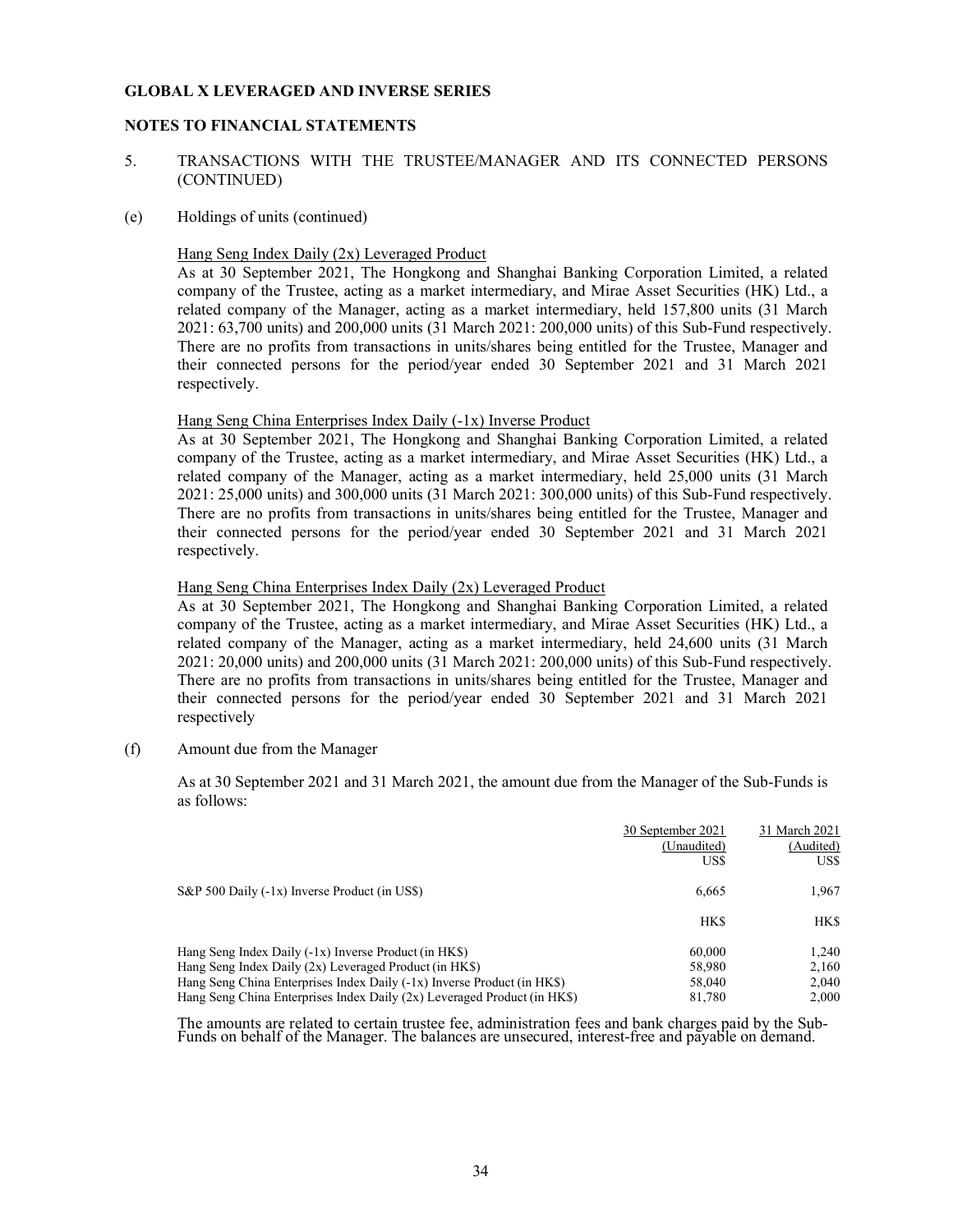### NOTES TO FINANCIAL STATEMENTS

### 6. AMOUNT DUE FROM AND DUE TO BROKERS

As at 30 September 2021 and 31 March 2021, the Sub-Funds have amount due from and amount due to brokers, which represent receivables and payables for securities sold/bought with the brokers that have been contracted for but not yet settled or delivered on the reporting date respectively. Refer to note 12 for margin requirements on cash held at a broker.

| (Unaudited)<br>(Audited)<br>US\$<br>US\$<br>S&P 500 Daily (-1x) Inverse Product<br>Amount due to a broker<br>- Payables for securities sold, but not yet delivered (BNP Paribas Securities<br>Services)<br>22,823<br>Amount due from brokers<br>- Receivables for securities sold, but not yet settled (BNP Paribas<br>Securities Services)<br>58,703<br>30 September 2021<br>31 March 2021<br>(Unaudited)<br>(Audited)<br><b>HK\$</b><br><b>HKS</b><br>Hang Seng Index Daily (-1x) Inverse Product<br>Amount due from brokers<br>- Margin account (BNP Paribas Securities Services)<br>2,894<br>2,894<br>- Margin account (Goldman Sachs International)<br>4,772,222<br>6,517,121<br>6,520,015<br>4,775,116<br>30 September 2021<br>31 March 2021<br>(Unaudited)<br>(Audited)<br>Hang Seng Index Daily (2x) Leveraged Product<br>Amount due from brokers<br>- Margin account (BNP Paribas Securities Services)<br>17,013<br>17,013<br>19,234,003<br>- Margin account (Goldman Sachs International)<br>25, 253, 325 |
|---------------------------------------------------------------------------------------------------------------------------------------------------------------------------------------------------------------------------------------------------------------------------------------------------------------------------------------------------------------------------------------------------------------------------------------------------------------------------------------------------------------------------------------------------------------------------------------------------------------------------------------------------------------------------------------------------------------------------------------------------------------------------------------------------------------------------------------------------------------------------------------------------------------------------------------------------------------------------------------------------------------------|
|                                                                                                                                                                                                                                                                                                                                                                                                                                                                                                                                                                                                                                                                                                                                                                                                                                                                                                                                                                                                                     |
|                                                                                                                                                                                                                                                                                                                                                                                                                                                                                                                                                                                                                                                                                                                                                                                                                                                                                                                                                                                                                     |
|                                                                                                                                                                                                                                                                                                                                                                                                                                                                                                                                                                                                                                                                                                                                                                                                                                                                                                                                                                                                                     |
|                                                                                                                                                                                                                                                                                                                                                                                                                                                                                                                                                                                                                                                                                                                                                                                                                                                                                                                                                                                                                     |
|                                                                                                                                                                                                                                                                                                                                                                                                                                                                                                                                                                                                                                                                                                                                                                                                                                                                                                                                                                                                                     |
|                                                                                                                                                                                                                                                                                                                                                                                                                                                                                                                                                                                                                                                                                                                                                                                                                                                                                                                                                                                                                     |
|                                                                                                                                                                                                                                                                                                                                                                                                                                                                                                                                                                                                                                                                                                                                                                                                                                                                                                                                                                                                                     |
|                                                                                                                                                                                                                                                                                                                                                                                                                                                                                                                                                                                                                                                                                                                                                                                                                                                                                                                                                                                                                     |
|                                                                                                                                                                                                                                                                                                                                                                                                                                                                                                                                                                                                                                                                                                                                                                                                                                                                                                                                                                                                                     |
|                                                                                                                                                                                                                                                                                                                                                                                                                                                                                                                                                                                                                                                                                                                                                                                                                                                                                                                                                                                                                     |
|                                                                                                                                                                                                                                                                                                                                                                                                                                                                                                                                                                                                                                                                                                                                                                                                                                                                                                                                                                                                                     |
|                                                                                                                                                                                                                                                                                                                                                                                                                                                                                                                                                                                                                                                                                                                                                                                                                                                                                                                                                                                                                     |
|                                                                                                                                                                                                                                                                                                                                                                                                                                                                                                                                                                                                                                                                                                                                                                                                                                                                                                                                                                                                                     |
|                                                                                                                                                                                                                                                                                                                                                                                                                                                                                                                                                                                                                                                                                                                                                                                                                                                                                                                                                                                                                     |
|                                                                                                                                                                                                                                                                                                                                                                                                                                                                                                                                                                                                                                                                                                                                                                                                                                                                                                                                                                                                                     |
|                                                                                                                                                                                                                                                                                                                                                                                                                                                                                                                                                                                                                                                                                                                                                                                                                                                                                                                                                                                                                     |
|                                                                                                                                                                                                                                                                                                                                                                                                                                                                                                                                                                                                                                                                                                                                                                                                                                                                                                                                                                                                                     |
|                                                                                                                                                                                                                                                                                                                                                                                                                                                                                                                                                                                                                                                                                                                                                                                                                                                                                                                                                                                                                     |
|                                                                                                                                                                                                                                                                                                                                                                                                                                                                                                                                                                                                                                                                                                                                                                                                                                                                                                                                                                                                                     |
|                                                                                                                                                                                                                                                                                                                                                                                                                                                                                                                                                                                                                                                                                                                                                                                                                                                                                                                                                                                                                     |
|                                                                                                                                                                                                                                                                                                                                                                                                                                                                                                                                                                                                                                                                                                                                                                                                                                                                                                                                                                                                                     |
|                                                                                                                                                                                                                                                                                                                                                                                                                                                                                                                                                                                                                                                                                                                                                                                                                                                                                                                                                                                                                     |
|                                                                                                                                                                                                                                                                                                                                                                                                                                                                                                                                                                                                                                                                                                                                                                                                                                                                                                                                                                                                                     |
|                                                                                                                                                                                                                                                                                                                                                                                                                                                                                                                                                                                                                                                                                                                                                                                                                                                                                                                                                                                                                     |
|                                                                                                                                                                                                                                                                                                                                                                                                                                                                                                                                                                                                                                                                                                                                                                                                                                                                                                                                                                                                                     |
|                                                                                                                                                                                                                                                                                                                                                                                                                                                                                                                                                                                                                                                                                                                                                                                                                                                                                                                                                                                                                     |
| 19,251,016<br>25,270,338                                                                                                                                                                                                                                                                                                                                                                                                                                                                                                                                                                                                                                                                                                                                                                                                                                                                                                                                                                                            |
|                                                                                                                                                                                                                                                                                                                                                                                                                                                                                                                                                                                                                                                                                                                                                                                                                                                                                                                                                                                                                     |
| 30 September 2021<br>31 March 2021                                                                                                                                                                                                                                                                                                                                                                                                                                                                                                                                                                                                                                                                                                                                                                                                                                                                                                                                                                                  |
| (Unaudited)<br>(Audited)                                                                                                                                                                                                                                                                                                                                                                                                                                                                                                                                                                                                                                                                                                                                                                                                                                                                                                                                                                                            |
| Hang Seng China Enterprises Index Daily (-1x) Inverse Product                                                                                                                                                                                                                                                                                                                                                                                                                                                                                                                                                                                                                                                                                                                                                                                                                                                                                                                                                       |
| Amount due from a broker                                                                                                                                                                                                                                                                                                                                                                                                                                                                                                                                                                                                                                                                                                                                                                                                                                                                                                                                                                                            |
| - Margin account (BNP Paribas Securities Services)<br>511<br>512                                                                                                                                                                                                                                                                                                                                                                                                                                                                                                                                                                                                                                                                                                                                                                                                                                                                                                                                                    |
| - Margin account (Goldman Sachs International)<br>5,398,625<br>3,995,945<br>5,399,136<br>3,996,457                                                                                                                                                                                                                                                                                                                                                                                                                                                                                                                                                                                                                                                                                                                                                                                                                                                                                                                  |
|                                                                                                                                                                                                                                                                                                                                                                                                                                                                                                                                                                                                                                                                                                                                                                                                                                                                                                                                                                                                                     |
|                                                                                                                                                                                                                                                                                                                                                                                                                                                                                                                                                                                                                                                                                                                                                                                                                                                                                                                                                                                                                     |
| 30 September 2021<br>31 March 2021                                                                                                                                                                                                                                                                                                                                                                                                                                                                                                                                                                                                                                                                                                                                                                                                                                                                                                                                                                                  |
| (Unaudited)<br>(Audited)                                                                                                                                                                                                                                                                                                                                                                                                                                                                                                                                                                                                                                                                                                                                                                                                                                                                                                                                                                                            |
| Hang Seng China Enterprises Index Daily (2x) Leveraged Product                                                                                                                                                                                                                                                                                                                                                                                                                                                                                                                                                                                                                                                                                                                                                                                                                                                                                                                                                      |
| Amount due from brokers                                                                                                                                                                                                                                                                                                                                                                                                                                                                                                                                                                                                                                                                                                                                                                                                                                                                                                                                                                                             |
| - Margin account (BNP Paribas Securities Services)<br>6,585<br>6,585<br>- Margin account (Goldman Sachs International)<br>4,413,133<br>7,040,873                                                                                                                                                                                                                                                                                                                                                                                                                                                                                                                                                                                                                                                                                                                                                                                                                                                                    |
| 4,419,718<br>7,047,458                                                                                                                                                                                                                                                                                                                                                                                                                                                                                                                                                                                                                                                                                                                                                                                                                                                                                                                                                                                              |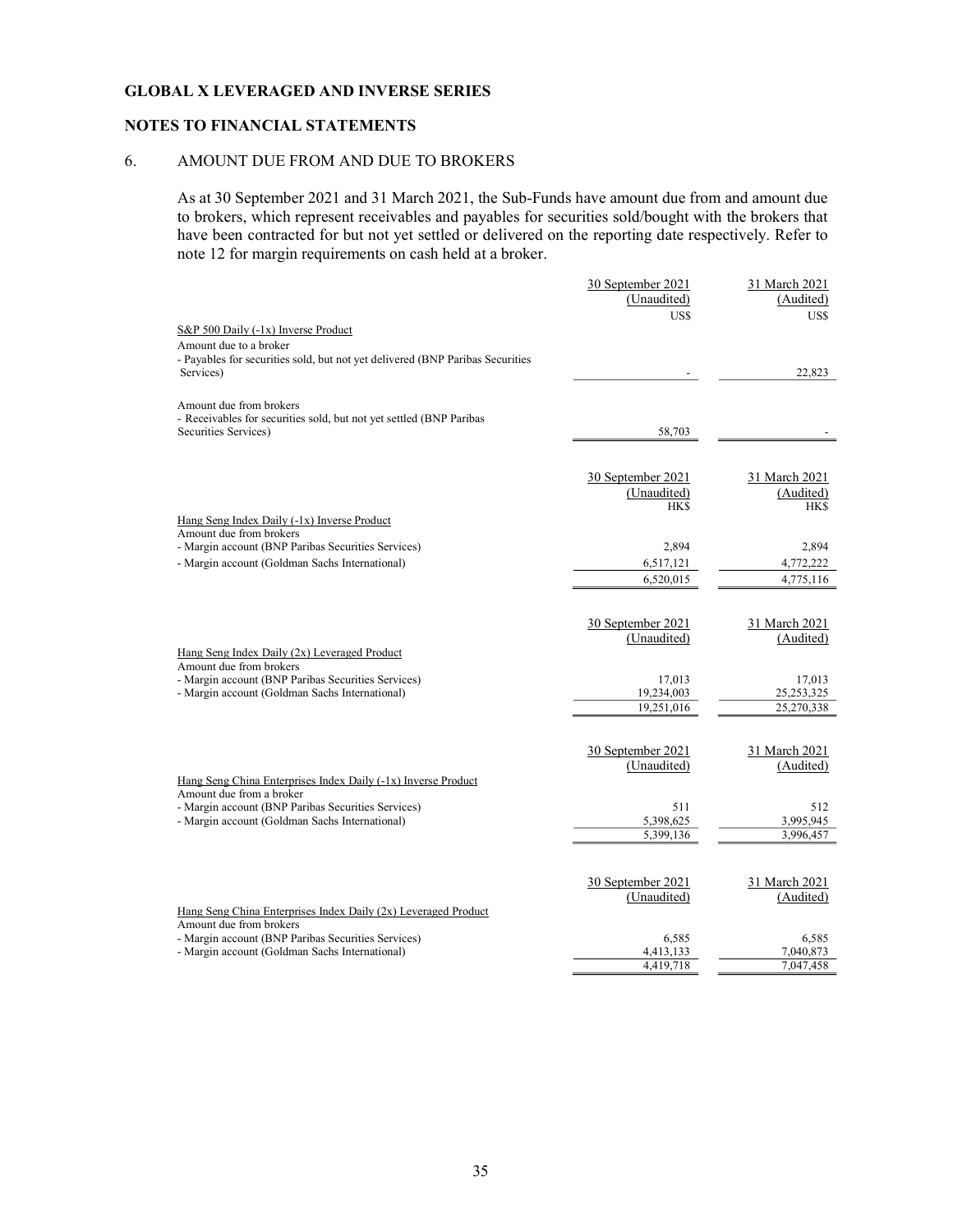## NOTES TO FINANCIAL STATEMENTS

#### 7. CASH AND CASH EQUIVALENT

|                                                                     |              | 30 September 2021 | 31 March 2021 |
|---------------------------------------------------------------------|--------------|-------------------|---------------|
|                                                                     | <b>Notes</b> | (Unaudited)       | (Audited)     |
|                                                                     |              | US\$              | US\$          |
| S&P 500 Daily (-1x) Inverse Product                                 |              |                   |               |
| <b>Bank</b> balances                                                | (i)          | 4,345,554         | 1,672,639     |
| Short term highly liquid investments with maturity less than three  |              |                   |               |
| months                                                              | (iii)        |                   | 3,442,433     |
| Cash and cash equivalents                                           |              | 4,345,554         | 5,115,072     |
|                                                                     |              |                   |               |
|                                                                     |              | <b>HKS</b>        | <b>HKS</b>    |
| Hang Seng Index Daily (-1x) Inverse Product<br><b>Bank</b> balances | (i)          | 18,625,194        | 15,542,818    |
| Time deposits with maturity of less than three months               | (ii)         | 2,927,426         | 7,933,708     |
| Cash and cash equivalents                                           |              | 21,552,620        | 23,476,526    |
|                                                                     |              |                   |               |
| Hang Seng Index Daily (2x) Leveraged Product                        |              |                   |               |
| <b>Bank balances</b>                                                | (i)          | 19,464,389        | 25,278,665    |
| Time deposits with maturity of less than three months               | (ii)         | 13,135,566        | 8,101,168     |
| Cash and cash equivalents                                           |              | 32,599,955        | 33,379,833    |
|                                                                     |              |                   |               |
| Hang Seng China Enterprises Index Daily (-1x) Inverse Product       |              |                   |               |
| <b>Bank</b> balances                                                | (i)          | 13,709,340        | 8,407,898     |
| Time deposits with maturity of less than three months               | (ii)         | 4,287,232         | 7,311,680     |
| Cash and cash equivalents                                           |              | 17,996,572        | 15,719,578    |
|                                                                     |              |                   |               |
| Hang Seng China Enterprises Index Daily (2x) Leveraged Product      |              |                   |               |
| <b>Bank</b> balances                                                | (i)          | 5,036,187         | 4,871,052     |
| Time deposits with maturity of less than three months               | (ii)         | 3,028,206         | 5,786,291     |
| Cash and cash equivalents                                           |              | 8,064,393         | 10,657,343    |

Notes:

- (i) As at 30 September 2021, these interest-bearing bank balances were held with The Hongkong and Shanghai Banking Corporation Limited, a related company of the Trustee, Citibank, N.A. Hong Kong Branch, Standard Chartered Bank (Hong Kong) Limited, Industrial and Commercial Bank of China (Asia) Limited, Bank of China, China Construction Bank (Asia) Corporation Limited and Agricultural Bank of China. As at 31 March 2021, these interestbearing bank balances were held with the Hongkong and Shanghai Banking Corporation Limited, a related company of the Trustee, Citibank, N.A. Hong Kong Branch, Standard Chartered Bank (Hong Kong) Limited and Industrial and Commercial Bank of China (Asia) Limited.
- (ii) As at 30 September 2021, these time deposits at fixed interest rate ranging from 0.01 to 0.18% p.a. for Hang Seng Index Daily (-1x) Inverse Product, 0.01 to 0.18% p.a. for Hang Seng Index Daily (2x) Leveraged Product, 0.01 to 0.30% p.a. for Hang Seng China Enterprises Index Daily (-1x) Inverse Product and 0.01 to 0.25% p.a. for Hang Seng China Enterprises Index Daily (2x) Leveraged Product were placed with Agricultural Bank of China, Bank of China (Hong Kong) Limited, China Construction Bank (Asia) Corporation Limited and Industrial and Commercial Bank of China (Asia) Limited with a maturity of less than three months or more. As at 31 March 2021, these time deposits at fixed interest rate ranging from 0.01 to 0.21% p.a. for Hang Seng Index Daily (-1x) Inverse Product, 0.02 to 0.21% p.a. for Hang Seng Index Daily (2x) Leveraged Product, 0.02 to 0.21% p.a. for Hang Seng China Enterprises Index Daily (-1x) Inverse Product and 0.02 to 0.21% p.a. for Hang Seng China Enterprises Index Daily (2x) Leveraged Product were placed with Agricultural Bank of China Limited Hong Kong Branch, Bank of China (Hong Kong) Limited, China Construction Bank (Asia) Corporation Limited and Industrial and Commercial Bank of China (Asia) Limited with a maturity of less than three months or more. The carrying amounts of the cash and cash equivalents approximate their fair values. Interest income was earned on these cash and cash equivalents during the period/year ended 30 September 2021 and 31 March 2021.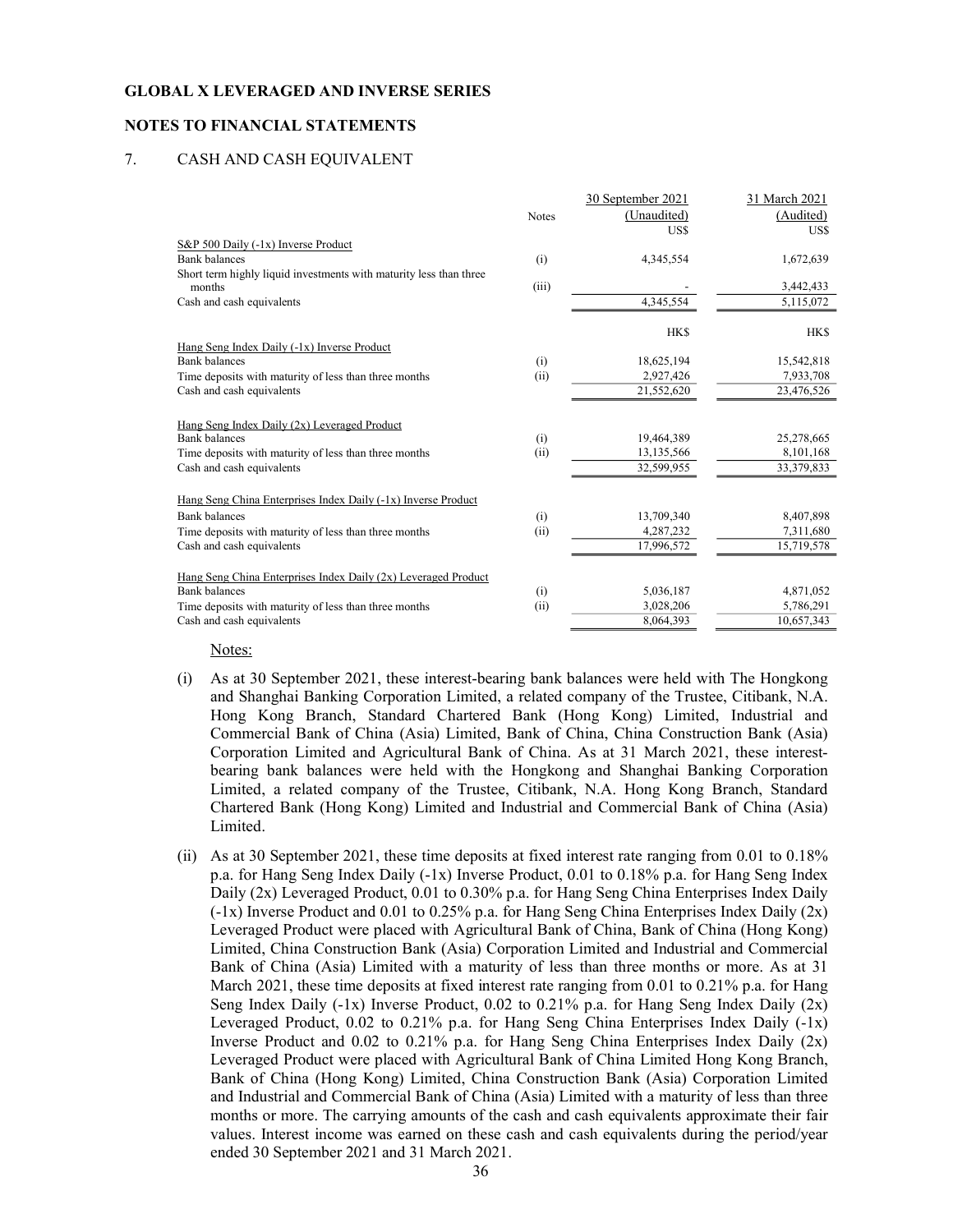#### NOTES TO FINANCIAL STATEMENTS

#### 7. CASH AND CASH EQUIVALENT (CONTINUED)

#### Notes: (continued)

(iii) As at 30 September 2021 and 31 March 2021, short term highly liquid investments with maturity less than three months are held through The Hongkong and Shanghai Banking Corporation Limited, a related company of the Trustee, in connection with shares in CSOP US Dollar Money Market ETF and ICBC CICC USD Money Market ETF, which are listed in the Stock Exchange of Hong Kong.

#### 8. TIME DEPOSITS WITH MATURITY OF MORE THAN THREE MONTHS

As at 30 September 2021 and 31 March 2021, the time deposits with maturity of more than three months are as follows:

|                                                                  | 30 September |               |
|------------------------------------------------------------------|--------------|---------------|
|                                                                  | 2021         | 31 March 2021 |
|                                                                  | (Unaudited)  | (Audited)     |
|                                                                  | US\$         | US\$          |
| S&P 500 Daily (-1x) Inverse Product                              | 1,107,857    | 1,106,390     |
|                                                                  | <b>HKS</b>   | <b>HKS</b>    |
| Hang Seng Index Daily (-1x) Inverse Product                      | 6,617,657    | 1.607.144     |
| Hang Seng Index Daily (2x) Leveraged Product                     | 6,558,394    | 11,583,305    |
| Hang Seng China Enterprises Index Daily (-1x) Inverse Product    | 4,626,588    | 4,624,606     |
| Hang Seng China Enterprises Index Daily $(2x)$ Leveraged Product | 1.472.433    | 2.522.206     |

As at 30 September 2021, these time deposits at fixed interest rate ranging from 0.19 to 0.20% p.a. for S&P 500 Daily  $(-1x)$  Inverse Product, 0.01 to 0.16% p.a. for Hang Seng Index Daily  $(-1x)$ Inverse Product, 0.01% p.a. for Hang Seng Index Daily (2x) Leveraged Product, 0.01 to 0.30% p.a. for Hang Seng China Enterprises Index Daily (-1x) Inverse Product and 0.01% p.a. for Hang Seng China Enterprises Index Daily (2x) Leveraged Product were placed with Agricultural Bank of China Limited Hong Kong Branch, Bank of China (Hong Kong) Limited, China Construction Bank (Asia) Corporation Limited and Industrial and Commercial Bank of China (Asia) Limited with a maturity of more than three months. As at 31 March 2021, these time deposits at fixed interest rate ranging from 0.28 to 0.30% p.a. for S&P 500 Daily  $(-1x)$  Inverse Product, 0.01% p.a. for Hang Seng Index Daily  $(-1x)$  Inverse Product, 0.03% p.a. for Hang Seng Index Daily  $(2x)$  Leveraged Product, 0.03 to 0.35% p.a. for Hang Seng China Enterprises Index Daily (-1x) Inverse Product and 0.01% p.a. for Hang Seng China Enterprises Index Daily (2x) Leveraged Product were placed with Agricultural Bank of China Limited Hong Kong Branch, Bank of China (Hong Kong) Limited, China Construction Bank (Asia) Corporation Limited and Industrial and Commercial Bank of China (Asia) Limited with a maturity of more than three months. The carrying amounts of the time deposit approximate their fair values. Interest income was earned on these time deposit during the period ended 30 September 2021.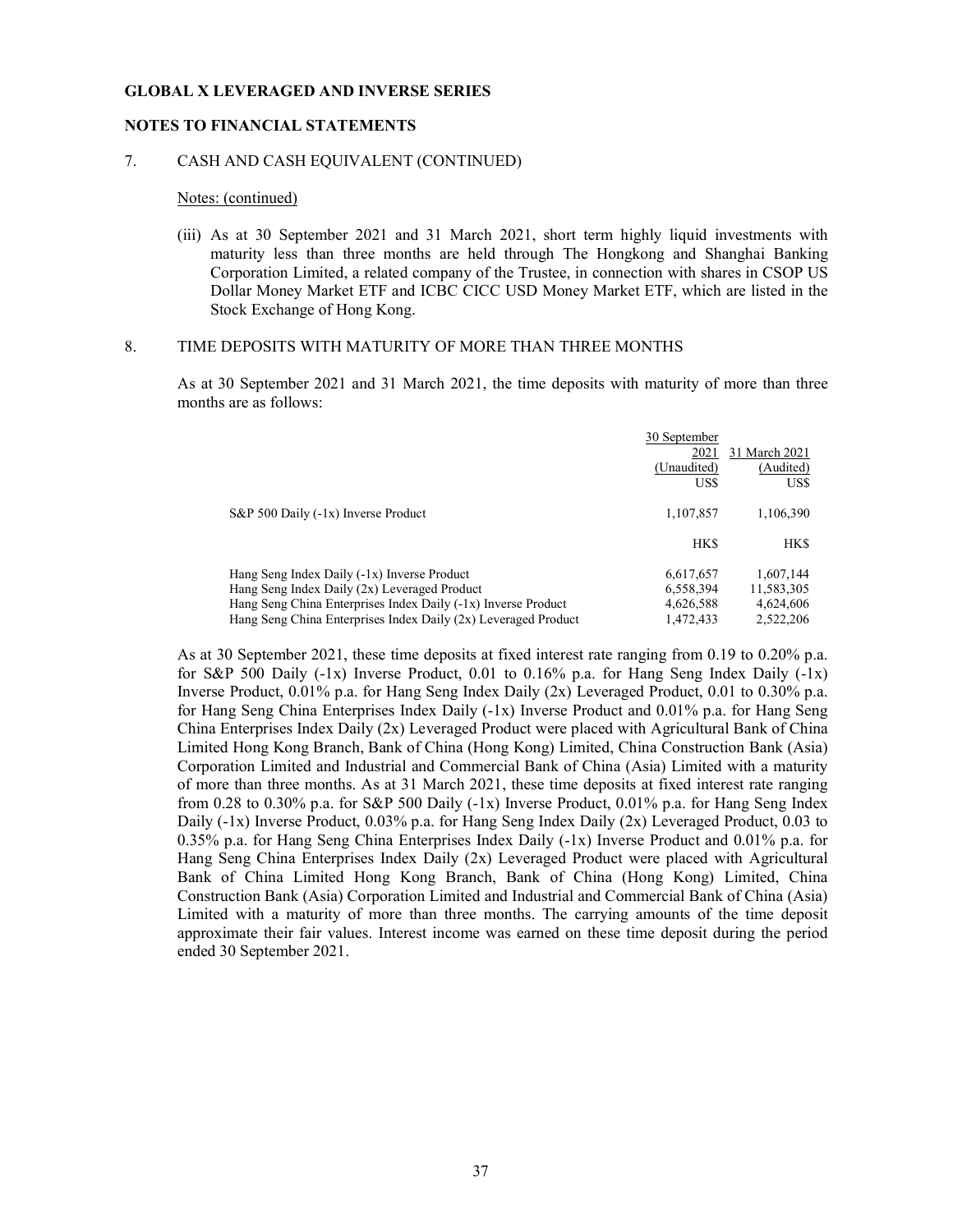#### NOTES TO FINANCIAL STATEMENTS

#### 9. SOFT COMMISSION ARRANGEMENTS

The Manager may effect transactions, provided that any such transaction is consistent with standards of "best execution", by or through the agency of another person for the account of the Sub-Funds with whom the Manager or any of its connected persons have an arrangement under which that party will from time to time provide to or procure for the Manager or any of its connected persons goods, services or other benefits (such as advisory services, computer hardware associated with specialised software or research services and performance measures) the nature of which is such that their provision can reasonably be expected to benefit the Sub-Funds as a whole and may contribute to an improvement in the performance of the Sub-Funds. For the avoidance of doubt, such goods and services may not include travel, accommodation, entertainment, general administrative goods or services, general office equipment or premises, membership fees, employees' salaries or direct money payments. Since the inception of the Sub-Funds, the Manager has not participated in any soft commission arrangements in respect of any transactions for the accounts of the Sub-Funds.

#### 10. TAXATION

No provision for Hong Kong profits tax has been made for the Sub-Funds as they are authorised as collective investment schemes under section 104 of the Hong Kong Securities and Futures Ordinance and are therefore exempt from Hong Kong Profits Tax under section 26A(1A) of the Hong Kong Inland Revenue Ordinance.

#### 11. DISTRIBUTIONS TO UNITHOLDERS

The Manager may in its absolute discretion distribute income to unitholders annually (usually in March of each financial year) or determine that no distribution shall be made in any financial year. Distributions may not be paid if the cost of the Sub-Funds' operations is higher than the yield from management of the Sub-Funds' cash and holdings of investments. The Sub-Funds did not make any distribution for the period ended 30 September 2021 (31 March 2021: nil).

#### 12. INVESTMENT LIMITATION AND PROHIBITIONS UNDER THE UT CODE

According to Chapter 7.11A of the UT Code, the value of the Sub-Funds' investment in units or shares in each such underlying scheme may not exceed 30% of its total net asset value, unless the underlying scheme is authorised by the Commission, and the name and key investment information of the underlying scheme are disclosed in the offering document of the Sub-Funds. As at 30 September 2021 and 31 March 2021, for S&P 500 Daily (-1x) Inverse Product, the respective value of investment in units or shares in the underlying scheme were as follows:

|                                 | 30 September 2021 |                          | 31 March 2021 |             |
|---------------------------------|-------------------|--------------------------|---------------|-------------|
|                                 |                   | $%$ of net               |               | $%$ of net  |
| Hong Kong                       | US\$              | asset value              | US\$          | asset value |
| CSOP US Dollar Money Market ETF | ٠                 | $\overline{\phantom{a}}$ | 1.735.287     | 29.03       |
| ICBC CICC USD Money Market ETF  | ٠                 | $\overline{\phantom{a}}$ | 1.678.832     | 28.09       |

As at 30 September 2021 and 31 March 2021, there were no investment in units or shares in the underlying scheme for remaining Sub-Funds.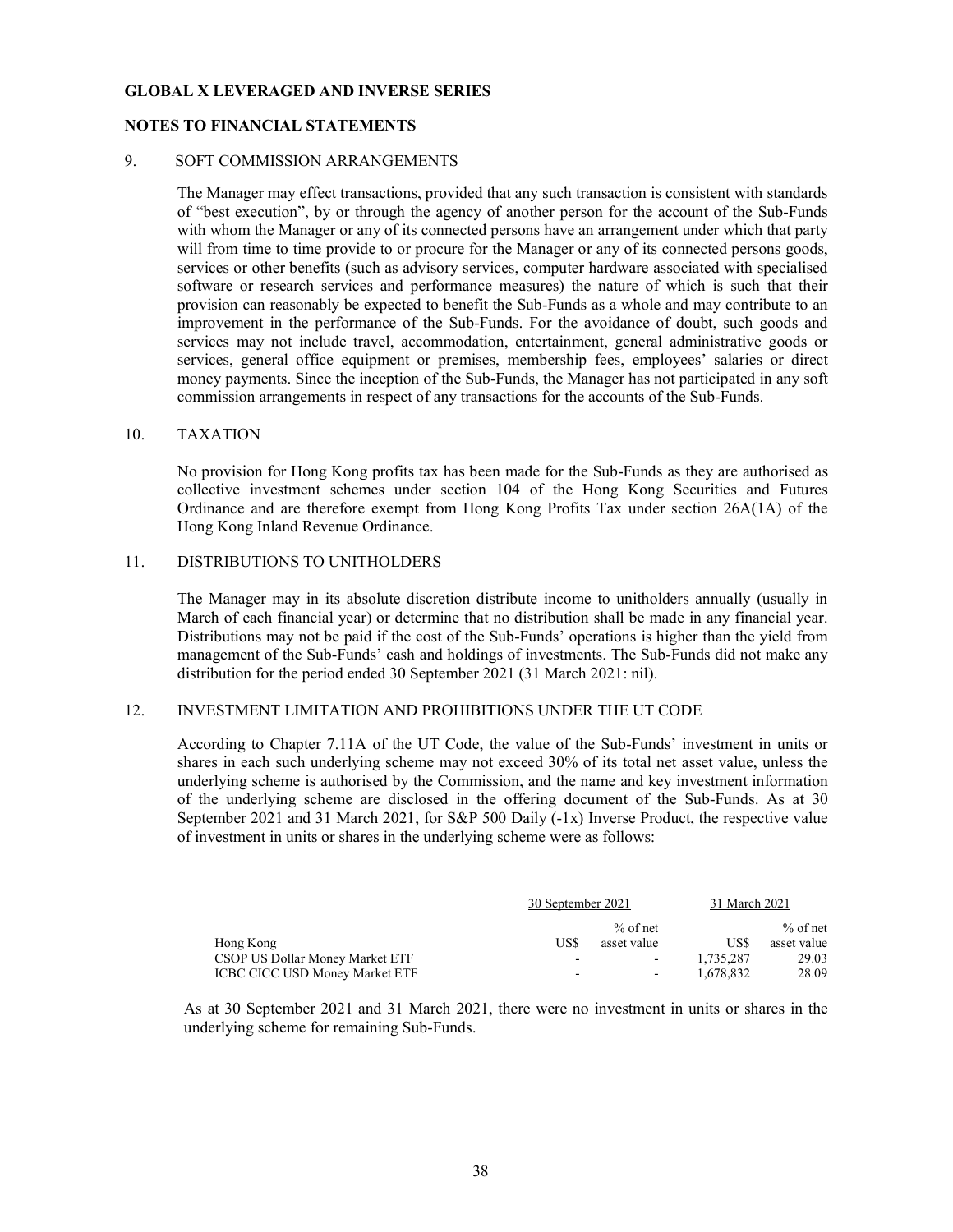### NOTES TO FINANCIAL STATEMENTS

#### 13. DERIVATIVE FINANCIAL INSTRUMENTS

#### (i) Futures contracts

Futures contracts are a commitment to make or take future delivery of various commodities, currencies or financial instruments at a specified time and place. These commitments can be discharged by making or taking delivery of an approved grade of commodity, currency and financial instrument by cash settlement or by making an offsetting sale or purchase of an equivalent futures contract on the same (or a linked) exchange prior to the designated date of delivery.

#### (ii) Swap agreements

Swap agreements ("Swaps") represent agreements between two parties to make payments based upon the performance of certain underlying assets. The Sub-Fund is obligated to pay, or entitled to receive as the case may be, the net difference in the value determined at the onset of the Swaps versus the value determined at the termination or reset date of the Swaps. Therefore, amounts required for the future satisfaction of the Swaps may be greater or less than the amounts recorded. The ultimate gain or loss depends upon the prices at which the underlying financial instrument of the Swaps is valued, at the Swap's settlement date.

In managing a Sub-Fund, the Manager adopted a synthetic replication investment strategy, pursuant to which the relevant Sub-Fund will enter into one or more unfunded swaps (which are over-thecounter financial derivative instruments entered into with one or more counterparties (each a "Swap Counterparty")) whereby the relevant Sub-Fund will receive or pay the economic gain or loss in respect of the inverse or leveraged performance of the relevant index (net of swap fees of the respective Sub-Fund).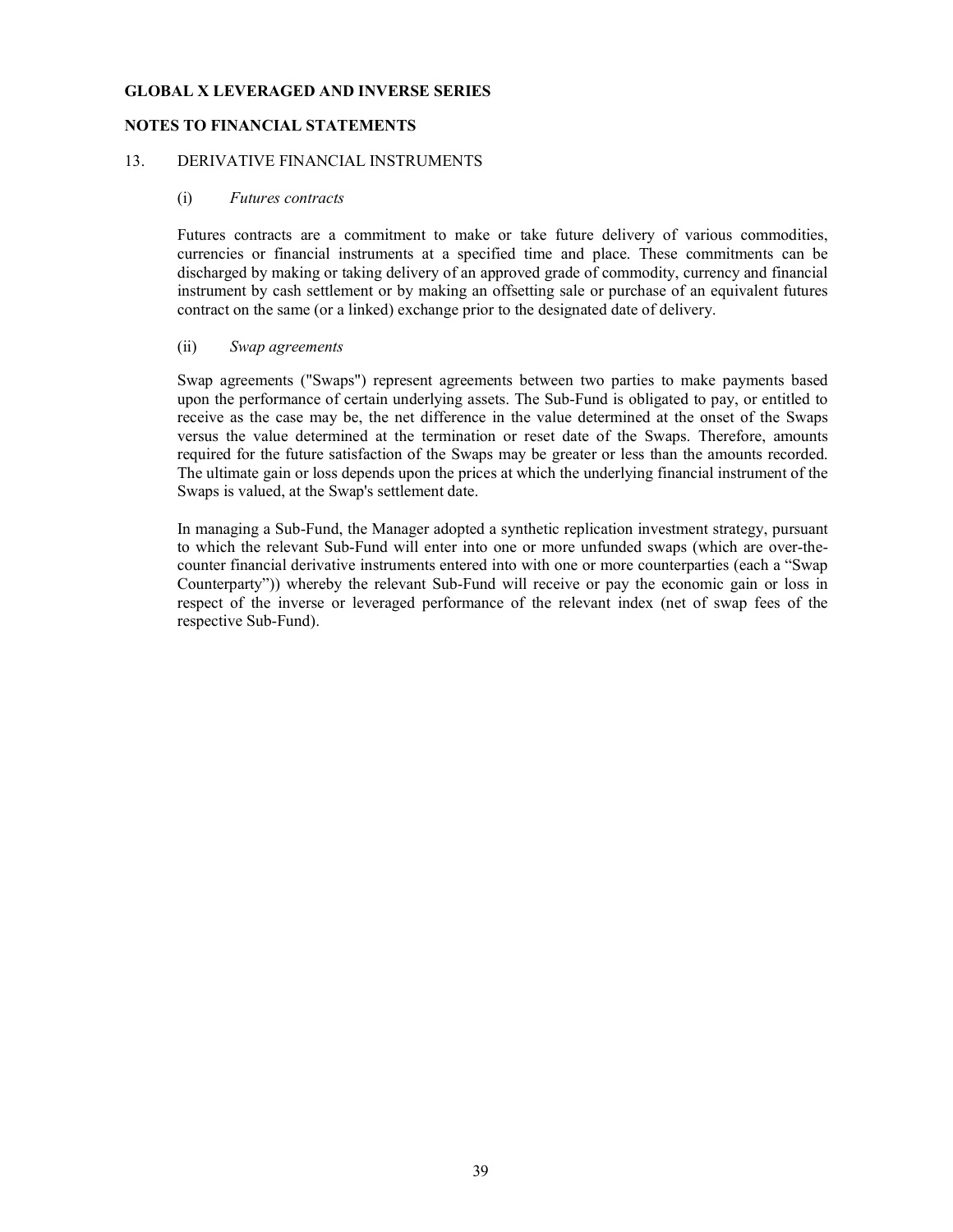### NOTES TO FINANCIAL STATEMENTS

## 13. DERIVATIVE FINANCIAL INSTRUMENTS (continued)

The following derivative contracts were unsettled as at the period/year ended 30 September 2021 and 31 March 2021.

#### S&P 500 Daily (-1x) Inverse Product

| As at 30 September 2021 (unaudited)                     |          |                                                                |                     |                              |                    |
|---------------------------------------------------------|----------|----------------------------------------------------------------|---------------------|------------------------------|--------------------|
| Type of contract                                        | Position | Expiration                                                     | Number of contracts | Nominal amount<br>US\$       | Fair value<br>US\$ |
| Swaps                                                   | Short    | 11 October 2021                                                | (5,450,000)         | (4,902,182)                  |                    |
| As at 31 March 2021 (audited)                           |          |                                                                |                     |                              |                    |
| Type of contract                                        | Position | Expiration                                                     | Number of units     | Nominal amount<br>US\$       | Fair value<br>US\$ |
| Swaps                                                   | Short    | 11 October 2021                                                | (7,500,000)         | (6,178,860)                  |                    |
| Hang Seng Index Daily (-1x) Inverse Product             |          |                                                                |                     |                              |                    |
| As at 30 September 2021 (unaudited)                     |          |                                                                |                     |                              |                    |
| Type of contract                                        | Position | Expiration                                                     | Number of contracts | Nominal amount<br><b>HKS</b> | Fair value<br>HK\$ |
| Futures                                                 | Short    | 28 October 2021                                                | (27)                | (33,107,400)                 | (517,629)          |
| As at 31 March 2021 (audited)                           |          |                                                                |                     |                              |                    |
| Type of contract                                        | Position | Expiration                                                     | Number of contracts | Nominal amount<br>HK\$       | Fair value<br>HK\$ |
| <b>Futures</b>                                          | Short    | 29 April 2021                                                  | (20)                | (28,316,000)                 | (57, 283)          |
| Hang Seng Index Daily (2x) Leveraged Product            |          |                                                                |                     |                              |                    |
| As at 30 September 2021 (unaudited)                     |          |                                                                |                     |                              |                    |
| Type of contract                                        | Position | Expiration                                                     | Number of contracts | Nominal amount<br>HK\$       | Fair value<br>HK\$ |
| <b>Futures</b>                                          | Long     | 28 October 2021                                                | 97                  | 118,941,400                  | 1,825,450          |
| As at 31 March 2020 (audited)                           |          |                                                                |                     |                              |                    |
| Type of contract                                        | Position | Expiration                                                     | Number of contracts | Nominal amount<br>HK\$       | Fair value<br>HK\$ |
| Futures                                                 | Long     | 29 April 2021                                                  | 97                  | 137,332,600                  | 282,256            |
|                                                         |          | Hang Seng China Enterprises Index Daily (-1x) Inverse Product  |                     |                              |                    |
| As at 30 September 2021 (unaudited)                     |          |                                                                |                     |                              |                    |
| Type of contract                                        | Position | Expiration                                                     | Number of contracts | Nominal amount<br><b>HKS</b> | Fair value<br>HK\$ |
| Futures                                                 | Short    | 28 October 2021                                                | (62)                | (27,035,100)                 | (462, 627)         |
| As at 31 March 2021 (audited)                           |          |                                                                |                     |                              |                    |
| Type of contract                                        | Position | Expiration                                                     | Number of contracts | Nominal amount<br><b>HKS</b> | Fair value<br>HK\$ |
| Futures                                                 | Short    | 29 April 2021                                                  | (42)                | (22,980,300)                 | (5,324)            |
|                                                         |          | Hang Seng China Enterprises Index Daily (2x) Leveraged Product |                     |                              |                    |
| As at 30 September 2021 (unaudited)<br>Type of contract | Position | Expiration                                                     | Number of contracts | Nominal amount               | Fair value         |
| Futures                                                 | Long     | 28 October 2021                                                | 65                  | HK\$<br>28, 343, 250         | HK\$<br>475,400    |
| As at 31 March 2021 (audited)<br>Type of contract       | Position | Expiration                                                     | Number of contracts | Nominal amount               | Fair value         |

Futures Long 29 April 2021 69 37,753,350 5,336

HK\$ HK\$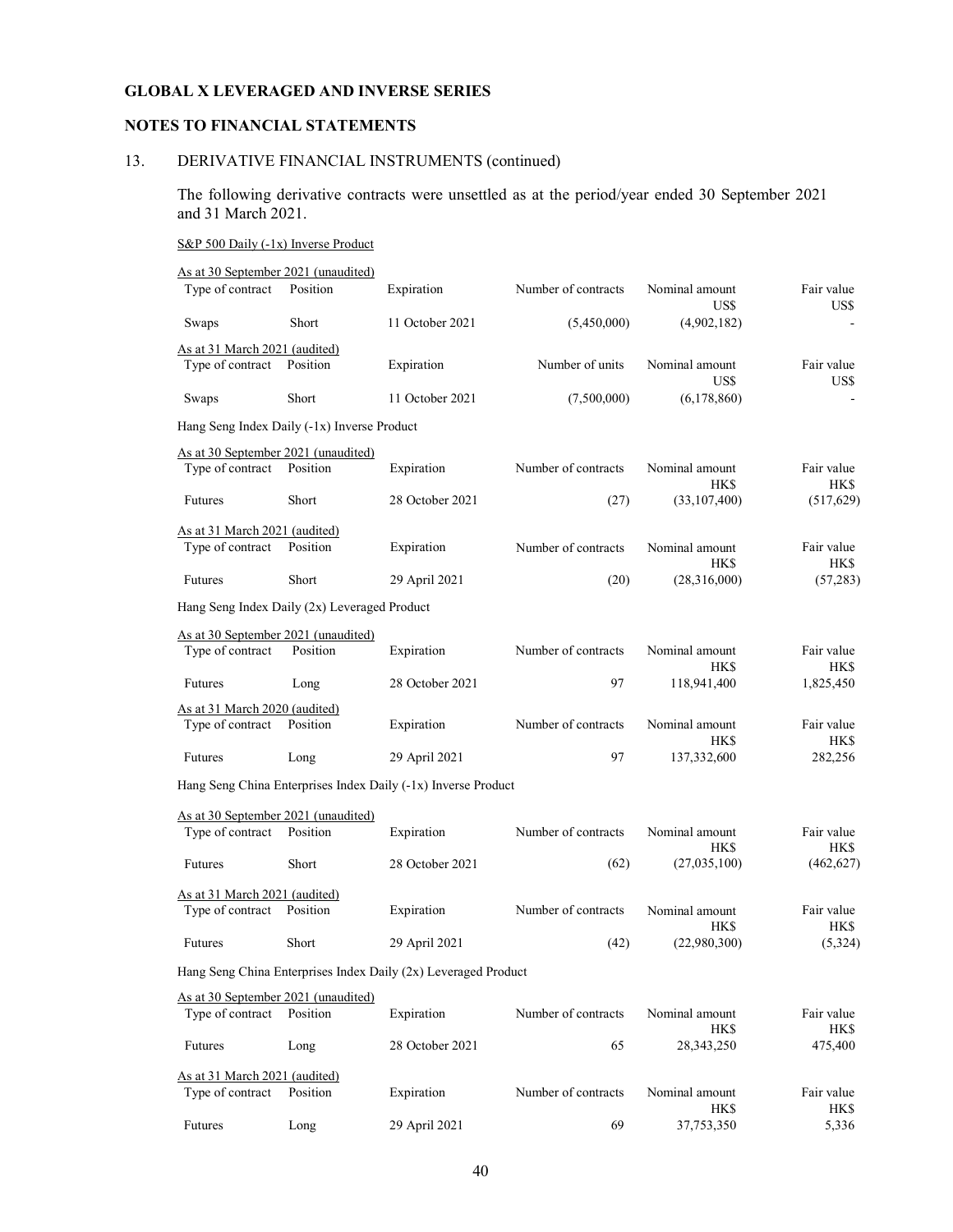#### NOTES TO FINANCIAL STATEMENTS

### 14. SEGMENT INFORMATION

 The Manager makes the strategic resource allocations on behalf of the Sub-Funds and has determined the operating segments based on the reports reviewed which are used to make strategic decisions.

 The Manager considers that each Sub-Fund has a single operating segment which is investing in swaps or futures as the Manager adopts a swap-based or futures-based replication investment strategy to achieve the investment objective of the respective Sub-Funds' segment. The objectives of the Sub-Funds are to provide investment results that, before deduction of fees and expenses, closely correspond to the inverse  $(-1x)$  or twice  $(2x)$  the daily performance of the underlying index relevant to each Sub-Fund.

The internal financial information used by the Manager for the Sub-Funds' assets, liabilities and performance is the same as that disclosed in the statement of net assets and statement of profit or loss and other comprehensive income.

There were no changes in the reportable segment during the period/year ended 30 September 2021 and 31 March 2021.

Majority of the Sub-Funds' income is derived from investments in financial assets and financial liabilities at FVPL. The Sub-Funds have no assets or liabilities classified as non-current.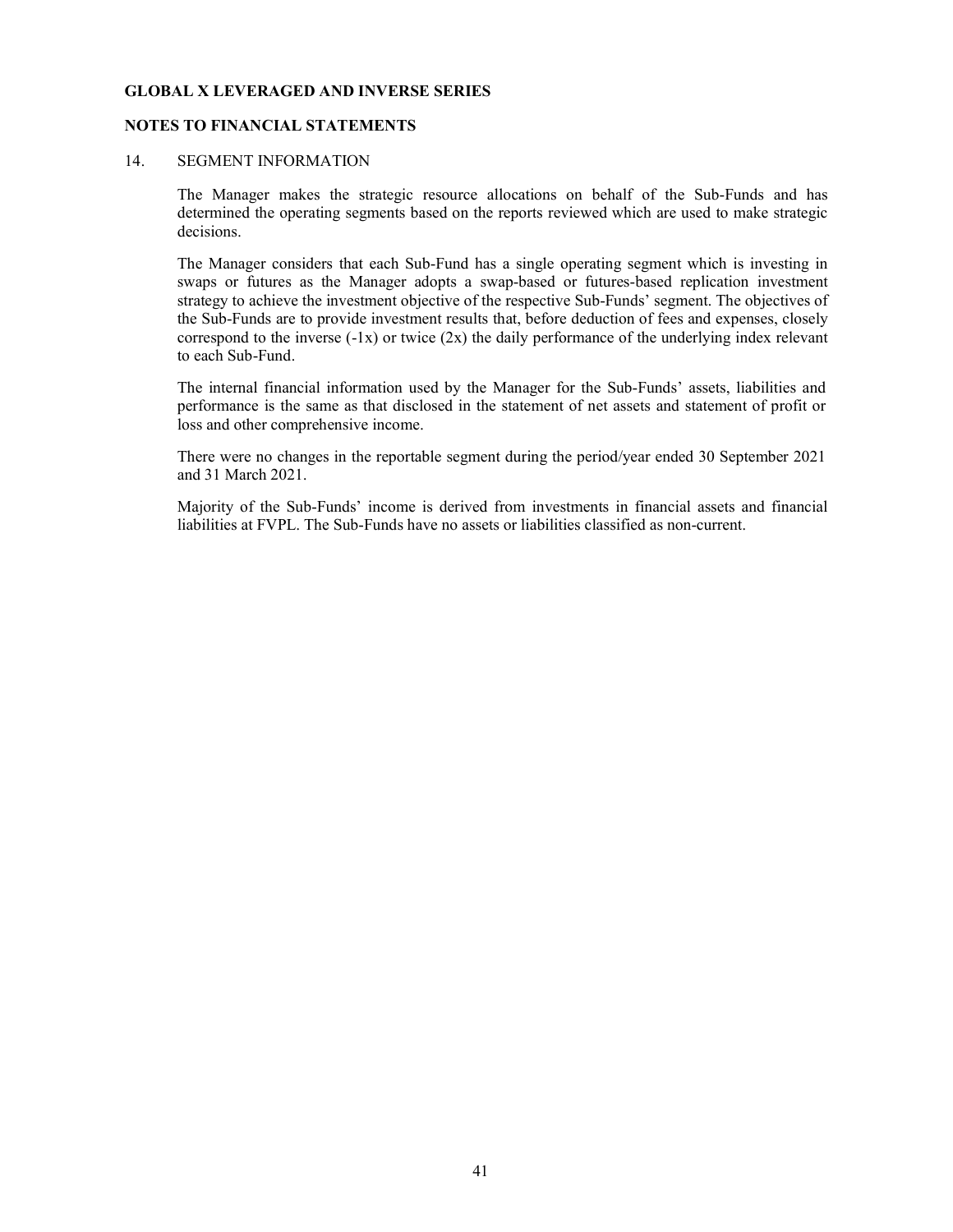## INVESTMENT PORTFOLIO (UNAUDITED)

As at 30 September 2021

## S&P 500 Daily (-1x) Inverse Product

|                                                                                  |                                           | <b>Holdings</b>          | <b>Fair value</b><br>US\$        | % of net assets |
|----------------------------------------------------------------------------------|-------------------------------------------|--------------------------|----------------------------------|-----------------|
|                                                                                  |                                           |                          |                                  |                 |
| Unlisted swap contracts<br><b>United States</b><br>GLOBAL X S&P 500 TOTAL RETURN | <b>Expiration Date</b>                    | Units                    |                                  |                 |
| <b>INDEX</b>                                                                     | 11 October 2021                           | (5,450,000)              |                                  |                 |
| Total investments at fair value                                                  |                                           |                          |                                  |                 |
| Total investments, at cost                                                       |                                           |                          |                                  |                 |
| Hang Seng Index Daily (-1x) Inverse Product                                      |                                           |                          |                                  |                 |
|                                                                                  |                                           |                          | <b>Fair value</b><br><b>HK\$</b> | % of net assets |
| <b>Listed future contracts</b><br><b>Hong Kong</b>                               | <b>Expiration Date</b>                    | <b>Contracts</b>         |                                  |                 |
| HANG SENG IDX FUT OCT21 28/10/2021                                               | 28 October 2021                           | (27)                     | (517, 629)                       | (1.53)          |
| Total investments at fair value                                                  |                                           |                          | (517, 629)                       | (1.53)          |
| Total investments, at cost                                                       |                                           |                          |                                  |                 |
| Hang Seng Index Daily (2x) Leveraged Product                                     |                                           |                          |                                  |                 |
|                                                                                  |                                           |                          | <b>Fair value</b><br><b>HK\$</b> | % of net assets |
| <b>Listed future contracts</b><br><b>Hong Kong</b>                               | <b>Expiration Date</b>                    | Contracts                |                                  |                 |
| HANG SENG IDX FUT OCT21 28/10/2021                                               | 28 October 2021                           | 97                       | 1,825,450                        | 3.06            |
| Total investments at fair value                                                  |                                           |                          | 1,825,450                        | 3.06            |
| Total investments, at cost                                                       |                                           |                          |                                  |                 |
| Hang Seng China Enterprises Index Daily (-1x) Inverse Product                    |                                           |                          |                                  |                 |
|                                                                                  |                                           |                          | Fair value<br><b>HK\$</b>        | % of net assets |
| <b>Listed future contracts</b>                                                   |                                           |                          |                                  |                 |
| <b>Hong Kong</b><br>HSCEI FUTURES OCT21 28/10/2021                               | <b>Expiration Date</b><br>28 October 2021 | <b>Contracts</b><br>(62) | (462, 627)                       | (1.70)          |
| Total investments at fair value                                                  |                                           |                          | (462, 627)                       | (1.70)          |
| Total investments, at cost                                                       |                                           |                          |                                  |                 |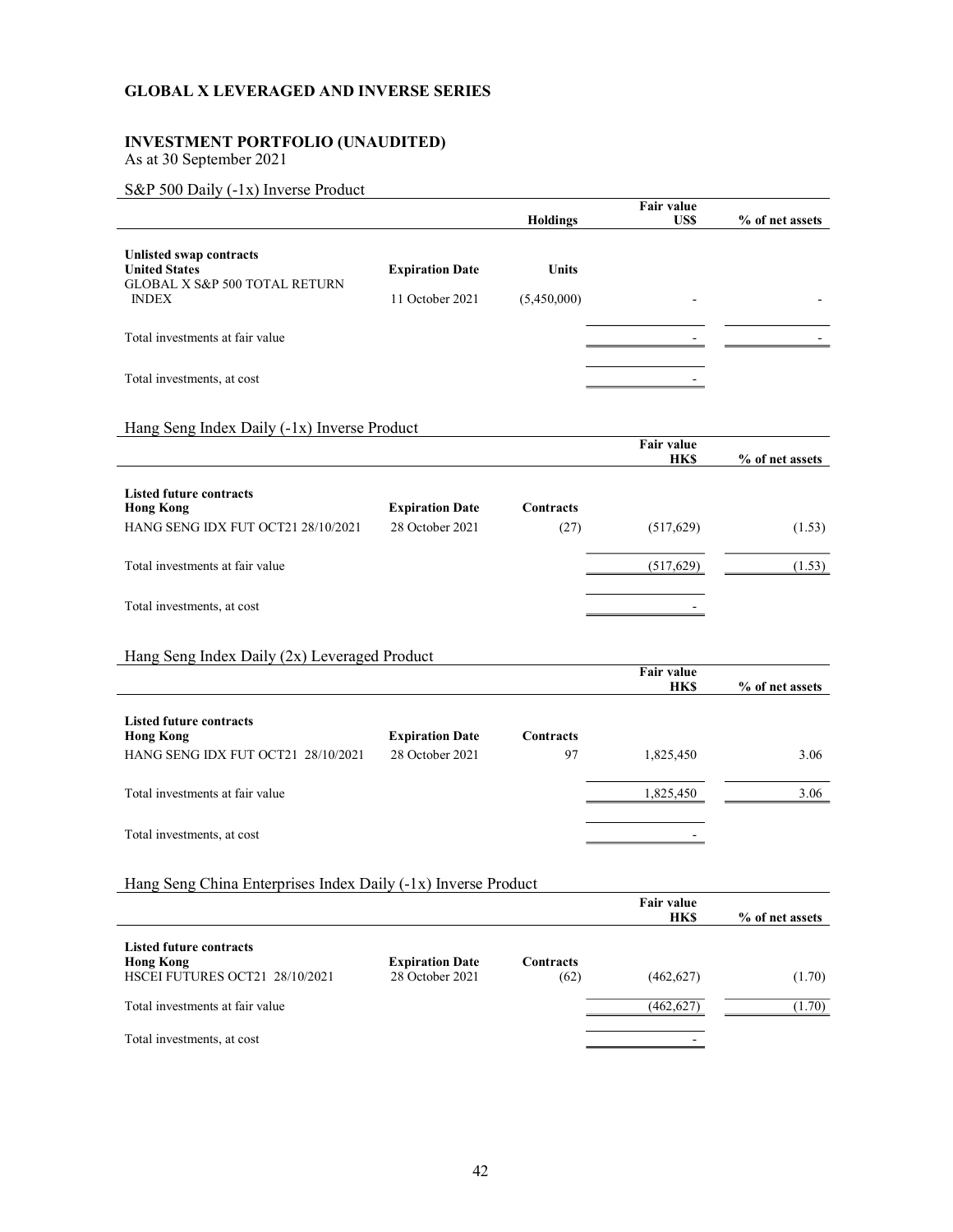## INVESTMENT PORTFOLIO (UNAUDITED) (CONTINUED)

As at 30 September 2021

## Hang Seng China Enterprises Index Daily (2x) Leveraged Product

|                                                                                          |                                           |                        | Fair value<br><b>HKS</b> | % of net assets |
|------------------------------------------------------------------------------------------|-------------------------------------------|------------------------|--------------------------|-----------------|
| <b>Listed future contracts</b><br><b>Hong Kong</b><br>HSCEI FUTURES OCT21 FUT 28/10/2021 | <b>Expiration Date</b><br>28 October 2021 | <b>Contracts</b><br>65 | 475,400                  | 3.34            |
| Total investments at fair value                                                          |                                           |                        | 475,400                  | 3.34            |
| Total investments, at cost                                                               |                                           |                        |                          |                 |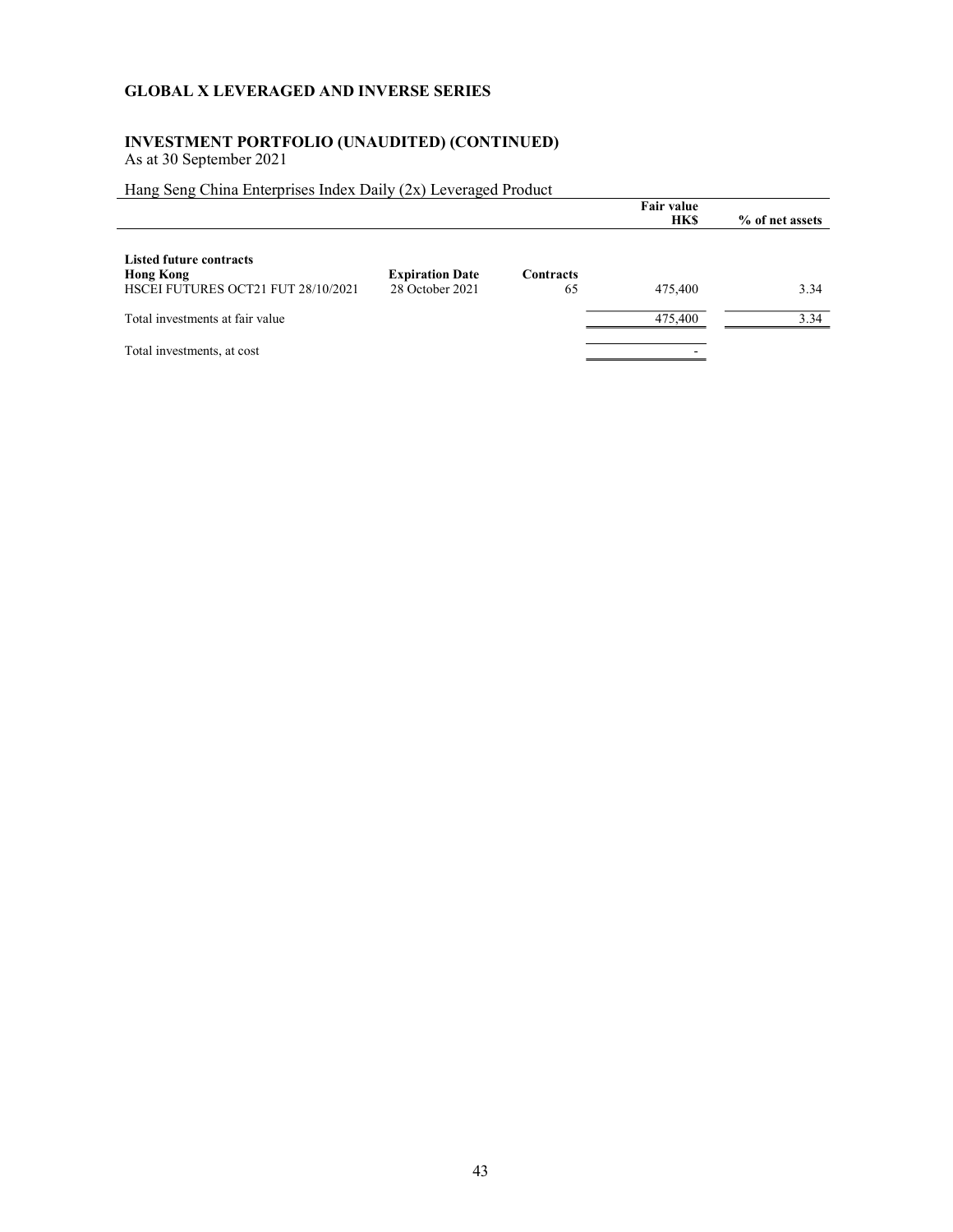## STATEMENT OF MOVEMENTS IN INVESTMENT PORTFOLIO (UNAUDITED)

For the six months from 1 April 2021 to 30 September 2021

| S&P 500 Daily (-1x) Inverse Product                                      |                                             |                  |                          |                  |                                                       |  |  |  |  |
|--------------------------------------------------------------------------|---------------------------------------------|------------------|--------------------------|------------------|-------------------------------------------------------|--|--|--|--|
| Financial assets at fair value through profit or loss                    | Opening                                     | <b>Additions</b> | Corporate<br>actions     | <b>Disposals</b> | <b>Closing holdings as</b><br>at 30 September<br>2021 |  |  |  |  |
|                                                                          |                                             |                  |                          |                  |                                                       |  |  |  |  |
| Swap                                                                     |                                             |                  |                          |                  |                                                       |  |  |  |  |
| <b>USA</b><br><b>GLOBAL X S&amp;P 500 TOTAL RETURN INDEX</b>             | (7,500,000)                                 | 791,450,000      | $\overline{\phantom{a}}$ | 789,400,000      | (5,450,000)                                           |  |  |  |  |
|                                                                          | Hang Seng Index Daily (-1x) Inverse Product |                  |                          |                  |                                                       |  |  |  |  |
|                                                                          |                                             |                  |                          |                  |                                                       |  |  |  |  |
| Financial assets at fair value through profit or loss                    | Opening                                     | <b>Additions</b> | Corporate<br>actions     | <b>Disposals</b> | <b>Closing holdings as</b><br>at 30 September<br>2021 |  |  |  |  |
| <b>Future Contracts</b>                                                  |                                             |                  |                          |                  |                                                       |  |  |  |  |
|                                                                          |                                             |                  |                          |                  |                                                       |  |  |  |  |
| <b>Hong Kong</b><br>HANG SENG IDX FUT APR21 29/04/2021                   | (20)                                        | 21               |                          | 1                |                                                       |  |  |  |  |
| HANG SENG IDX FUT MAY21 28/05/2021                                       |                                             | 24               |                          | 24               |                                                       |  |  |  |  |
| HANG SENG IDX FUT JUN21 29/06/2021                                       |                                             | 20               |                          | 20               |                                                       |  |  |  |  |
| HANG SENG IDX FUT JUL21 29/07/2021                                       |                                             | 23               |                          | 23               |                                                       |  |  |  |  |
| HANG SENG IDX FUT AUG21 30/08/2021                                       |                                             | 30               |                          | 30               |                                                       |  |  |  |  |
| HANG SENG IDX FUT SEP21 29/09/2021<br>HANG SENG IDX FUT OCT21 28/10/2021 |                                             | 33               |                          | 33<br>28         | (27)                                                  |  |  |  |  |

## Hang Seng Index Daily (2x) Leveraged Product

|                                                       |         |                  | Corporate |                  | <b>Closing holdings as</b><br>at 30 September |
|-------------------------------------------------------|---------|------------------|-----------|------------------|-----------------------------------------------|
| Financial assets at fair value through profit or loss | Opening | <b>Additions</b> | actions   | <b>Disposals</b> | 2021                                          |
|                                                       |         |                  |           |                  |                                               |
| <b>Future Contracts</b>                               |         |                  |           |                  |                                               |
| <b>Hong Kong</b>                                      |         |                  |           |                  |                                               |
| HANG SENG IDX FUT APR21 29/04/2021                    | 97      |                  | -         | 104              |                                               |
| HANG SENG IDX FUT MAY21 28/05/2021                    |         | 122              | -         | 122              |                                               |
| HANG SENG IDX FUT JUN21 29/06/2021                    |         | 121              | -         | 121              |                                               |
| <b>HANG SENG IDX FUT JUL21 29/07/2021</b>             |         | 121              | -         | 121              |                                               |
| HANG SENG IDX FUT AUG21 30/08/2021                    |         | 109              | -         | 109              |                                               |
| HANG SENG IDX FUT SEP21 29/09/2021                    |         | 109              | -         | 109              |                                               |
| HANG SENG IDX FUT OCT21 28/10/2021                    |         | 97               |           | ۰                | 97                                            |

# Hang Seng China Enterprises Index Daily (-1x) Inverse Product

|                                                       |         |                  | Corporate |                  | <b>Closing holdings as</b><br>at 30 September |
|-------------------------------------------------------|---------|------------------|-----------|------------------|-----------------------------------------------|
| Financial assets at fair value through profit or loss | Opening | <b>Additions</b> | actions   | <b>Disposals</b> | 2021                                          |
|                                                       |         |                  |           |                  |                                               |
| <b>Future Contracts</b>                               |         |                  |           |                  |                                               |
| <b>Hong Kong</b>                                      |         |                  |           |                  |                                               |
| HSCEI FUTURES APR21 29/04/2021                        | (42)    | 46               |           |                  |                                               |
| HSCEI FUTURES MAY21 28/05/2021                        |         | 50               |           | 50               |                                               |
| HSCEI FUTURES JUN21 29/06/2021                        |         | 47               |           | 47               |                                               |
| HSCEI FUTURES JUL21 29/07/2021                        |         | 59               |           | 59               |                                               |
| HSCEI FUTURES AUG21 30/08/2021                        |         | 78               |           | 78               |                                               |
| HSCEI FUTURES SEP21 29/09/2021                        |         | 76               |           | 76               |                                               |
| HSCEI FUTURES OCT21 28/10/2021                        |         |                  |           | 64               | (62)                                          |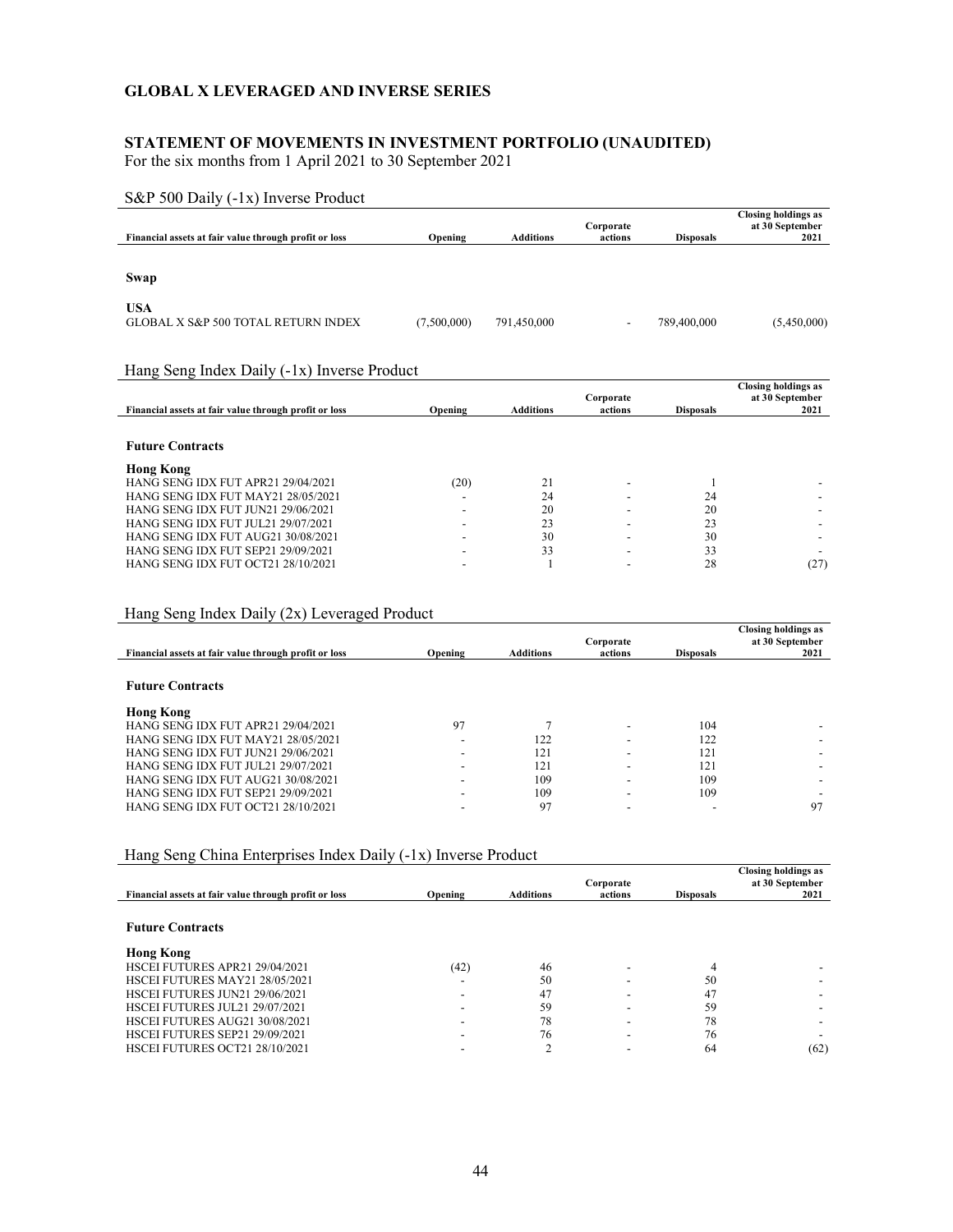## STATEMENT OF MOVEMENTS IN INVESTMENT PORTFOLIO (UNAUDITED) (CONTINUED) For the six months from 1 April 2021 to 30 September 2021

| Financial assets at fair value through profit or loss | Opening                  | <b>Additions</b> | Corporate<br>actions | <b>Disposals</b> | <b>Closing holdings as</b><br>at 30 September<br>2021 |
|-------------------------------------------------------|--------------------------|------------------|----------------------|------------------|-------------------------------------------------------|
| <b>Future Contracts</b>                               |                          |                  |                      |                  |                                                       |
| <b>Hong Kong</b>                                      |                          |                  |                      |                  |                                                       |
| HSCEI FUTURES APR21 29/04/2021                        | 69                       |                  |                      | 74               |                                                       |
| HSCEI FUTURES MAY21 28/05/2021                        | $\overline{\phantom{0}}$ | 74               |                      | 74               |                                                       |
| HSCEI FUTURES JUN21 29/06/2021                        |                          | 54               |                      | 54               |                                                       |
| HSCEI FUTURES JUL21 29/07/2021                        |                          | 85               |                      | 85               |                                                       |
| HSCEI FUTURES AUG21 30/08/2021                        |                          | 76               |                      | 76               |                                                       |
| HSCEI FUTURES SEP21 29/09/2021                        |                          | 75               |                      | 75               |                                                       |
| HSCEI FUTURES OCT21 28/10/2021                        |                          | 65               |                      |                  | 65                                                    |

Hang Seng China Enterprises Daily (2x) Leveraged Product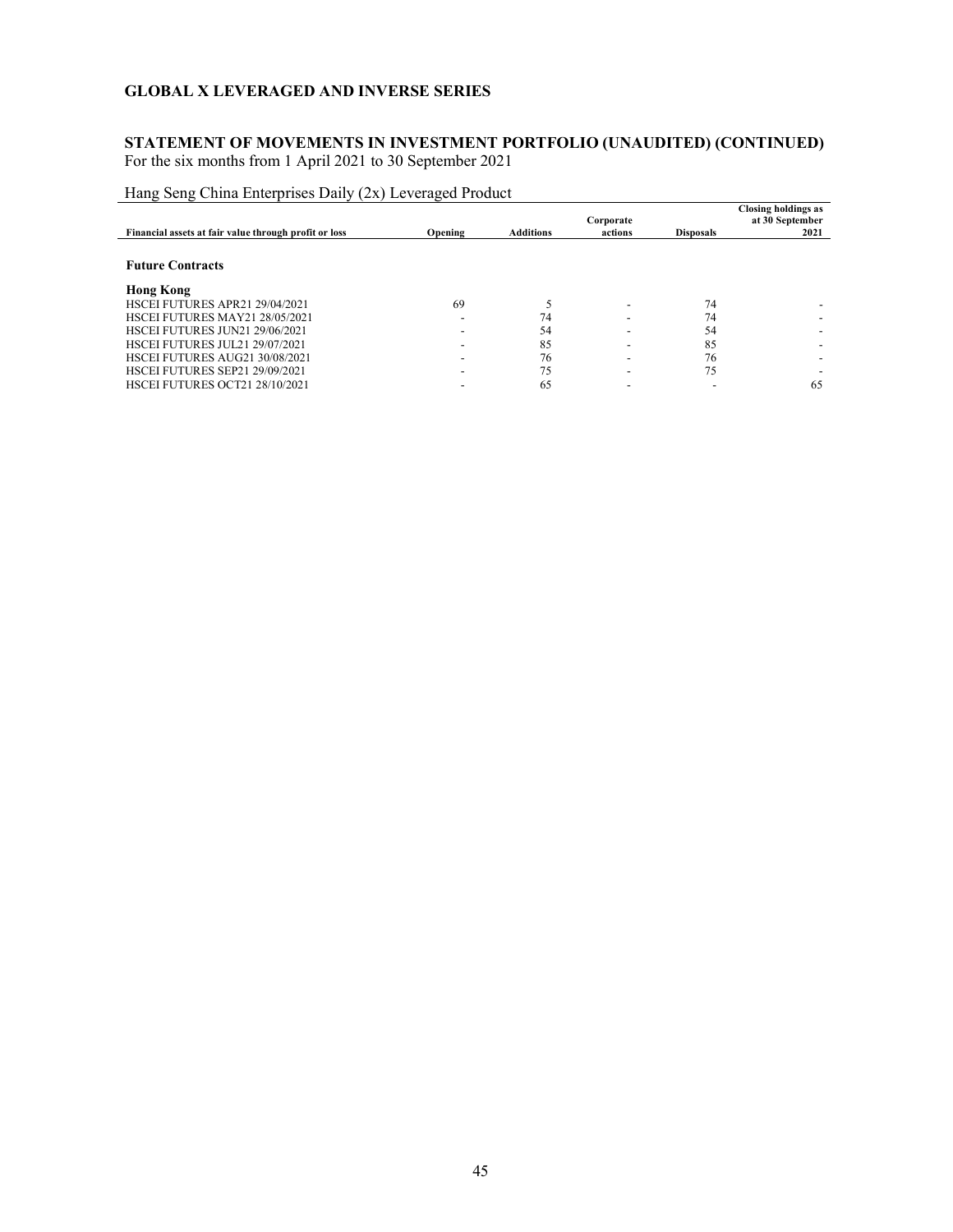### DETAILS IN RESPECT OF FINANCIAL DERIVATIVE INSTRUMENTS (UNAUDITED)

For the six months from 1 April 2021 to 30 September 2021

#### Swaps

The details of swaps contracts held by the Sub-Fund as at 30 September 2021 are as follows:

| $S\&P 500$ Daily (-1x) Inverse Product                   |                          |                      |                       |                 |                                           |            |  |  |
|----------------------------------------------------------|--------------------------|----------------------|-----------------------|-----------------|-------------------------------------------|------------|--|--|
| <b>Description</b>                                       | <b>Underlying assets</b> | <b>Contract Size</b> | Notional market value | <b>Position</b> | Counter party                             | Fair value |  |  |
| <b>Financial liabilities:</b>                            |                          |                      |                       |                 |                                           | <b>HKS</b> |  |  |
| <b>GLOBAL X S&amp;P 500 TOTAL</b><br><b>RETURN INDEX</b> | S&P 500 Index            | (5,450,000)          | (4,902,182)           | Short           | <b>BNP</b> Paribas<br>Securities Services |            |  |  |
|                                                          |                          |                      |                       |                 |                                           |            |  |  |

#### Futures

The details of futures contracts held by the Sub-Funds as at 30 September 2021 are as follows:

| Hang Seng Index Daily (-1x) Inverse Product                                         |                                      |                      |                       |                 |                                |                          |  |
|-------------------------------------------------------------------------------------|--------------------------------------|----------------------|-----------------------|-----------------|--------------------------------|--------------------------|--|
| <b>Description</b>                                                                  | <b>Underlying assets</b>             | <b>Contract Size</b> | Notional market value | <b>Position</b> | <b>Counter party</b>           | Fair value               |  |
| <b>Financial liabilities:</b>                                                       |                                      |                      |                       |                 |                                | <b>HKS</b>               |  |
| <b>HANG SENG IDX FUT OCT21</b><br>28/10/2021                                        | Hang Seng Index                      | (27)                 | (33,107,400)          | Short           | Goldman Sachs<br>International | (517, 629)<br>(517, 629) |  |
| Hang Seng Index Daily (2x) Leveraged Product                                        |                                      |                      |                       |                 |                                |                          |  |
| <b>Description</b>                                                                  | <b>Underlying assets</b>             | <b>Contract Size</b> | Notional market value | <b>Position</b> | <b>Counter party</b>           | <b>Fair value</b>        |  |
| <b>Financial assets:</b>                                                            |                                      |                      |                       |                 |                                | <b>HKS</b>               |  |
| HANG SENG IDX FUT OCT21<br>28/10/2021                                               | Hang Seng Index                      | 97                   | 118,941,400           | Long            | Goldman Sachs<br>International | 1,825,450                |  |
|                                                                                     |                                      |                      |                       |                 |                                | 1,825,450                |  |
| Hang Seng China Enterprises Index Daily (-1x) Inverse Product<br><b>Description</b> | <b>Underlying assets</b>             | <b>Contract Size</b> | Notional market value | <b>Position</b> | <b>Counter party</b>           | <b>Fair value</b>        |  |
|                                                                                     |                                      |                      |                       |                 |                                |                          |  |
| <b>Financial liabilities:</b>                                                       |                                      |                      |                       |                 |                                | <b>HKS</b>               |  |
| <b>HSCEI FUTURES OCT21</b><br>28/10/2021                                            | Hang Seng China                      |                      |                       |                 | Goldman Sachs                  |                          |  |
|                                                                                     | Enterprises Index                    | (62)                 | (27,035,100)          | Short           | International                  | (462, 627)<br>(462, 627) |  |
| Hang Seng China Enterprises Daily (2x) Leveraged Product                            |                                      |                      |                       |                 |                                |                          |  |
| <b>Description</b>                                                                  | <b>Underlying assets</b>             | <b>Contract Size</b> | Notional market value | <b>Position</b> | <b>Counter party</b>           | Fair value               |  |
| <b>Financial assets:</b>                                                            |                                      |                      |                       |                 |                                | <b>HKS</b>               |  |
| <b>HSCEI FUTURES OCT21</b><br>28/10/2021                                            | Hang Seng China<br>Enterprises Index | 65                   | 28,343,250            | Long            | Goldman Sachs<br>International | 475,400<br>475,400       |  |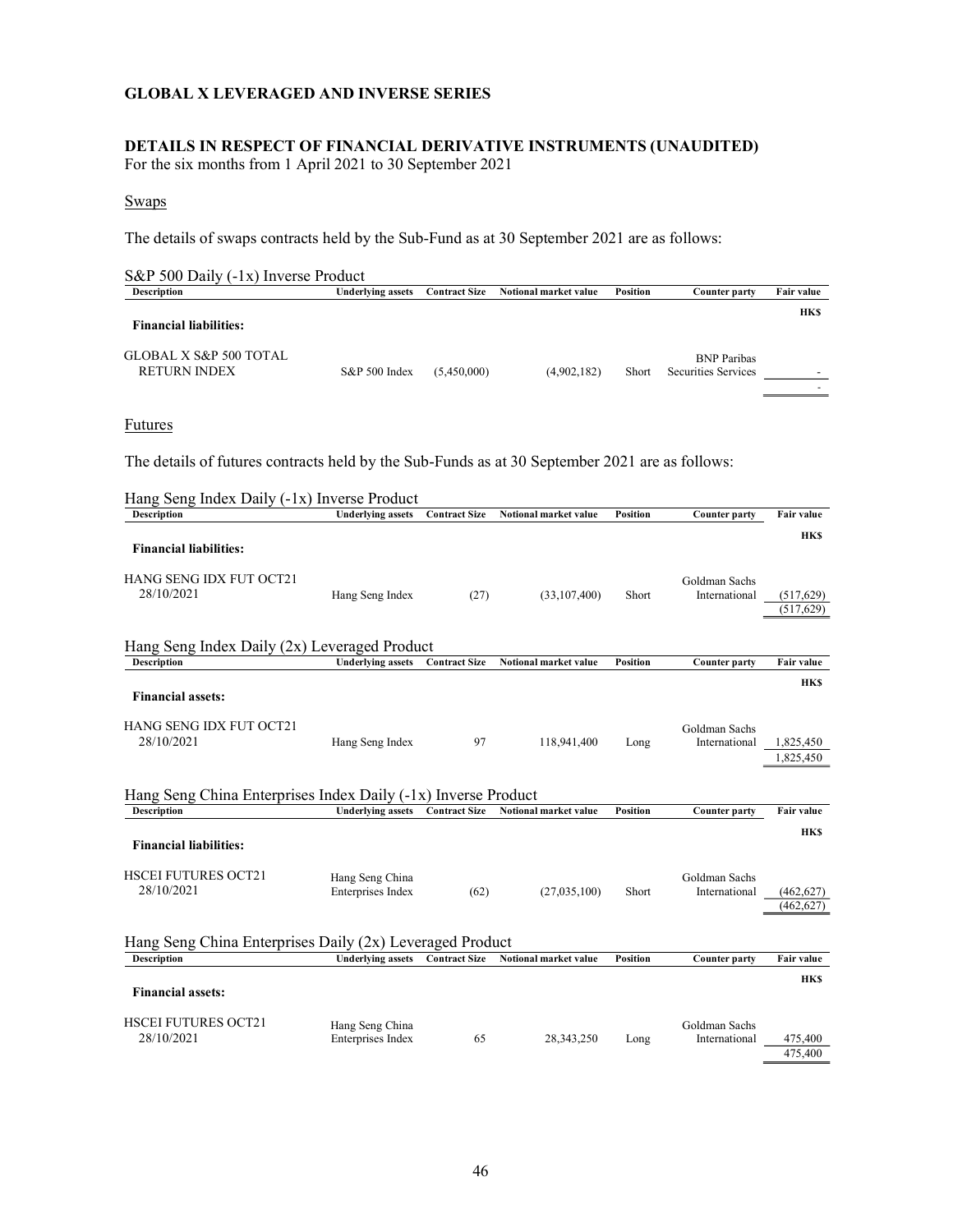## PERFORMANCE RECORD (UNAUDITED)

## NET ASSET VALUE

As at 30 September 2021 (unaudited)

|                                                                           | Dealing net<br>asset value | Dealing net<br>asset value per<br>unit |
|---------------------------------------------------------------------------|----------------------------|----------------------------------------|
| S&P 500 Daily (-1x) Inverse Product (in US\$)                             | 5,379,054                  | 0.8275                                 |
| Hang Seng Index Daily (-1x) Inverse Product (in HK\$)                     | 33,849,774                 | 5.1288                                 |
| Hang Seng Index Daily (2x) Leveraged Product (in HK\$)                    | 59,617,406                 | 7.8444                                 |
| Hang Seng China Enterprises Index Daily (-1x) Inverse Product (in HK\$)   | 27, 283, 229               | 5.9311                                 |
| Hang Seng China Enterprises Index Daily $(2x)$ Leveraged Product (in HKS) | 14,260,870                 | 5.0932                                 |
|                                                                           |                            | As at 31 March 2021 (audited)          |
|                                                                           |                            | Dealing net                            |
|                                                                           | Dealing net                | asset value per                        |
|                                                                           | asset value                | unit                                   |
| S&P 500 Daily (-1x) Inverse Product (in US\$)                             | 5,976,776                  | 0.9195                                 |
| Hang Seng Index Daily $(-1x)$ Inverse Product (in HK\$)                   | 28,744,319                 | 4.7122                                 |
| Hang Seng Index Daily (2x) Leveraged Product (in HK\$)                    | 69, 362, 626               | 10.3526                                |
| Hang Seng China Enterprises Index Daily (-1x) Inverse Product (in HK\$)   | 23,255,421                 | 5.0555                                 |
| Hang Seng China Enterprises Index Daily $(2x)$ Leveraged Product (in HKS) | 19,164,236                 | 7.9851                                 |
|                                                                           |                            | As at 31 March 2020 (audited)          |
|                                                                           |                            | Dealing net                            |
|                                                                           | Dealing net                | asset value per                        |
|                                                                           | asset value                | unit                                   |
| S&P 500 Daily (-1x) Inverse Product (in US\$)                             | 7,672,805                  | 1.4615                                 |
| Hang Seng Index Daily (-1x) Inverse Product (in HK\$)                     | 52,700,261                 | 6.2000                                 |
| Hang Seng Index Daily (2x) Leveraged Product (in HK\$)                    | 47,676,093                 | 7.3348                                 |

### HIGHEST ISSUE PRICE AND LOWEST REDEMPTION PRICE PER UNIT

|                                                                           |             | For the six months ended 30<br>September 2021 |  |
|---------------------------------------------------------------------------|-------------|-----------------------------------------------|--|
|                                                                           |             |                                               |  |
|                                                                           | Highest     | Lowest<br>redemption                          |  |
|                                                                           | issue price |                                               |  |
|                                                                           | per unit    | price per unit                                |  |
| S&P 500 Daily (-1x) Inverse Product (in US\$)                             | 0.9082      | 0.7895                                        |  |
| Hang Seng Index Daily $(-1x)$ Inverse Product (in HK\$)                   | 5.2361      | 4.4589                                        |  |
| Hang Seng Index Daily $(2x)$ Leveraged Product (in HK\$)                  | 11.2526     | 7.5537                                        |  |
| Hang Seng China Enterprises Index Daily $(-1x)$ Inverse Product (in HK\$) | 6.0343      | 4.9529                                        |  |
| Hang Seng China Enterprises Index Daily (2x) Leveraged Product (in HK\$)  | 8.3066      | 4.9243                                        |  |

Hang Seng China Enterprises Index Daily (-1x) Inverse Product (in HK\$) 30,648,060 6.3850 Hang Seng China Enterprises Index Daily (2x) Leveraged Product (in HK\$) 25,803,551 6.2935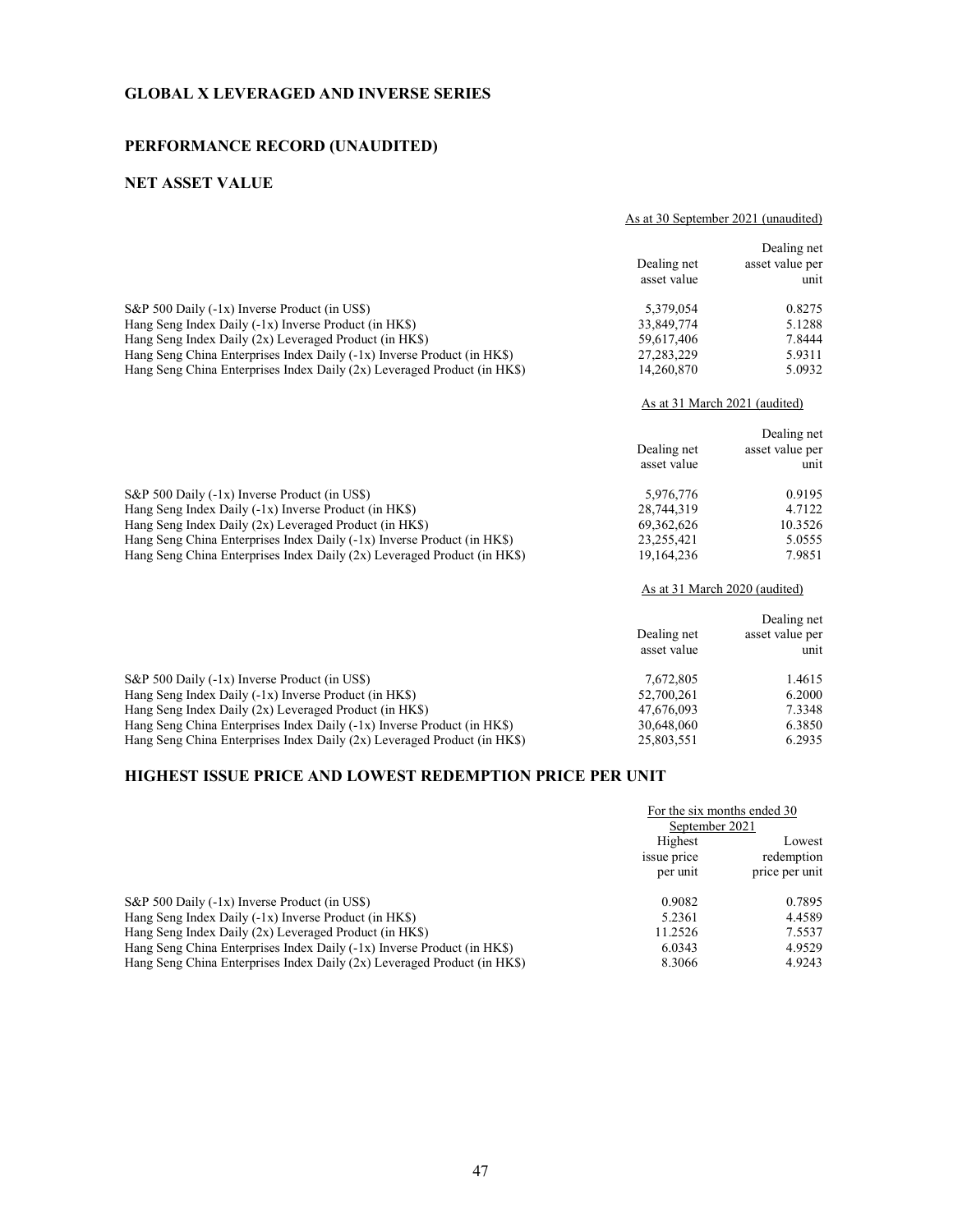## PERFORMANCE RECORD (UNAUDITED) (CONTINUED)

## HIGHEST ISSUE PRICE AND LOWEST REDEMPTION PRICE PER UNIT (CONTINUED)

|                                                                                         | For the year ended 31 March 2021                                           |                |
|-----------------------------------------------------------------------------------------|----------------------------------------------------------------------------|----------------|
|                                                                                         | Highest                                                                    | Lowest         |
|                                                                                         | issue price                                                                | redemption     |
|                                                                                         | per unit                                                                   | price per unit |
| S&P 500 Daily (-1x) Inverse Product (in US\$)                                           | 1.5417                                                                     | 0.9194         |
| Hang Seng Index Daily (-1x) Inverse Product (in HK\$)                                   | 6.4034                                                                     | 4.3832         |
| Hang Seng Index Daily (2x) Leveraged Product (in HK\$)                                  | 12.3770                                                                    | 6.6627         |
| Hang Seng China Enterprises Index Daily (-1x) Inverse Product (in HK\$)                 | 6.5578                                                                     | 4.6088         |
| Hang Seng China Enterprises Index Daily (2x) Leveraged Product (in HK\$)                | 9.9915                                                                     | 5.9330         |
|                                                                                         | For the year ended 31 March 2020                                           |                |
|                                                                                         | Highest                                                                    | Lowest         |
|                                                                                         | issue price                                                                | redemption     |
|                                                                                         | per unit                                                                   | price per unit |
| S&P 500 Daily (-1x) Inverse Product (in US\$)                                           | 1.7148                                                                     | 1.1669         |
| Hang Seng Index Daily (-1x) Inverse Product (in HK\$)                                   | 6.8854                                                                     | 5.2423         |
|                                                                                         |                                                                            |                |
| Hang Seng Index Daily (2x) Leveraged Product (in HK\$)                                  | 12.0837                                                                    | 6.0605         |
| Hang Seng China Enterprises Index Daily (-1x) Inverse Product (in HK\$)                 | 7.1887                                                                     | 5.5512         |
| Hang Seng China Enterprises Index Daily (2x) Leveraged Product (in HK\$)                | 9.9063                                                                     | 5.1674         |
|                                                                                         | For the year/period ended 31 March                                         |                |
|                                                                                         | 2019                                                                       |                |
|                                                                                         | Highest                                                                    | Lowest         |
|                                                                                         | issue price                                                                | redemption     |
|                                                                                         | per unit                                                                   | price per unit |
| S&P 500 Daily (-1x) Inverse Product (in US\$)                                           | 1.7123                                                                     | 1.3959         |
| Hang Seng Index Daily (-1x) Inverse Product (in HK\$)                                   | 6.5312                                                                     | 5.2708         |
| Hang Seng Index Daily (2x) Leveraged Product (in HK\$)                                  | 13.4389                                                                    | 8.2044         |
| Hang Seng China Enterprises Index Daily (-1x) Inverse Product (in HK\$)                 | 6.8504                                                                     | 5.6682         |
| Hang Seng China Enterprises Index Daily (2x) Leveraged Product (in HK\$)                | 11.1886                                                                    | 6.8967         |
|                                                                                         | For the year/period ended 31 March<br>2018                                 |                |
|                                                                                         | Highest                                                                    | Lowest         |
|                                                                                         | issue price                                                                | redemption     |
|                                                                                         | per unit                                                                   | price per unit |
| S&P 500 Daily (-1x) Inverse Product (in US\$)                                           | 1.8189                                                                     | 1.4396         |
|                                                                                         |                                                                            |                |
| Hang Seng Index Daily (-1x) Inverse Product <sup>1</sup> (in HK\$)                      | 15.0191                                                                    | 5.1726         |
| Hang Seng Index Daily $(2x)$ Leveraged Product <sup>1</sup> (in HK\$)                   | 23.1596                                                                    | 10.8196        |
| Hang Seng China Enterprises Index Daily $(-1x)$ Inverse Product <sup>1</sup> (in HK\$)  | 15.4402                                                                    | 5.2809         |
| Hang Seng China Enterprises Index Daily $(2x)$ Leveraged Product <sup>1</sup> (in HK\$) | 20.4167                                                                    | 9.1407         |
|                                                                                         | For the period from 5 October 2016<br>(date of inception) to 31 March 2017 |                |
|                                                                                         |                                                                            |                |
|                                                                                         | Highest                                                                    | Lowest         |
|                                                                                         | issue price                                                                | redemption     |
|                                                                                         | per unit                                                                   | price per unit |
| S&P 500 Daily (-1x) Inverse Product <sup>2</sup> (in US\$)                              | 1.7651                                                                     | 2.0585         |

<sup>1</sup>The financial period of the Sub-Funds in 2018 is referring to the period from 10 March 2017 (date of inception) to 31 March 2018. <sup>2</sup>The financial period of the Sub-Fund in 2017 is referring to the period from 5 October 2016 (date of inception) to 31 March 2017.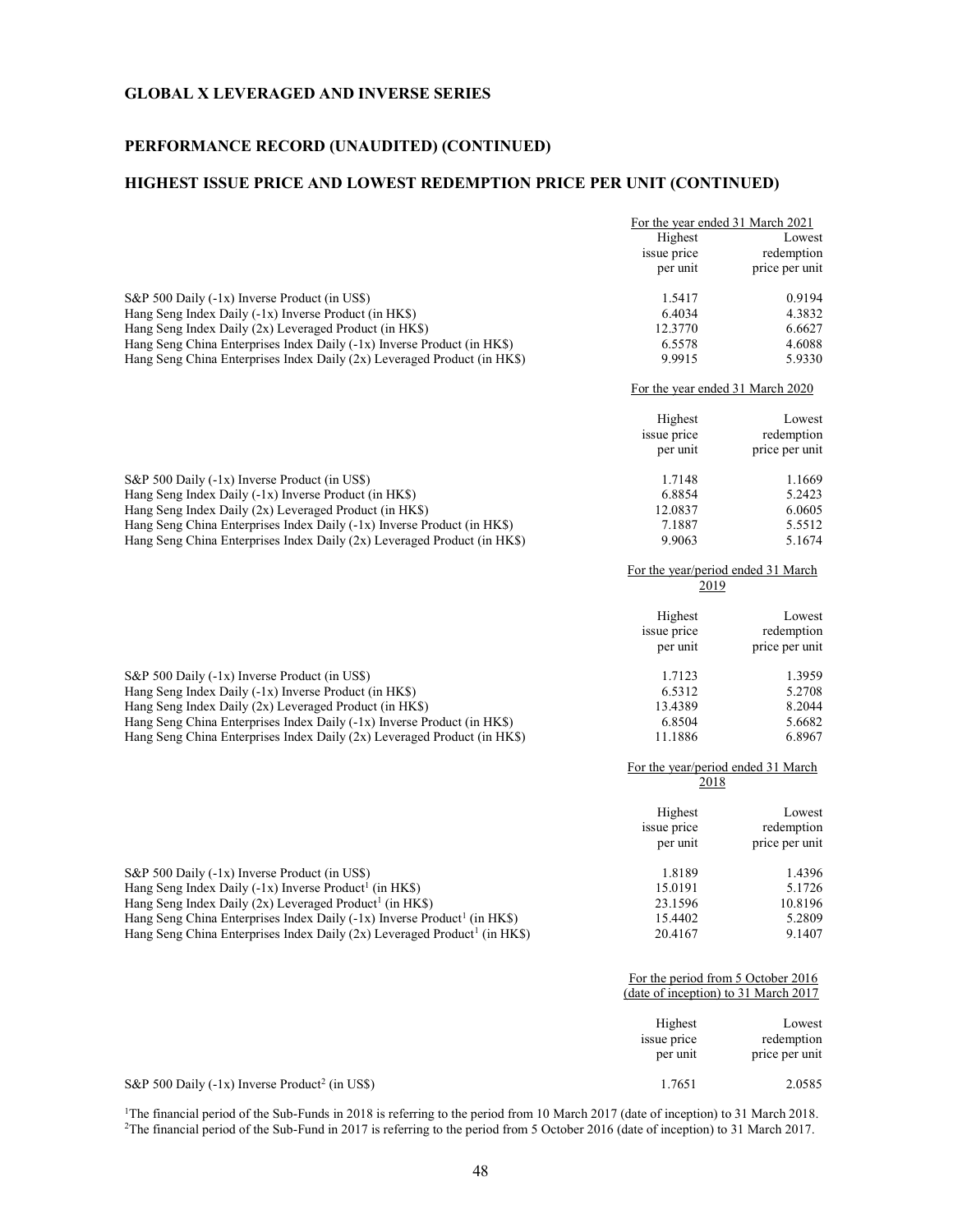## PERFORMANCE RECORD (UNAUDITED) (CONTINUED)

## PERFORMANCE OF THE SUB-FUNDS (CONTINUED)

|                                                                          | For the six months ended 30<br>September 2021 |             |
|--------------------------------------------------------------------------|-----------------------------------------------|-------------|
|                                                                          |                                               |             |
|                                                                          | Sub-Fund                                      | $Index*$    |
|                                                                          | performance<br>$(\%)$                         | performance |
|                                                                          |                                               |             |
| S&P 500 Daily (-1x) Inverse Product (in US\$)                            | (10.01)                                       | (8.37)      |
| Hang Seng Index Daily (-1x) Inverse Product (in HK\$)                    | 8.84                                          | 13.26       |
| Hang Seng Index Daily (2x) Leveraged Product (in HK\$)                   | (24.23)                                       | (26.47)     |
| Hang Seng China Enterprises Index Daily (-1x) Inverse Product (in HK\$)  | 17.32                                         | 22.53       |
| Hang Seng China Enterprises Index Daily (2x) Leveraged Product (in HK\$) | (36.22)                                       | (38.40)     |
|                                                                          |                                               |             |

|                                                                           | Sub-Fund<br>performance<br>$(\%)$ | For the year ended 31 March 2021<br>$Index*$<br>performance<br>(%) |
|---------------------------------------------------------------------------|-----------------------------------|--------------------------------------------------------------------|
| S&P 500 Daily (-1x) Inverse Product (in US\$)                             | (37.09)                           | 53.71                                                              |
| Hang Seng Index Daily $(-1x)$ Inverse Product (in HK\$)                   | (24.00)                           | 20.23                                                              |
| Hang Seng Index Daily $(2x)$ Leveraged Product (in HK\$)                  | 41.14                             | 20.23                                                              |
| Hang Seng China Enterprises Index Daily $(-1x)$ Inverse Product (in HK\$) | (20.82)                           | 14.35                                                              |
| Hang Seng China Enterprises Index Daily (2x) Leveraged Product (in HK\$)  | 26.88                             | 14.35                                                              |

|                                                                          | For the year ended 31 March 2020  |                         |
|--------------------------------------------------------------------------|-----------------------------------|-------------------------|
|                                                                          | Sub-Fund<br>performance<br>$(\%)$ | $Index*$<br>performance |
|                                                                          |                                   | $(\%)$                  |
| S&P 500 Daily (-1x) Inverse Product (in US\$)                            | 3.42                              | (8.81)                  |
| Hang Seng Index Daily $(-1x)$ Inverse Product (in HK\$)                  | 13.85                             | (18.75)                 |
| Hang Seng Index Daily (2x) Leveraged Product (in HK\$)                   | (34.57)                           | (18.75)                 |
| Hang Seng China Enterprises Index Daily $(-1x)$ Inverse Product (in HKS) | 8.79                              | (15.68)                 |
| Hang Seng China Enterprises Index Daily (2x) Leveraged Product (in HK\$) | (30.96)                           | (15.68)                 |

|                                                                           | 2019                           |             |
|---------------------------------------------------------------------------|--------------------------------|-------------|
|                                                                           | Sub-Fund<br>performance<br>(%) | Index*      |
|                                                                           |                                | performance |
|                                                                           |                                | $(\%)$      |
| S&P 500 Daily (-1x) Inverse Product (in US\$)                             | (9.52)                         | 7.33        |
| Hang Seng Index Daily $(-1x)$ Inverse Product (in HK\$)                   | (3.19)                         | (3.46)      |
| Hang Seng Index Daily (2x) Leveraged Product (in HK\$)                    | (7.26)                         | (3.46)      |
| Hang Seng China Enterprises Index Daily $(-1x)$ Inverse Product (in HK\$) | (1.56)                         | (5.16)      |
| Hang Seng China Enterprises Index Daily (2x) Leveraged Product (in HK\$)  | (11.98)                        | (5.16)      |

|                                                                                        | For the year/period ended 31 March<br>2018 |             |
|----------------------------------------------------------------------------------------|--------------------------------------------|-------------|
|                                                                                        | Sub-Fund                                   | $Index*$    |
|                                                                                        | performance                                | performance |
|                                                                                        | $(\%)$                                     | (%)         |
| S&P 500 Daily (-1x) Inverse Product (in US\$)                                          | (13.10)                                    | 11.77       |
| Hang Seng Index Daily $(-1x)$ Inverse Product <sup>1</sup> (in HK\$)                   | (25.00)                                    | 27.68       |
| Hang Seng Index Daily $(2x)$ Leveraged Product <sup>1</sup> (in HK\$)                  | 61.17                                      | 27.68       |
| Hang Seng China Enterprises Index Daily (-1x) Inverse Product <sup>1</sup> (in HK\$)   | (20.51)                                    | 19.16       |
| Hang Seng China Enterprises Index Daily $(2x)$ Leveraged Product <sup>1</sup> (in HKS) | 38.08                                      | 19.16       |

For the year/period ended 31 March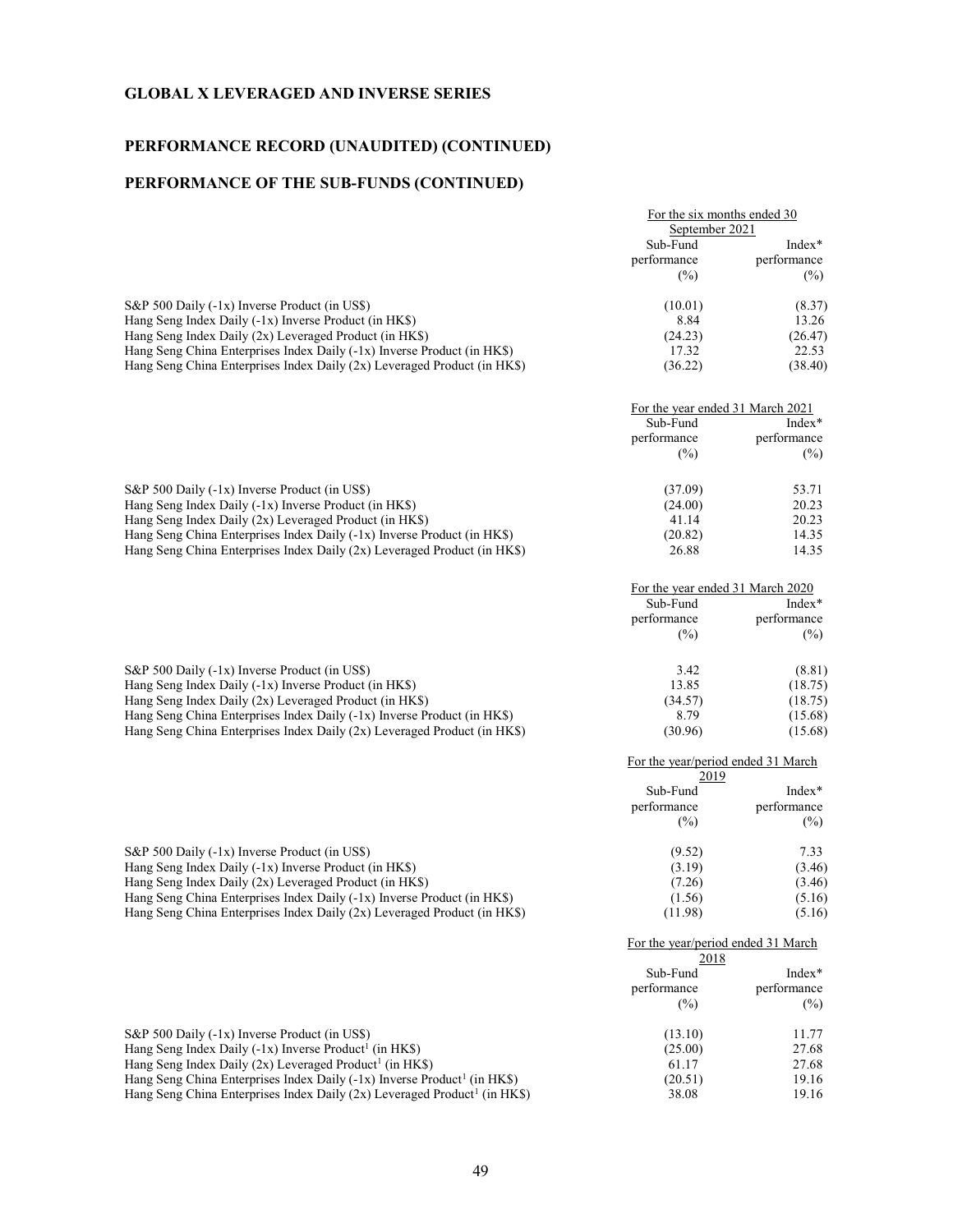## PERFORMANCE RECORD (UNAUDITED) (CONTINUED)

## PERFORMANCE OF THE SUB-FUNDS (CONTINUED)

|                                                            | For the period from 5 October 2016<br>(date of inception) to 31 March 2017 |             |
|------------------------------------------------------------|----------------------------------------------------------------------------|-------------|
|                                                            |                                                                            |             |
|                                                            | Sub-Fund                                                                   | $Index^*$   |
|                                                            | performance                                                                | performance |
|                                                            | (%)                                                                        | $(\%)$      |
| S&P 500 Daily (-1x) Inverse Product <sup>2</sup> (in US\$) | (10.50)                                                                    | 9.35        |

<sup>1</sup>The financial period of the Sub-Funds in 2018 is referring to the period from 10 March 2017 (date of inception) to 31 March 2018. <sup>2</sup>The financial period of the Sub-Fund in 2017 is referring to the period from 5 October 2016 (date of inception) to 31 March 2017. \*The respective tracking indices of these Sub-Funds are price return, float-adjusted market capitalisation weighted indices. A price return index calculates the performance of the index constituents on the basis that any dividends or distributions are not included in the index returns